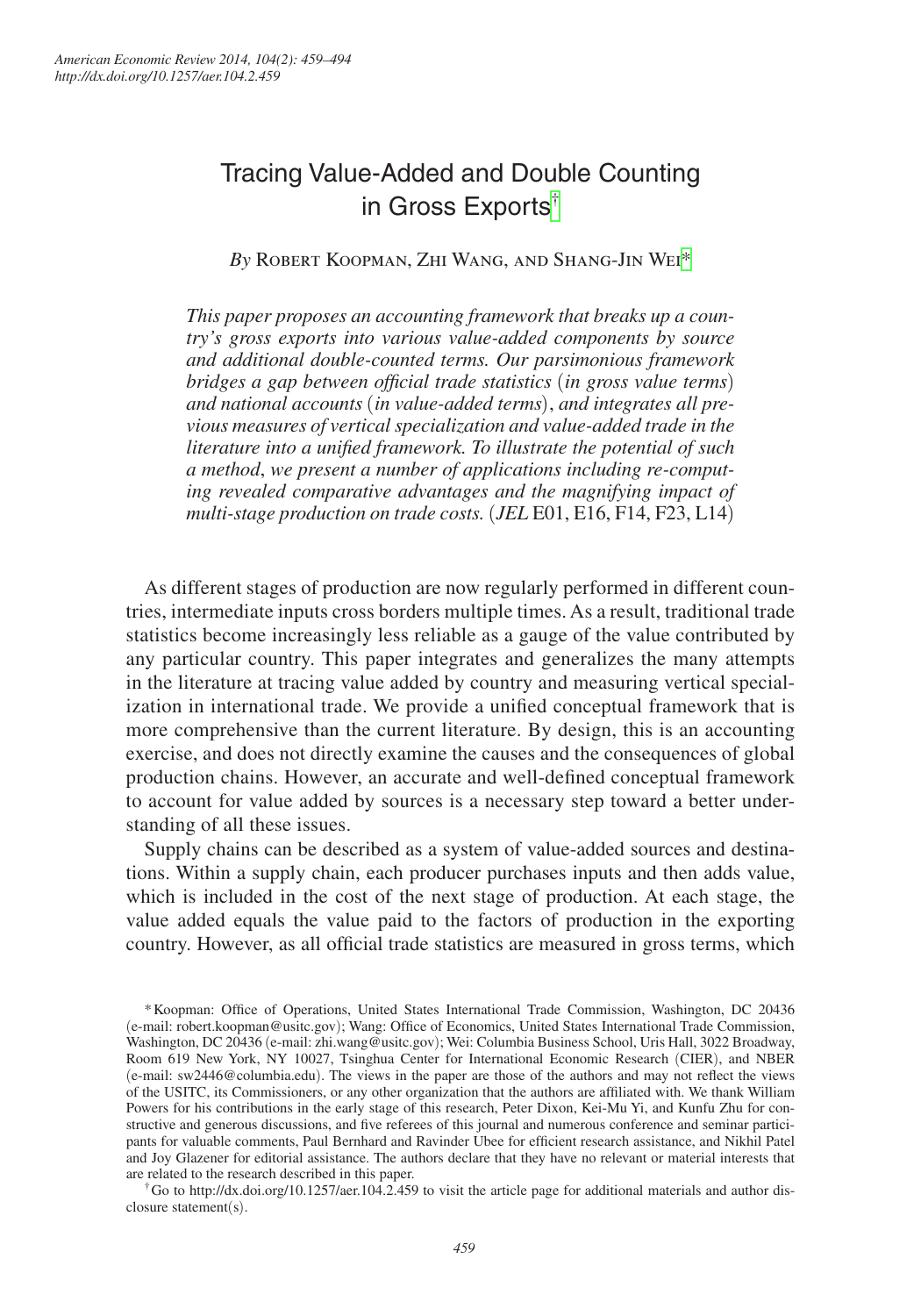include both intermediate inputs and final products, they "double count" the value of intermediate goods that cross international borders more than once. Such a conceptual and empirical shortcoming of gross trade statistics, as well as their inconsistency with the System of National Accounts (SNA) accounting standards, has long been recognized by both the economics profession and policy makers.<sup>1</sup>

Case studies on global value chains based on detailed micro data for a single product or a single sector in industries such as electronics, apparel, and motor vehicles have provided detailed examples of the discrepancy between gross and value-added trade. While enhancing our intuitive understanding of global production chains in particular industries, they do not offer a comprehensive picture of the gap between value-added and gross trade, and an economy's participation in cross-border production chains. Several researchers have examined the issue of vertical specialization on a systematic basis, including the pioneering effort of Hummels, Ishii, and Yi (2001)—henceforth, HIY. They suggested that a country can participate in vertical specialization in two ways: (i) uses imported intermediate inputs to produce exports; (ii) exports intermediate goods that are used as inputs by other countries to produce goods for export. HIY proposed to measure the imported foreign content in a country's exports based on a country's Input-Output (IO) table.

There are two key assumptions in HIY's foreign content (VS) estimation: the intensity in the use of imported inputs is the same between production for exports and production for domestic sales; and imports are 100 percent foreign sourced. The first assumption is violated in the presence of processing exports, which is a significant portion of exports for a large number of developing countries (Koopman, Wang, and Wei 2008 and 2012). The second assumption does not hold when there is more than one country exporting intermediate goods.

A growing recent literature aims to estimate value-added trade using global Inter-Country Input-Output (ICIO) tables based on the Global Trade Analysis Project (GTAP, Narayanan and Walmsley 2008) and World Input-Output database (WIOD, Timmer 2012), such as Daudin, Rifflart, and Schweisguth (2011), Johnson and Noguera (2012), and Stehrer, Foster, and de Vries (2012). Most of these papers discuss the connections between their works with HIY, but are more closely related to the factor content trade literature, except Koopman et al. (2010). By integrating the literature on vertical specialization and the literature on trade in value added, this paper makes the following contributions:

First, we provide a unified and transparent mathematical framework to completely decompose gross exports into its various components, including exports of value added, domestic value added that returns home, foreign value added, and other additional double-counted terms. Measures of vertical specialization and trade in value added in the existing literature can be derived from this framework and expressed as some linear combinations of these components. We show why some existing measures are special cases of the generalized measures in our framework and why some have to be modified from their original definitions in a more general multi-country framework with unrestricted intermediate trade.

<span id="page-1-0"></span><sup>&</sup>lt;sup>1</sup> See, for example, National Research Council (2006) and Grossman and Rossi-Hansberg (2008).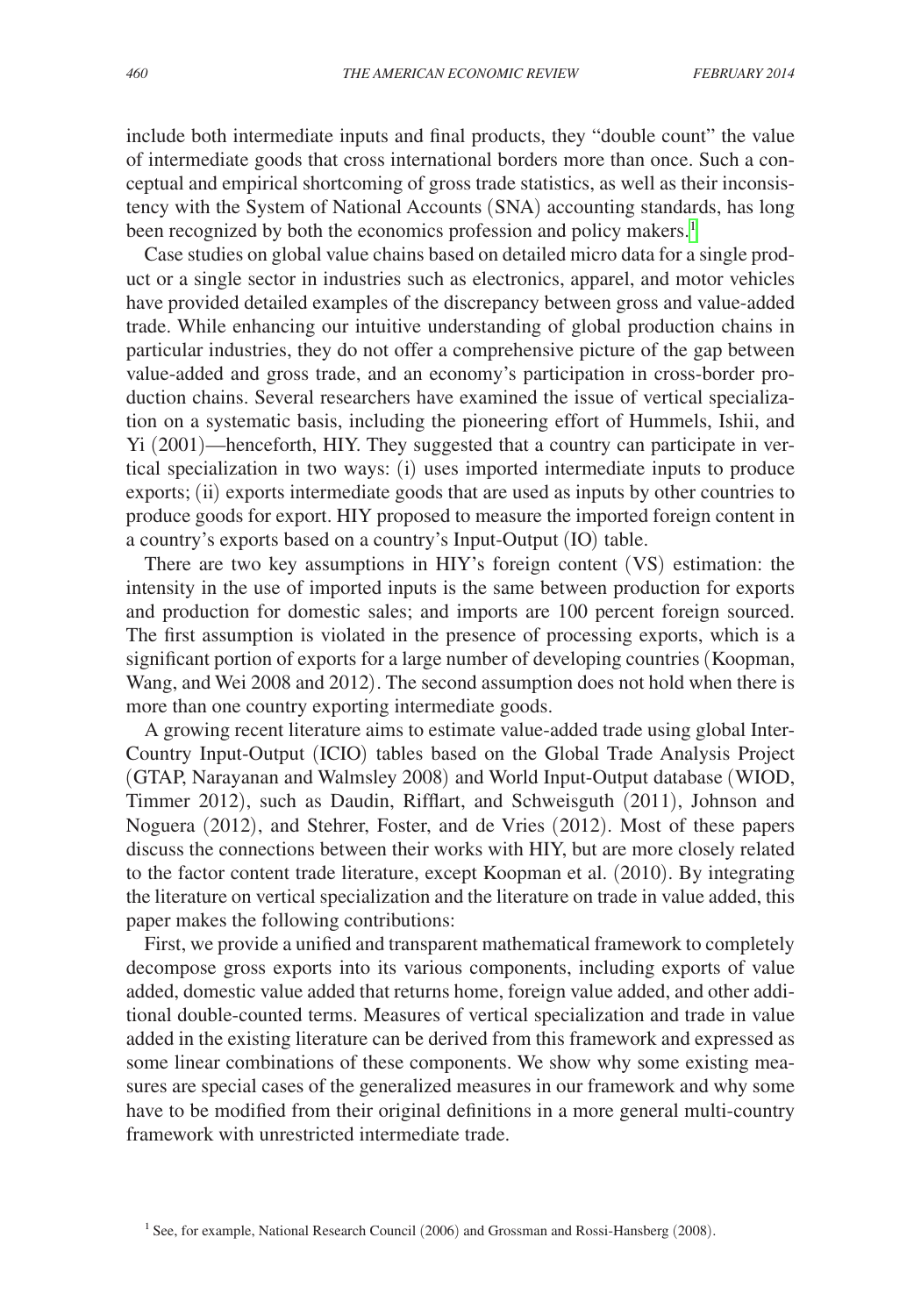Second, rather than simply excluding double-counted items from official trade statistics, we provide an accounting formula that quantifies different types of double-counted items for the first time in the literature. Knowing the relative importance of different double-counted items in a country's gross exports can help us to gauge the depth and pattern of that country's participation in global production chains. For example, in some sectors, China and the United States may have a similar amount of value-added exports. However, the composition of the double-counted terms can be very different. For China, the double-counted terms may show up primarily in the form of the use of foreign components (e.g., foreign product designs or machinery) in the final goods that China exports. For the United States, the double-counted terms may show up primarily in the form of domestic value added finally returned and consumed at home (e.g., product designs by Apple that are used in the final Apple products produced abroad but sold in the US market). The structure of these double-counted items in addition to their total sums offer additional information about the United States and China's respective positions in the global value chain.

Third, our accounting framework establishes a precise relationship between value-added measures of trade and official trade statistics, thus providing an observable benchmark for value-added trade estimates, as well as a workable way for national and international statistical agencies to remedy the missing information in current official trade statistics without dramatically changing the existing data collection practices of national customs authorities.

Fourth, our estimated global ICIO table may better capture the international source and use of intermediate goods than in previous databases in two ways. In estimating intermediate goods in bilateral trade, we use end-use classifications (intermediate or final) of detailed import statistics rather than the conventional proportionality assumptions. In addition, we estimate separate input-output coefficients for processing trade in China and Mexico, the two major users of such regimes in the world.

Finally, we report a number of applications to illustrate the potential of our approach to reshape our understanding of global trade. For example, with gross trade data, the business services sector is a revealed comparative advantage sector for India. In contrast, if one uses our estimated domestic value added in exports instead, the same sector becomes a revealed comparative disadvantage sector for India in 2004. The principal reason for this is how the indirect exports of business services are counted in high-income countries. Consider Germany. Most of its manufacturing exports embed German domestic business services. In comparison, most of Indian goods exports use comparatively little Indian business services. Once indirect exports of domestic business services are taken into account, Indian's business service exports become much less impressive relative to Germany and many other developed countries. As another example, the value-added decomposition shows that a significant portion of China's trade surplus to the United States in gross trade terms reflects indirect value-added exports that China does on behalf of Japan, Korea and Taiwan. While such stories have been understood in qualitative terms, our framework offers a way to quantify these effects.

This paper is organized as follows. Section I presents the conceptual framework of gross exports accounting. Section II discusses database construction methods,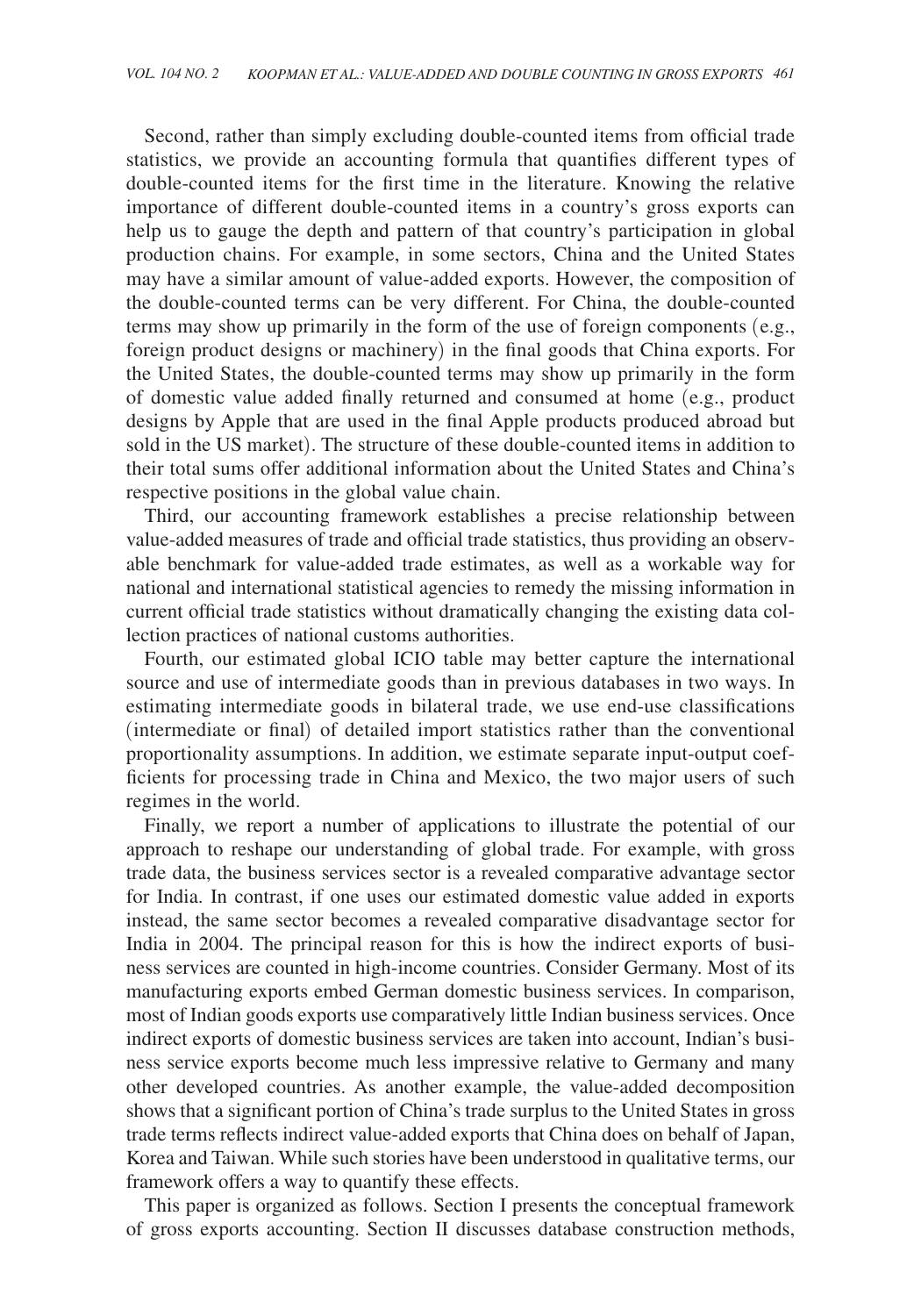especially on how to estimate the required inter-country IO model from currently available data sources. Section III presents a number of illustrative applications. Section IV concludes.

#### **I. Gross Exports Accounting: Concepts and Measurement**

## A. *Concepts*

Four measures have been proposed in the existing literature:

(i) The first measure of vertical specialization, proposed by HIY (2001), refers to the imported content in a country's exports. This measure, labeled as VS, includes both the directly and indirectly imported input content in exports. In mathematical terms, it can be expressed as

(1) 
$$
\mathbf{V}\mathbf{S} = \mathbf{A}^M(\mathbf{I} - \mathbf{A}^D)^{-1}\mathbf{E}.
$$

- (ii) A second measure, also proposed by HIY (2001) and labeled as VS1, looks at vertical specialization from the export side, and measures the value of intermediate exports sent indirectly through third countries to final destinations. However, HIY did not provide a mathematical definition for VS1.
- (iii) A third measure is the value of a country's exported goods that are used as imported inputs by the rest of the world to produce final goods that are shipped back to home. This measure was proposed by Daudin, Rifflart, and Schweisguth (2011). Because it is a subset of VS1, they call it VS1<sup>\*</sup>.
- (iv) A fourth measure is value-added exports, which is value added produced in source country *s* and absorbed in destination country *r*. Johnson and Noguera (2012) defined this measure and proposed to use the ratio of valueadded exports to gross exports, or the "VAX ratio" as a summary measure of value-added content of trade.

By definition, as value added is a "net" concept, double counting is not allowed. As the first three measures of vertical specialization all involve values that show up in more than one country's gross exports, they, by necessity, have to include some double-counted portions of the official trade statistics. This implies that these two types of measures are not equal to each other in general because double counting is only allowed in one of them. They become equal only in some special cases as we will show later both analytically and numerically. In addition, these existing measures are all proposed as stand-alone indicators. No common mathematical framework proposed in the literature provides a unified accounting for them and spells out their relationships explicitly.

We provide below a unified framework that breaks up a country's gross exports into the sum of various components. The value-added exports, VS, VS1, and VS1\* are linear combinations of these components. In addition, we show how one may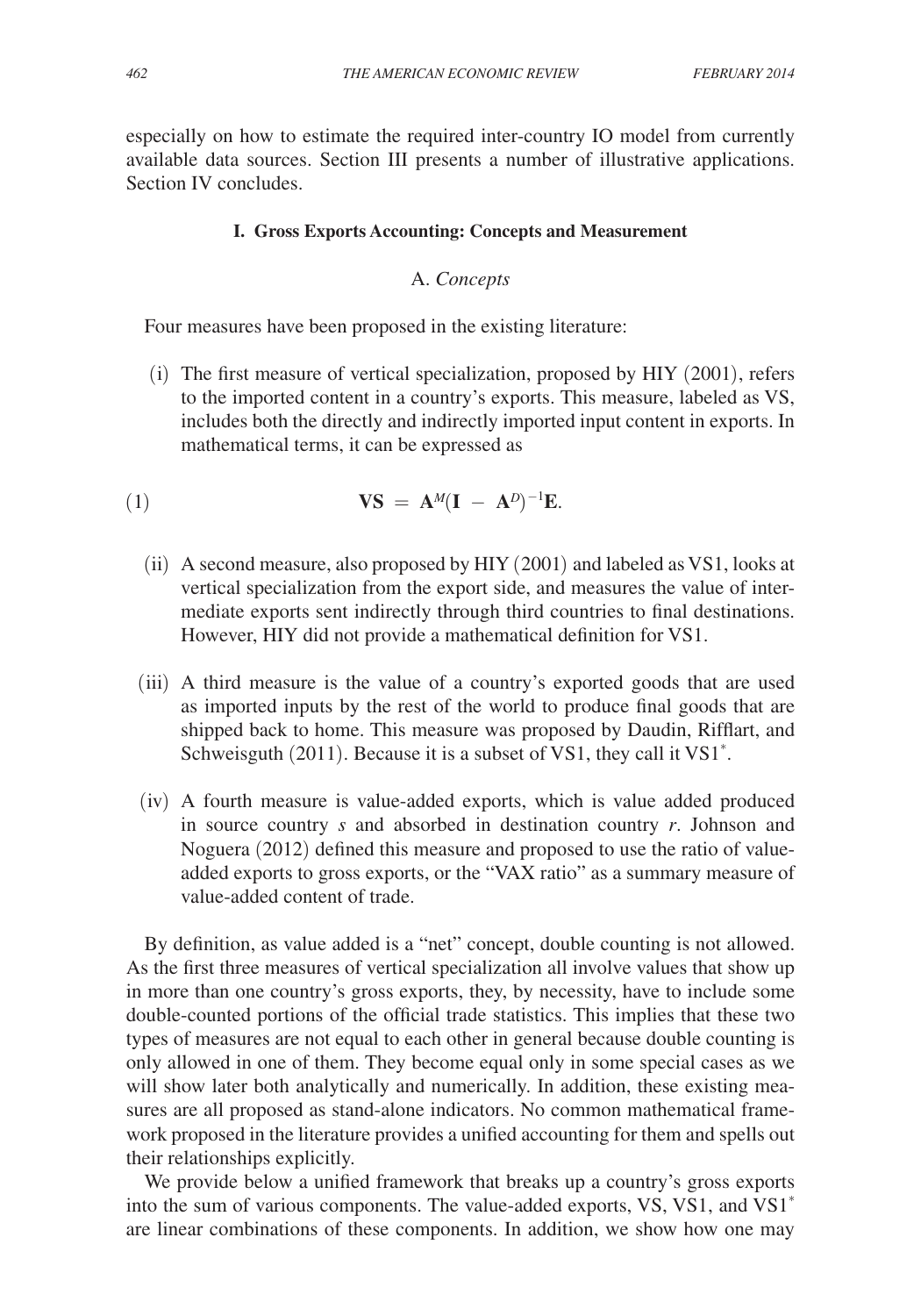generalize the VS measure without the restrictive assumption made by HIY (no two-way trade in intermediate goods). By properly including various double-counted terms, our accounting is complete in the sense that the sum of these well-identified components yields 100 percent of the gross exports.

For ease of understanding, we start with a discussion of a two-country one sector case in Section II. We relate the components of our decomposition formula with the existing measures in the literature in Section III. We provide several numerical examples in Section IV to show intuitively how our gross exports accounting equation works. Finally, we present the most general *G*-country *N*-sector case.

### B. *Two-Country Case*

Assume a two-country (home and foreign) world, in which each country produces in a single tradable sector. The good in that sector can be consumed directly or used as an intermediate input, and each country exports both intermediate and final goods to the other.

All gross output produced by Country *s* must be used as either an intermediate good or a final good, either at home or abroad. So Country *s*' gross output, *xs*, has to satisfy the following accounting relationship:

(2) 
$$
x_s = a_{ss}x_s + a_{sr}x_r + y_{ss} + y_{sr}, \qquad r,s = 1, 2,
$$

where  $y_{sr}$  is the final demand in Country  $r$  for the final good produced in Country  $s$ , and  $a_{sr}$  is the input-output (IO) coefficient, describing units of intermediate goods produced in *s* used in the production of one unit gross output in Country *r*. The twocountry production and trade system can be written as an inter-country input-output (ICIO) model as follows:

(3) 
$$
\begin{bmatrix} x_1 \\ x_2 \end{bmatrix} = \begin{bmatrix} a_{11} & a_{12} \\ a_{21} & a_{22} \end{bmatrix} \begin{bmatrix} x_1 \\ x_2 \end{bmatrix} + \begin{bmatrix} y_{11} + y_{12} \\ y_{21} + y_{22} \end{bmatrix}.
$$

With rearranging, we have

(4) 
$$
\begin{bmatrix} x_1 \\ x_2 \end{bmatrix} = \begin{bmatrix} I - a_{11} & -a_{12} \\ -a_{21} & I - a_{22} \end{bmatrix}^{-1} \begin{bmatrix} y_{11} + y_{12} \\ y_{21} + y_{22} \end{bmatrix} = \begin{bmatrix} b_{11} & b_{12} \\ b_{21} & b_{22} \end{bmatrix} \begin{bmatrix} y_1 \\ y_2 \end{bmatrix}.
$$

Since equation (4) takes into account both the direct and indirect use of a country's gross output as intermediate goods in the production of its own and foreign final goods, the coefficients in the B matrix (Leontief inverse) are referred to as "total requirement coefficients" in the input-output literature. Specifically,  $b_{11}$ is the total amount of Country 1's gross output needed to produce an extra unit of the final good in Country 1 (which is for consumption in both Countries 1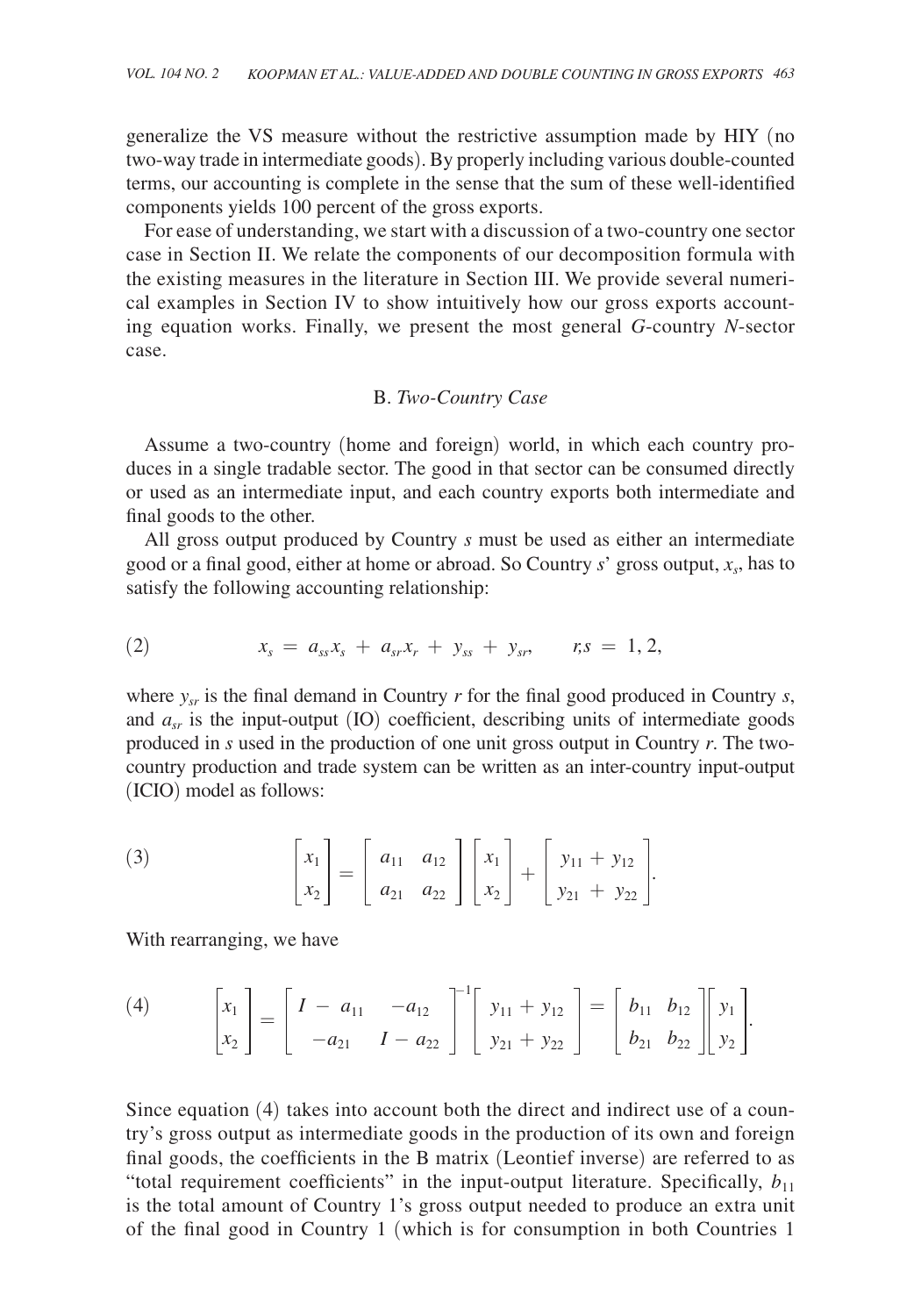and 2);  $b_{12}$  is the total amount of Country 1's gross output needed to produce an extra unit of the final good in Country 2 (again for consumption both at home and abroad). Similar interpretations can be assigned to the other two coefficients in the B matrix.

We can break up each country's gross output according to where it is ultimately absorbed by rearranging both countries' final demand into a matrix format by source and destination, and rewrite equation (4) as follows:

$$
(5)\begin{bmatrix} x_{11} & x_{12} \\ x_{21} & x_{22} \end{bmatrix} = \begin{bmatrix} b_{11} & b_{12} \\ b_{21} & b_{22} \end{bmatrix} \begin{bmatrix} y_{11} & y_{12} \\ y_{21} & y_{22} \end{bmatrix} = \begin{bmatrix} b_{11}y_{11} + b_{12}y_{21} & b_{11}y_{12} + b_{12}y_{22} \\ b_{21}y_{11} + b_{22}y_{21} & b_{21}y_{12} + b_{22}y_{22} \end{bmatrix},
$$

where *ysr* is as defined in equation (2), giving the final goods produced in Country *s* and consumed in Country *r*. This final demand matrix in the middle of equation (5) is a  $2 \times 2$  matrix, summing along each row of the matrix equals  $y_s$ , which represents the global use of the final goods produced in each country as specified in equation (4).

We label the  $2 \times 2$  matrix on the left-hand side of equation (5) the "gross output decomposition matrix." It fully decomposes each country's gross outputs according to where it is absorbed. Each element  $x<sub>cr</sub>$  is the gross output in source Country *s* necessary to sustain final demand in destination Country *r*. Summing along its row equals total gross output in Country  $s$ ,  $x<sub>s</sub>$  as specified in equation (2). For example, it breaks up Country 1's gross output  $x_1$  into two parts:  $x_1 = x_{11} + x_{12}$ . While  $x_{11}$  is the part of Country 1's gross output that is ultimately absorbed in Country 1,  $x_{12}$  is the part of Country 1's gross output that is ultimately absorbed in Country 2.

The RHS of equation  $(5)$  further decomposes  $x_{11}$  itself into two parts:  $x_{11} = b_{11}y_{11} + b_{12}y_{21}$ . The first part,  $b_{11}y_{11}$  is the part of Country 1's gross output required to produce Country 1's final good that is consumed in Country 1. The second part,  $b_{12}y_{21}$ , is the part of Country 1's gross output that is exported as an intermediate good, and eventually returns home as part of Country 1's imports from abroad (embedded in foreign final goods).

Similarly,  $x_{12}$  can also be decomposed into two parts:  $x_{12} = b_{11}y_{12} + b_{12}y_{22}$ . The first part,  $b_{11}y_{12}$  is the part of Country 1's gross output that is used to produce exported final good that is consumed abroad.  $b_{12}y_{22}$  is the part of Country 1's gross output that is exported as an intermediate good and used in Country 2 to produce final good that is consumed there. Of course,  $x_1 = x_{11} + x_{12}$  is nothing but Country 1's total output. By assumption, they are produced by the same technology and therefore have the same share of domestic value added.

By the same interpretation, Country 2's gross output also can be first broken up into two parts:  $x_2 = x_{21} + x_{22}$ .  $x_{21}$  is Country 2's gross output that is ultimately absorbed in Country 1, which can be in turn broken up to  $b_{21}y_{11} + b_{22}y_{21}$ .  $x_{22}$  is Country 2's domestic absorption of its own gross output, and can be further broken up to  $b_{21}y_{12} + b_{22}y_{22}$ .

By definition, to produce one unit of Country 1's good,  $a_{11}$  units of domestic intermediate good is used, and  $a_{21}$  units of imported intermediate good is used. Therefore, the fraction of domestic output that represents the domestic value added in Country 1 is  $v_1 = 1 - a_{11} - a_{21}$ . Similarly, the share of domestic value added in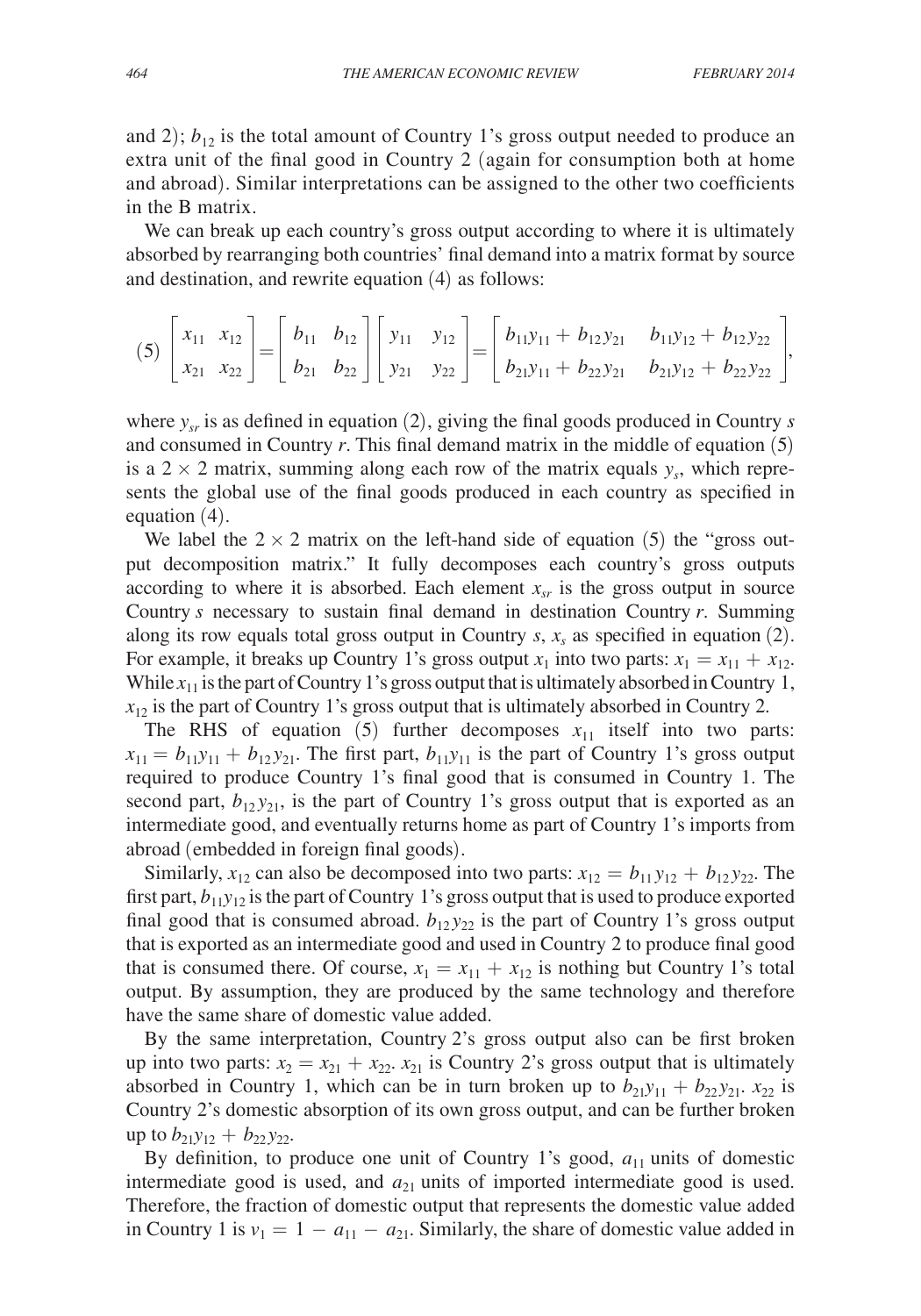Country 2's gross output is:  $v_2 = 1 - a_{12} - a_{22}$ . Therefore, we can define a 2 × 2 direct value-added coefficient matrix as

(6) 
$$
\mathbf{V} = \begin{bmatrix} v_1 & 0 \\ 0 & v_2 \end{bmatrix}.
$$

Multiplying **V** with the Leontief inverse **B** produces the  $2 \times 2$  value-added share (**VB**) matrix, our basic measure of value-added shares by source of production:

(7) 
$$
\mathbf{V}\mathbf{B} = \begin{bmatrix} v_1 b_{11} & v_1 b_{12} \\ v_2 b_{21} & v_2 b_{22} \end{bmatrix}.
$$

Within VB,  $v_1b_{11}$  and  $v_2b_{22}$  denote the domestic value-added share of domestically produced products for Country 1 and Country 2 respectively;  $v_2 b_{21}$  and  $v_1 b_{12}$  denote the share of foreign country's value added in the same goods. Because all value added must be either domestic or foreign, the sum along each column is unity<sup>2</sup>[:](#page-6-0)

(8) 
$$
v_1b_{11} + v_2b_{21} = v_1b_{12} + v_2b_{22} = 1.
$$

Given the assumption on the input-output coefficients, there is no difference in the share of domestic value added in Country 1's production for goods absorbed at home versus its production for exports.<sup>3</sup> Therefore, the total domestic value added in Country 1's gross output is simply  $v_1 x_1$ ; it is Country 1's GDP by definition.

The total value added in Country 1's gross outputs can be easily broken up into two parts based on where it is ultimately absorbed:  $v_1 x_1 = v_1 x_{11} + v_1 x_{12}$  where  $v_1 x_{11}$  is the domestic value added that is ultimately absorbed at home, and  $v_1 x_{12}$  is the domestic value added that is ultimately absorbed abroad.

The last part,  $v_1 x_{12}$ , is also Country 1's exports of value added. It is instructive to decompose the last item further. Since  $v_1 x_{12} = v_1 b_{11} y_{12} + v_1 b_{12} y_{22}$ , Country 1's exports of value added has two components: Country 1's value added embedded in Country 1's exports of final good that is absorbed in Country 2  $(v_1 b_{11} y_{12})$ ; and Country 1's value added in its exports of intermediate good that is used by Country 2 to produce final good that is ultimately locally consumed  $(v_1 b_{12} y_{22})$ .

Note that  $v_1 x_{12}$  is conceptually the same as Country 1's value-added exports as defined by Johnson and Noguera (2012) except that we express it as the sum of two components related only to the final demand in the two countries. To summarize, Country 1's and 2's "value-added exports" are, respectively,

(9) 
$$
VT_{12} \equiv v_1 x_{12} = v_1 b_{11} y_{12} + v_1 b_{12} y_{22}
$$

$$
VT_{21} \equiv v_2 x_{21} = v_2 b_{21} y_{11} + v_2 b_{22} y_{21}.
$$

<span id="page-6-0"></span><sup>&</sup>lt;sup>2</sup> Note that the VB matrix is not any arbitrary share matrix, but rather the one that reflects the underlying production structure embedded in the ICIO model specified in equation (3). It contains all the needed information on value-added production by source.

<span id="page-6-1"></span> $3$  Such an assumption is maintained by HIY (2001), Johnson and Noguera (2012), and Daudin, Rifflart, and Schweisguth (2011). One might allow part of the production for exports (processing exports) to take on different input-output coefficients. Such a generalization is pursued by Koopman, Wang, and Wei (2012), who have worked out a generalized formula for computing the share of domestic value added in a country's gross exports when processing trade is prevalent.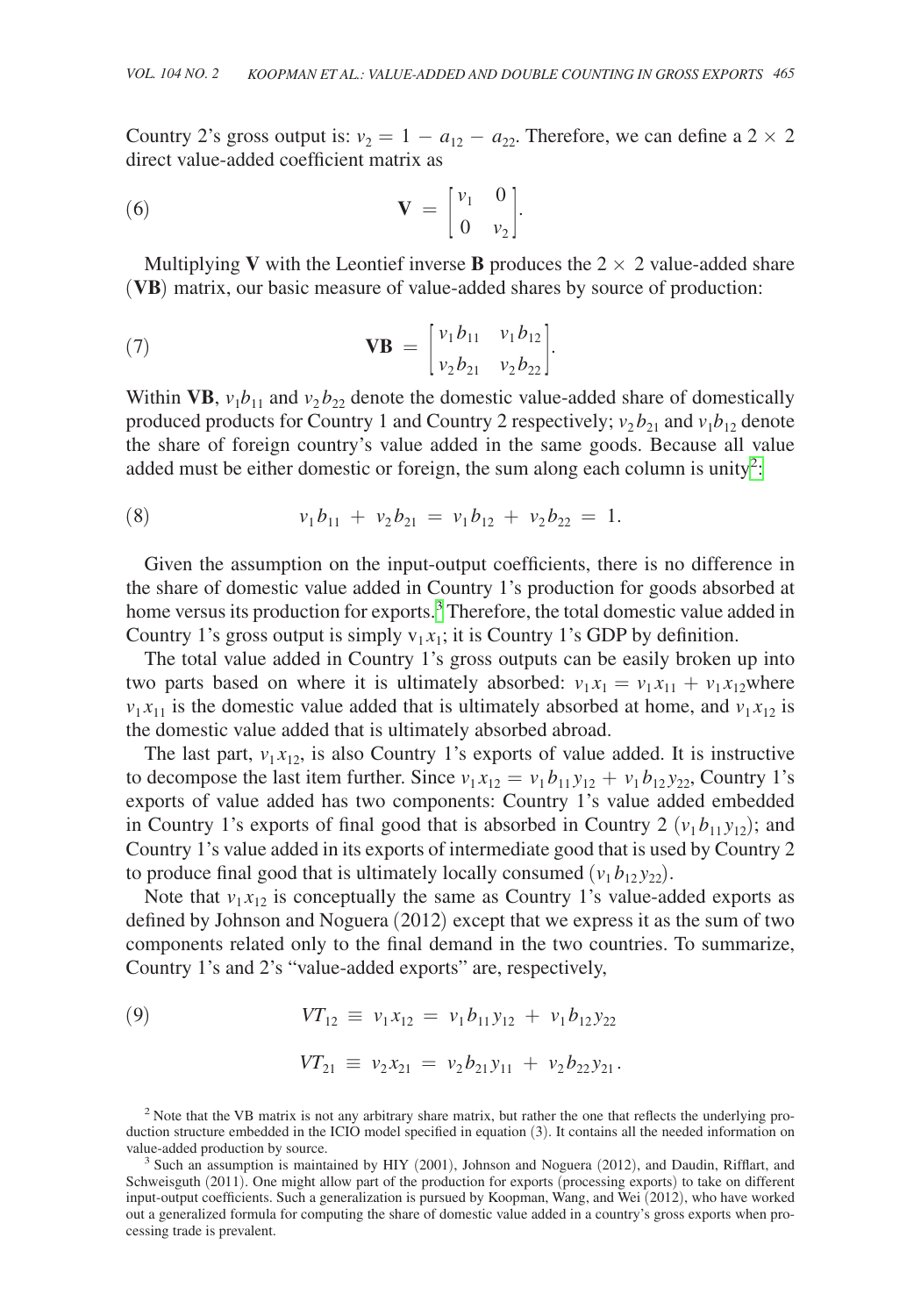Intuitively, there are at least two reasons for a country's exports of value added to be smaller than its gross exports to the rest of the world. First, the production for its exports may contain foreign value added or imported intermediate goods (a). Second, part of the domestic value added that is exported may return home after being embodied in the imported foreign goods rather than being absorbed abroad (b). In other words, exports of value added are a net concept; it has to exclude from the gross exports both foreign value added and the part of domestic value added that is imported back to home.

Identifying and estimating these double-counted terms in gross exports have important implications for measuring each country's position in global value-chains. For example, two countries can have identical ratios of value-added exports to gross exports but very different ratios of (a) and (b). Those countries that are mainly upstream in global production chains, such as product design, tend to have a large value of (b) but a small value of (a). In comparison, those countries mainly specializing in assembling imported components to produce final products tend to have a small value of (b) but a big value of (a). However, the existing literature lacks a uniform and transparent framework to compute exports of value added, part (a) and part (b) simultaneously. We venture to do this next. Without loss of generality, let us work with Country 1's gross exports first:

$$
e_{12} = y_{12} + a_{12}x_2.
$$

It says that Country 1's exports consist of final goods and intermediate goods. Combining  $(10)$  with equation  $(8)$ , we have

(11) 
$$
e_{12} = (v_1 b_{11} + v_2 b_{21})(y_{12} + a_{12} x_2)
$$

$$
= v_1 b_{11} y_{12} + v_2 b_{21} y_{12} + v_1 b_{11} a_{12} x_2 + v_2 b_{21} a_{12} x_2
$$

$$
= v_1 b_{11} y_{12} + v_2 b_{21} y_{12} + v_1 b_{12} y_{22} + v_1 b_{12} y_{21}
$$

$$
+ v_1 b_{12} a_{21} x_1 + v_2 b_{21} a_{12} x_2.
$$

A step-by-step proof of  $v_1 b_{11} a_{12} x_2 = v_1 b_{12} y_{22} + v_1 b_{12} y_{21} + v_1 b_{12} a_{21} x_1$  can be found in online Appendix A.

Here we give the economic intuition behind it. The total value of Country 1's intermediate exports must include two types of value. First, it must include all value added by Country 1 in its imports from Country 2. To see this, we note that in order for exported value produced by Country 1 to come back through its imports, it must have first been embodied in Country 1's intermediate exports, which is  $v_1 b_{12} y_{21} + v_1 b_{12} a_{21} x_1$ . Second, it must include all value added generated in Country 1 that is absorbed in Country 2 after being used as intermediate inputs by Country 2, which is  $v_1 b_{12} y_{22}$ .

Note that multiplying the Leontief inverse with intermediate goods exports leads to some double counting of gross output and thus some value terms in exports.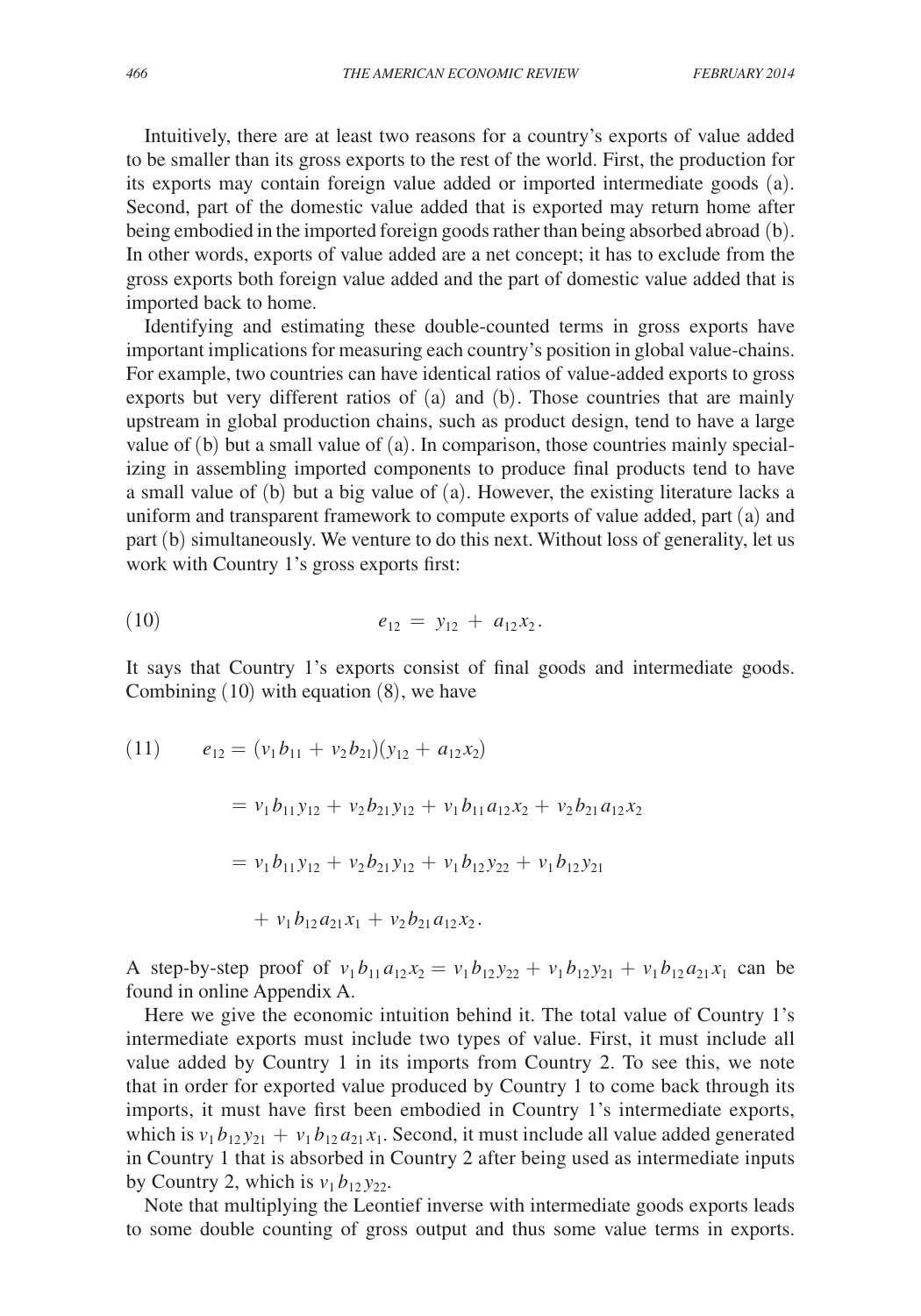However, in order to account for 100 percent of the value of Country 1's intermediate goods exports and to identify what is double counted, we have to include them into the accounting equation first. By decomposing the last two terms in equation (11) further, we can see precisely what is double counted. Using the gross output identity (equation (2))  $x_1 = y_{11} + a_{11}x_1 + e_{12}$  and  $x_2 = y_{22} + a_{22}x_2 + e_{21}$ , it is easy to show that

(12) 
$$
x_1 = (1 - a_{11})^{-1} y_{11} + (1 - a_{11})^{-1} e_{12}
$$

$$
x_2 = (1 - a_{22})^{-1} y_{22} + (1 - a_{22})^{-1} e_{21}.
$$

 $(I - a_{11})^{-1}$ y<sub>11</sub> is the gross output needed to sustain final goods that are both produced and consumed in Country 1, using domestically produced intermediate goods; deducting it from Country 1's total gross output, what is left is the gross output needed to sustain Country 1's production of its gross exports  $e_{12}$ . Therefore the two terms in the right-hand side of equation (12) both have straightforward economic meanings. We can further show that  $b_{12}a_{21}(1 - a_{11})^{-1}y_{11} = b_{11}y_{11} - a_{11}y_{11}$  $(1 - a_{11})^{-1}$  *y*<sub>11</sub> (see proof, also in online Appendix A), which is the total gross output needed to sustain final goods both produced and consumed in Country 1, but using intermediate goods that originated in Country 1 and shipped to Country 2 for processing before being re-imported by Country 1 (gross output sold indirectly in the domestic market). These two parts plus  $b_{12}y_{21}$ sum to  $x_{11}$  in equation (5), which is the gross output of Country 1 absorbed in Country 1 to sustain its domestic final demand both directly and indirectly. It indicates that Country 1's domestic final demand is satisfied by three production channels: (i)  $(1 - a_{11})^{-1}y_{11}$ is part of Country 1's gross output sold directly in the domestic market that is consumed there; (ii)  $b_{12}y_{21}$  is part of Country 1's gross output used as intermediate goods by Country 2 to produce final goods that are consumed in Country 1; (iii)  $b_{12}a_{21}(1 - a_{11})^{-1}y_{11}$  is part of Country 1's gross output used as intermediate goods by Country 2 to produce intermediate goods that are exported to country 1 to produce final goods in Country 1 that are consumed there. They are all needed to sustain the domestic final demand in Country 1, but they differ in terms of how they participate in international trade.

Replacing  $x_1$  by  $(1 - a_{11})^{-1}y_{11} + (1 - a_{11})^{-1}e_{12}$  and  $x_2$  by  $(1 - a_{22})^{-1}y_{22}$  +  $(1 - a_{22})^{-1} e_{21}$  in equation (11), and rearranging terms, we can fully decompose Country 1's gross exports into its various value-added and double-counted components as follows:

(13) 
$$
e_{12} = v_1 b_{11} e_{12} + v_2 b_{21} e_{12} = [v_1 b_{11} y_{12} + v_1 b_{12} y_{22}]
$$
  
  $+ [v_1 b_{12} y_{21} + v_1 b_{12} a_{21} (1 - a_{11})^{-1} y_{11}] + v_1 b_{12} a_{21} (1 - a_{11})^{-1} e_{12}$   
  $+ [v_2 b_{21} y_{12} + v_2 b_{21} a_{12} (1 - a_{22})^{-1} y_{22}] + v_2 b_{21} a_{12} (1 - a_{22})^{-1} e_{21}.$ 

While the algebra to arrive at equation (13) may be a bit tedious, expressing a country's gross exports as the sum of these eight terms on the right-hand side of equation (13) is very useful. We go over their economic interpretations systematically.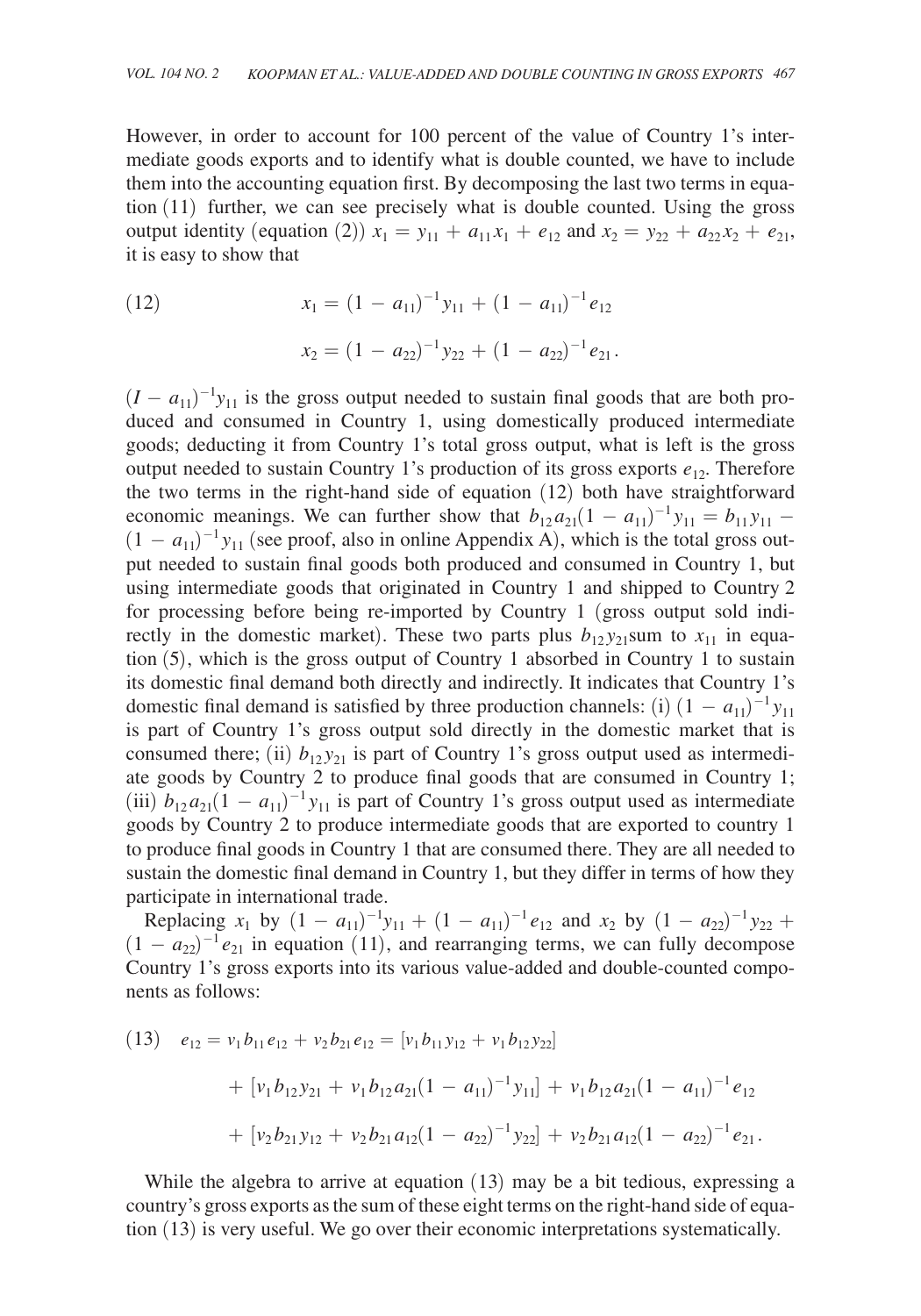The first two terms in equation  $(13)$  (or the two terms in the first square bracket) are value-added exports, i.e., Country 1's domestic value added absorbed outside Country 1.

The third term,  $v_1 b_{12} y_{21}$  is Country 1's domestic value added that is initially embodied in its intermediate exports but is returned home as part of Country 1's imports of the final good. The fourth term,  $v_1 b_{12} a_{21} (1 - a_{11})^{-1} y_{11}$ , is also Country 1's domestic value added that is initially exported by Country 1 as part of its intermediate goods to Country 2, but then is returned home via its intermediate imports from Country 2 to produce final goods that are absorbed at home. Both the third and the fourth terms are domestic value added produced in Country 1, exported to Country 2, but then return to and stay in Country 1. Both are counted at least twice in trade statistics as they first leave Country 1 for Country 2, and then leave Country 2 for Country 1 (and ultimately stay in Country 1). Note that the value represented by these two terms can be embodied in trade transactions that cross borders back and forth more than twice as long as they originate in Country 1 and are ultimately consumed in Country 1.

The fifth term,  $v_1 b_{12} a_{21} (1 - a_{11})^{-1} e_{12}$ , may be called a "pure double-counted" term." The reason for labeling it as such will become clear after we present a similar dissection of Country 2's gross exports and a further decomposition of this term. This term only occurs when both countries export intermediate goods. If at least one country does not export intermediate goods (i.e., no two-way trade in intermediate goods), this terms disappears.

The sixth term, $v_2 b_{21} y_{12}$ , is the foreign value added in Country 1's gross exports of final goods; and the seventh term,  $v_2 b_{21} a_{12} (1 - a_{22})^{-1} y_{22}$ , is the foreign value added in Country 1's gross exports of intermediate goods. They both ultimately go back to the foreign country and are consumed there.

The eighth (and the last) term is another pure double-counted item in Country 1's gross exports. Similar to the fifth term, this term would disappear if at least one country does not export intermediate goods.

In a similar way, we can express Country 2's gross exports as a sum of eight terms:

(14) 
$$
e_{21} = v_1 b_{12} e_{21} + v_2 b_{22} e_{21} = [v_2 b_{22} y_{21} + v_2 b_{21} y_{11}]
$$
  
+  $[v_2 b_{21} y_{12} + v_2 b_{21} a_{12} (1 - a_{22})^{-1} y_{22}] + v_2 b_{21} a_{12} (1 - a_{22})^{-1} e_{21}$   
+  $[v_1 b_{12} y_{21} + v_1 b_{12} a_{21} (1 - a_{11})^{-1} y_{11}] + v_1 b_{12} a_{21} (1 - a_{11})^{-1} e_{12}.$ 

Comparing equations (13) and (14), there are a few noteworthy features. First, the third, fourth, and fifth terms in Country 1's gross exports (13) are identical to the sixth, seventh, and eighth terms in Country 2's exports (14), and vice versa. This means that the value added, that is initially produced and exported by Country 1 but then reimported by Country 1, is exactly the same as foreign value added in Country 2's gross exports to Country 1. Symmetrically, the foreign value added in Country 1's gross exports to Country 2, is the same as Country 2's value added, initially produced and exported by Country 2, but reappears as part of Country 1's gross exports to Country 2.

Second, while the first and second terms in equations (13) and (14) constitute value-added exports, all other terms are double-counted components in a country's official exports statistics. However, there are conceptually interesting differences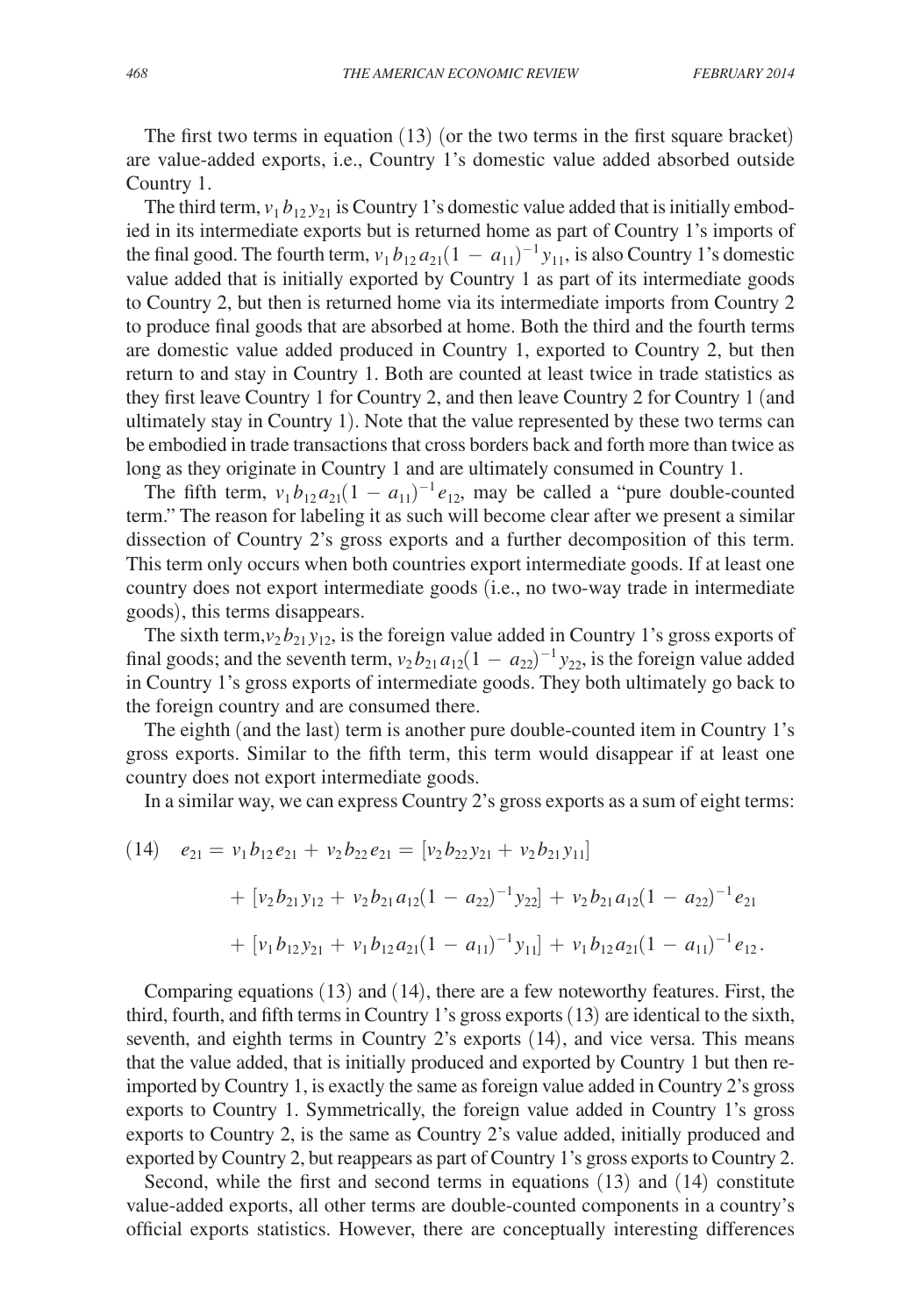among the third and the fourth terms as the first group, the sixth and the seventh terms as the second group, and the fifth and eighth terms as the third group. The differences are revealed when comparing them to the two countries' GDP. More precisely, a country's GDP is the sum of its value-added exports plus its domestic value added consumed at home:

(15) 
$$
GDP_1 = v_1x_1 = v_1(b_{11}y_{12} + b_{12}y_{22} + b_{12}y_{21} + b_{11}y_{11})
$$
  
\t\t\t $= v_1 \{b_{11}y_{12} + b_{12}y_{22} + [b_{12}y_{21} + b_{12}a_{21}(1 - a_{11})^{-1}y_{11}]\}$   
\t\t\t $+ v_1(1 - a_{11})^{-1}y_{11}$   
(16)  $GDP_2 = v_2x_2 = v_2(b_{21}y_{11} + b_{22}y_{21} + b_{21}y_{12} + b_{22}y_{22})$ 

$$
= v_2 \{b_{21}y_{11} + b_{22}y_{21} + [b_{21}y_{12} + b_{21}a_{12}(1 - a_{22})^{-1}y_{22}]\}
$$
  
+ 
$$
v_2(1 - a_{22})^{-1}y_{22}.
$$

The last term in each GDP equation is value-added produced and consumed at home that are not related to international trade; while the first four terms in the bracket in each GDP equation are exactly the same as the first four terms in equations (13) and (14). It is easy to show that the sum of global GDP always equals global final demand:

(17) 
$$
GDP_1 + GDP_2 = v_1x_1 + v_2x_2 = (1 - a_{11} - a_{21})x_1 + (1 - a_{12} - a_{22})x_2
$$
  
=  $x_1 - a_{11}x_1 - a_{12}x_2 + x_2 - a_{21}x_1 - a_{22}x_2 = y_1 + y_2$ .

Equations  $(15)$  and  $(16)$  show that the third and fourth terms in equations  $(13)$  and (14) are counted as part of the home country's GDP (even though they are not part of the home country's exports of value added). Because they represent a country's domestic value added that is initially exported but imported back and consumed in the initial producing country, they are part of the value added created by domestic production factors. The sixth and seventh terms represent the foreign value added in a country's exports that are ultimately absorbed in the foreign country. They are counted once as part of the foreign country's GDP in equations (15) and (16). In comparison, because a combination of the part of GDP that is consumed at home and exports of value added yields 100 percent of a country's GDP, the fifth and eighth terms are not part of either country's GDP. In this sense, they are "pure double-counted terms."

Subtracting global GDP from global gross exports using equations (13), (14), (15), and (16) yields the following:

$$
(18) \ e_{12} + e_{21} - GDP_1 - GDP_2 = v_1 [b_{12}y_{21} + b_{12}a_{21}(1 - a_{11})^{-1}y_{11}] + v_2 [b_{21}y_{12} + b_{21}a_{12}(1 - a_{22})^{-1}y_{22}] + 2v_1b_{12}a_{21}(1 - a_{11})^{-1}e_{12} + 2v_2b_{21}a_{12}(1 - a_{22})^{-1}e_{21} - [v_1(1 - a_{11})^{-1}y_{11} + v_2(1 - a_{22})^{-1}y_{22}].
$$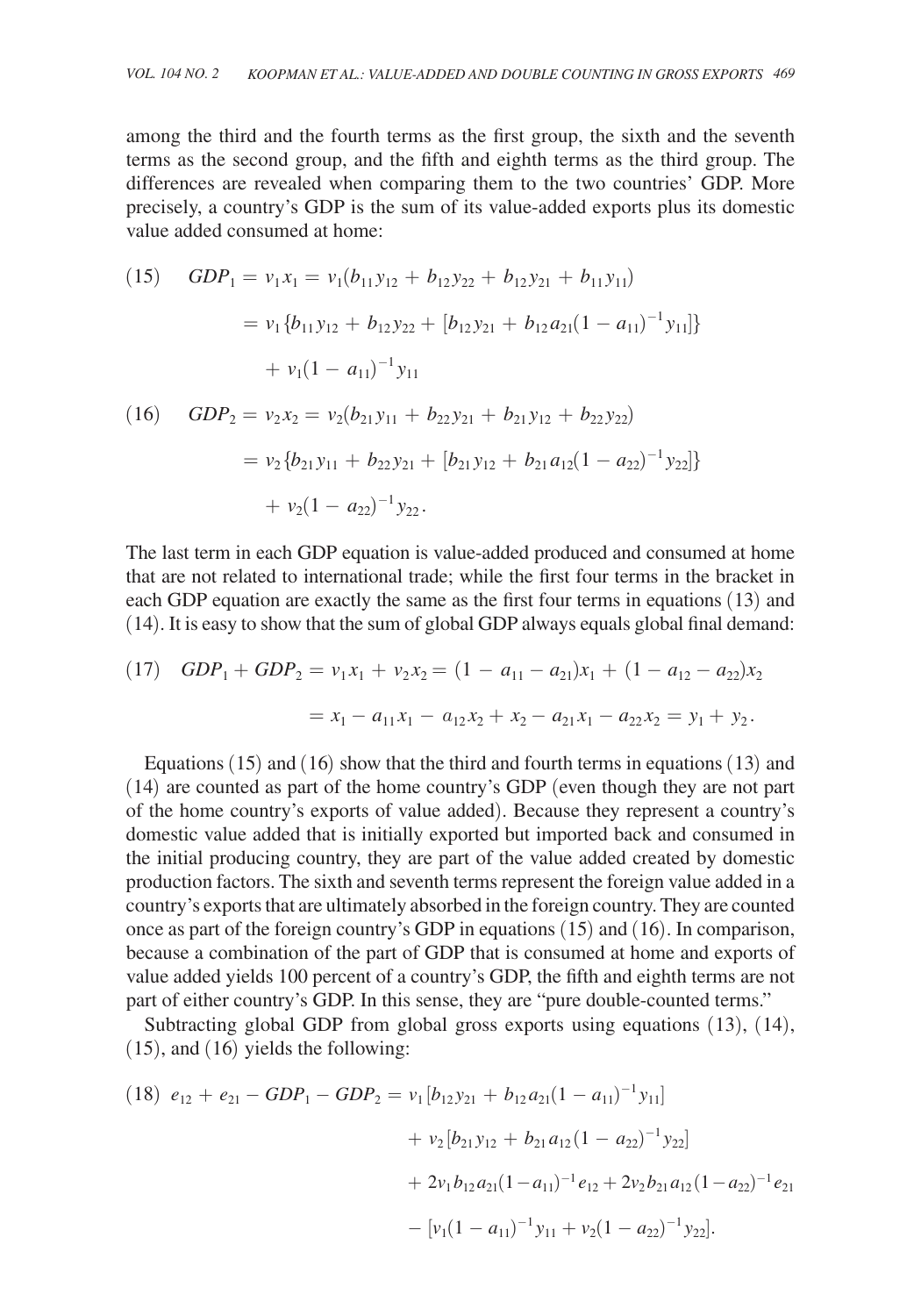Equation (18) shows clearly that besides the value added produced and consumed at home (in the last square bracket), which is not a part of either country's gross exports, the sixth and seventh terms in equation (13),  $v_2[b_{21}y_{12} + b_{21}a_{12}(1 - a_{22})^{-1}y_{22}]$ , and the sixth and seventh terms in equation (14)  $v_1[b_{12}y_{21} + b_{12}a_{21}(1 - a_{11})^{-1}y_{11}]$ , are double counted only once as foreign value added in the other country's gross exports. Because the third and fourth terms in (13) and (14) reflect part of the countries' GDP, they are not double counted from the global GDP point of view. In comparison, both the fifth and eighth terms are counted twice relative to the global GDP since they are not a part of either country's GDP.

Third, the nature of the fifth and eighth terms can be better understood if we break them up further. In particular, with a bit of algebra, they can be expressed as linear combinations of components of the two countries' final demand:

(19) 
$$
v_1 b_{12} a_{21} (1 - a_{11})^{-1} e_{12}
$$
  
\n
$$
= b_{12} a_{21} [v_1 b_{11} y_{12} + v_1 b_{12} y_{22} + v_1 b_{12} y_{21} + v_1 b_{12} a_{21} (1 - a_{11})^{-1} y_{11}]
$$
  
\n(20)<sup>4</sup> v<sub>2</sub> b<sub>21</sub> a<sub>12</sub> (1 - a<sub>22</sub>)<sup>-1</sup> e<sub>21</sub>  
\n
$$
= b_{21} a_{12} [v_2 b_{21} y_{11} + v_2 b_{22} y_{21} + v_2 b_{21} y_{12} + v_2 b_{21} a_{12} (1 - a_{22})^{-1} y_{22}].
$$

The four terms inside the square bracket on the RHS of equation (19) are exactly the same as the first four terms in the gross exports accounting equation (13). A similar statement can be made about the four terms inside the square bracket in equation (20) to gross export accounting equation (14). This means that the fifth and the eighth terms double count a fraction of both a country's value-added exports and its domestic value added that has been initially exported but are eventually returned home. Just to belabor the point, unlike the other terms in equation (13) that are parts of some countries' GDP, the fifth and the eighth terms over-count the values that are already captured by other terms in gross exports. Again, this feature suggests that they are "pure double-counted terms."

Note, if Country 2 does not export any intermediate goods, then  $a_{21} = b_{21} = 0$ , and the entire RHS of equations (20) and (19) would vanish. Alternatively, if Country 1 does not export intermediate goods, then  $a_{12} = b_{12} = 0$ , the entire RHS of equations (19) and (20) would also vanish. In other words, the fifth and eighth terms exist only when two-way trade in intermediate goods exist so that some value added is shipped back and forth as a part of intermediate trade between the two countries. Because the eight components of equations (13) and (14) collectively constitute 100 percent of a country's gross exports, missing any part, including the two pure double-counted terms, would yield an incomplete accounting of the gross exports.

Finally, while the fifth and eighth terms in equation (13) are (double-counted) values in intermediate goods trade that are originated in Countries 1 and 2, respectively, we cannot directly see where they are absorbed. By further partitioning the fifth and

<span id="page-11-0"></span> $4$  Proofs of equations (18), (19), and (20) are provided in online Appendix A.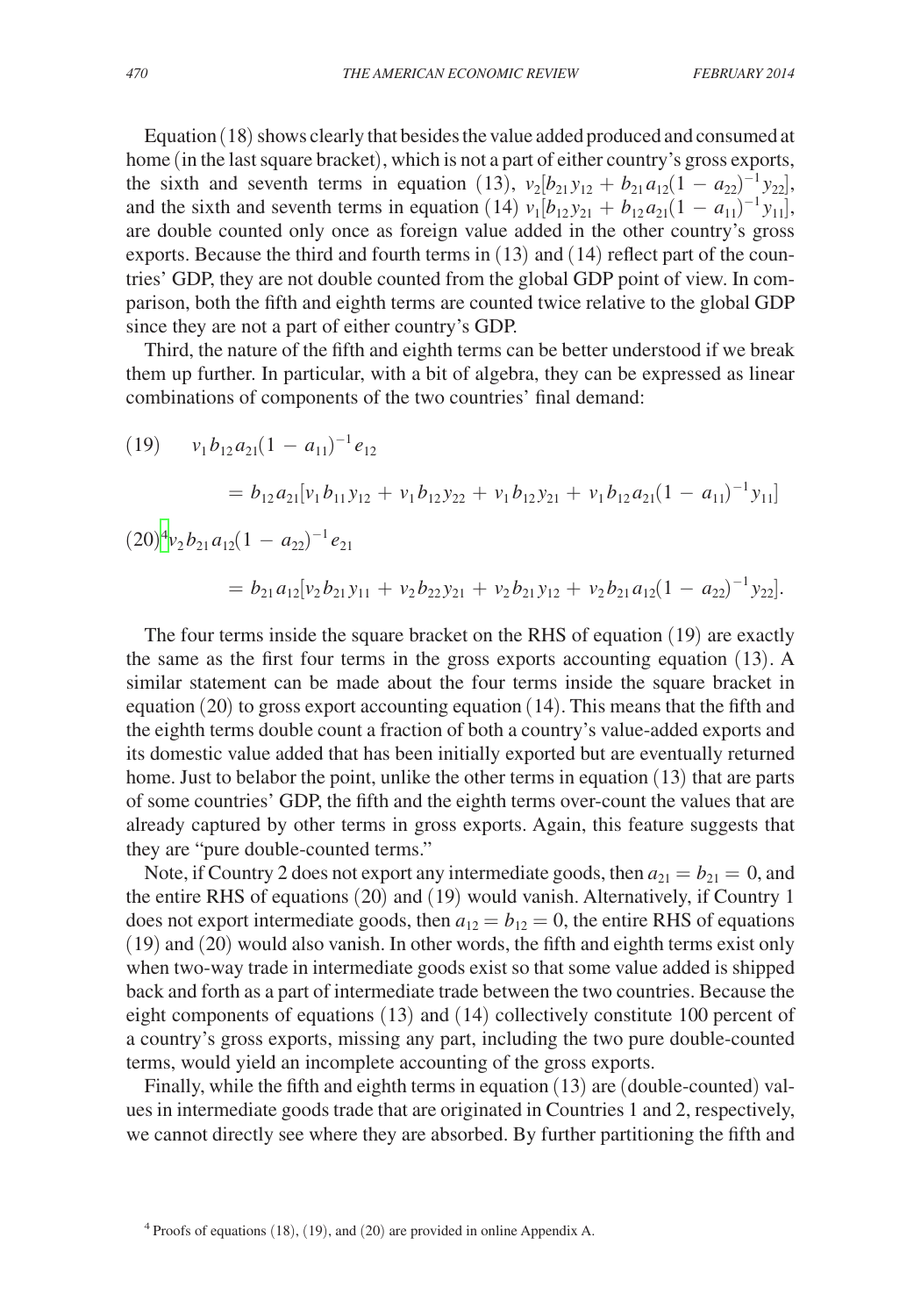eighth terms, we can show where they are finally absorbed and interpret the absorption by input/output economics. With a bit of algebra, we can show  $\overline{s}$ 

(21) 
$$
v_1 b_{12} a_{21} (1 - a_{11})^{-1} e_{12} + v_2 b_{21} a_{12} (1 - a_{22})^{-1} e_{21}
$$

$$
= a_{12} [b_{21} y_{12} + b_{21} a_{12} (1 - a_{22})^{-1} y_{22}]
$$

$$
+ a_{21} [b_{12} y_{21} + b_{12} a_{21} (1 - a_{11})^{-1} y_{11}].
$$

Therefore, the sum of fifth and eighth terms in equation (13) is equivalent to the sum of the four terms in the RHS of equation  $(21)$ . From equation  $(5)$ , it is easy to see that the terms in the square bracket in equation (21) are parts of  $x_{22}$  and  $x_{11}$ , *which are trade-related portions of gross output that are both originally produced and finally consumed in the source country*; therefore they are part of each country's gross intermediate exports  $(a_{12}x_2 \text{ and } a_{21}x_1)$ . Since the value added embodied in those intermediate goods are already counted once in the production of each country's GDP (the third and fourth, terms in equations (13) and (14)), they are double counted in value-added (GDP) terms. As we pointed earlier, the exact same terms will also appear in Country 2's official exports statistics.

Due to the presence of these types of conceptually different double counting in a country's gross exports, we may separately define "domestic value added in exports"(part of a country's GDP in its exports) and "domestic content in exports." The former excludes the pure double-counted intermediate exports that return home; whereas the latter is the former plus the pure double-counted term.

# C. *Using the Accounting Equation to Generate Measures of Vertical Specialization*

We can relate the definitions of the three concepts to components in equation (13). Country 1's exports of value added are the sum of the first and the second term. It takes into account both where the value is created and where it is absorbed. Country 1's *value added in its exports* is the sum of its exports of value added and the third and the fourth terms. This concept takes into account where the value is created but not where it is absorbed. Obviously, Country 1's "value added in its exports" is generally greater than its "exports of value added." Finally, *the domestic content in Country 1's exports* is Country 1's value added in its exports plus the fifth term, the double-counted intermediate goods exports that are originated in Country 1. This last concept also disregards where the value is ultimately absorbed. By assigning the fifth term to the domestic content in Country 1's exports, and the eighth term to the foreign content in Country 1's exports, we can achieve the property that the sum of the domestic content and the foreign content yields the total gross exports. We will justify these definitions in what follows.

We already show that the first two terms in equation (13) correspond to value-added exports as proposed in Johnson and Noguera (2012). We now link other measures in

<span id="page-12-0"></span><sup>5</sup> A step-by-step proof is in online Appendix A.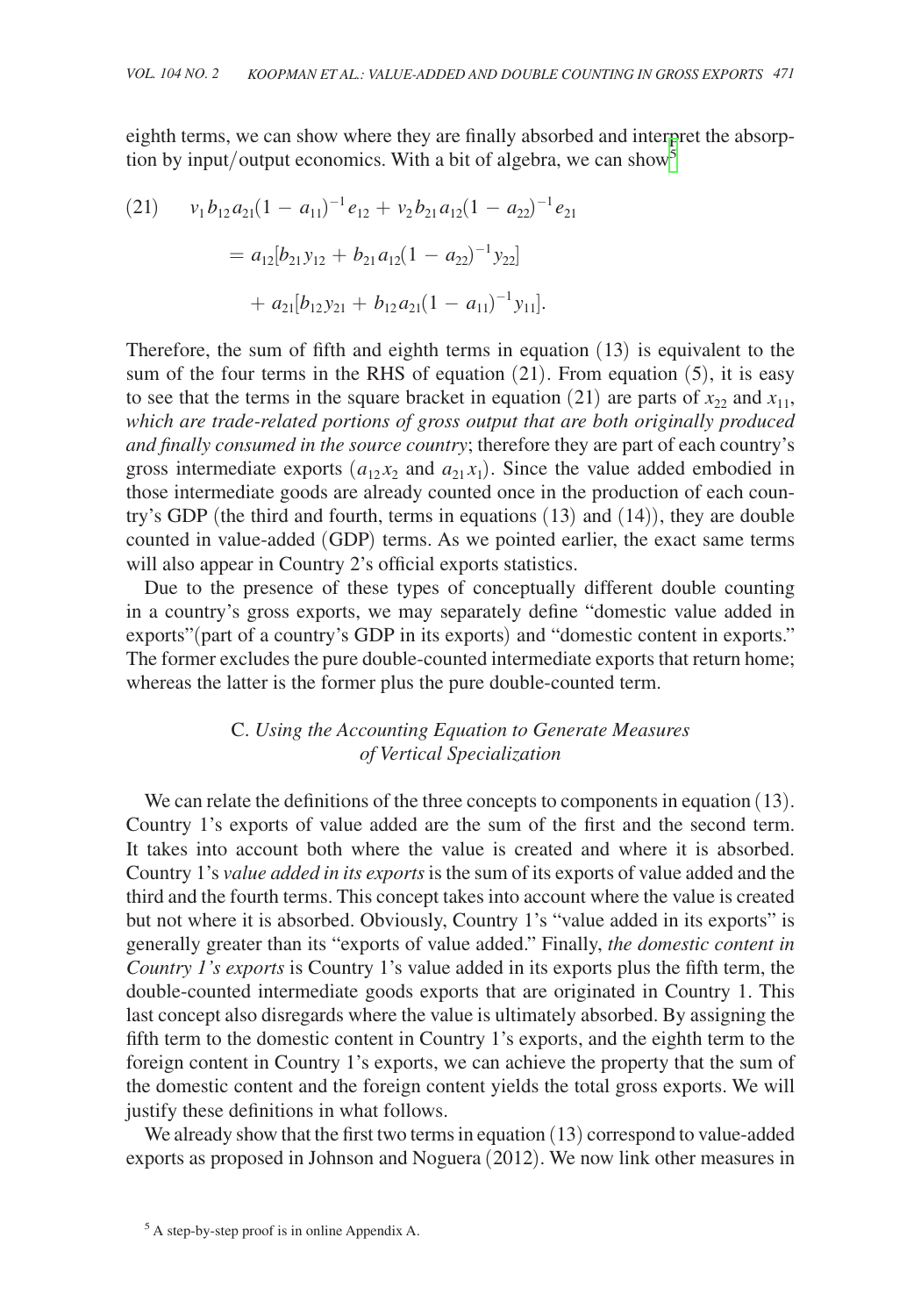the literature to linear combinations of the components in the same gross exports accounting equation. Following HIY's original ideas, Koopman, Wang, and Wei (2008 and 2012) have shown that gross exports can be decomposed into domestic content and foreign content/vertical specialization (VS) in a single country IO model without two-way international trade in intermediate goods. If we were to maintain HIY's assumption that Country 1 does not export intermediate good (i.e.,  $a_{12} = b_{12} = 0$ ), then the two pure double-counted terms, or the fifth and the eighth terms in equation (13) are zero. In this case, we can easily verify that the sum of the last four terms in equation (13) is identical to the VS measure in the HIY (2001) paper.

To remove the restriction that HIY imposed on intermediate trade, we have to determine how to allocate the two pure double-counted terms. We choose to allocate the double-counted intermediate exports according to where they are originally produced. That is, even though the fifth term in equation (13) reflects pure double counting, it nonetheless is originally produced in Country 1 and therefore can be treated as part of Country 1's domestic content. Similarly, we allocate the eighth term to the foreign content in Country 1's exports. Such a definition is consistent with HIY's original idea that a country's gross exports consist of either domestic or foreign content and the major role of their VS measure is to quantify the extent to which intermediate goods cross international borders more than once. It is also computationally simple because the share of domestic and foreign content can be obtained directly from the **VB** matrix.

However, since the fifth term reflects double-counted intermediate goods in a country's gross exports, we may wish to exclude it if we are to consider which part of Country 1's GDP is exported. In particular, we define "domestic value added in Country 1's gross exports" (regardless of where the exports are ultimately absorbed) as the sum of the first four terms on the RHS of equation (13). This variable can be shown to equal  $v_1(1 - a_{11})^{-1}e_{12}$ , part of equation (12), Country 1's gross output identity.

$$
(22) \quad DV_1 = v_1(1 - a_{11})^{-1}e_{12} = v_1(1 - a_{11})^{-1}(y_{12} + a_{12}x_2)
$$
  
\n
$$
= v_1(1 - a_{11})^{-1}[y_{12} + a_{12}(b_{21}y_{11} + b_{22}y_{21} + b_{21}y_{12} + b_{22}y_{22})]
$$
  
\n
$$
= v_1(1 - a_{11})^{-1}[(1 + a_{12}b_{21})y_{12} + a_{12}(b_{21}y_{11} + b_{22}y_{21} + b_{22}y_{22})]
$$
  
\n
$$
= v_1(1 - a_{11})^{-1}\{(1 - a_{11})b_{11}y_{12} + (1 - a_{11})b_{12}(y_{21} + y_{22})
$$
  
\n
$$
+ [(1 - a_{11})b_{11} - 1]y_{11}\}
$$
  
\n
$$
= v_1b_{11}y_{12} + v_1b_{12}y_{22} + v_1b_{12}y_{21} + v_1[b_{11} - (1 - a_{11})^{-1}]y_{11}
$$
  
\n
$$
= v_1b_{11}y_{12} + v_1b_{12}y_{22} + v_1[b_{12}y_{21} + b_{12}a_{21}(1 - a_{11})^{-1}y_{11}].
$$

The derivation uses the property of inverse matrix  $(1 - a_{11})b_{11} = 1 + a_{12}b_{21}$  and  $(1 - a_{11})b_{12} = a_{12}b_{22}.$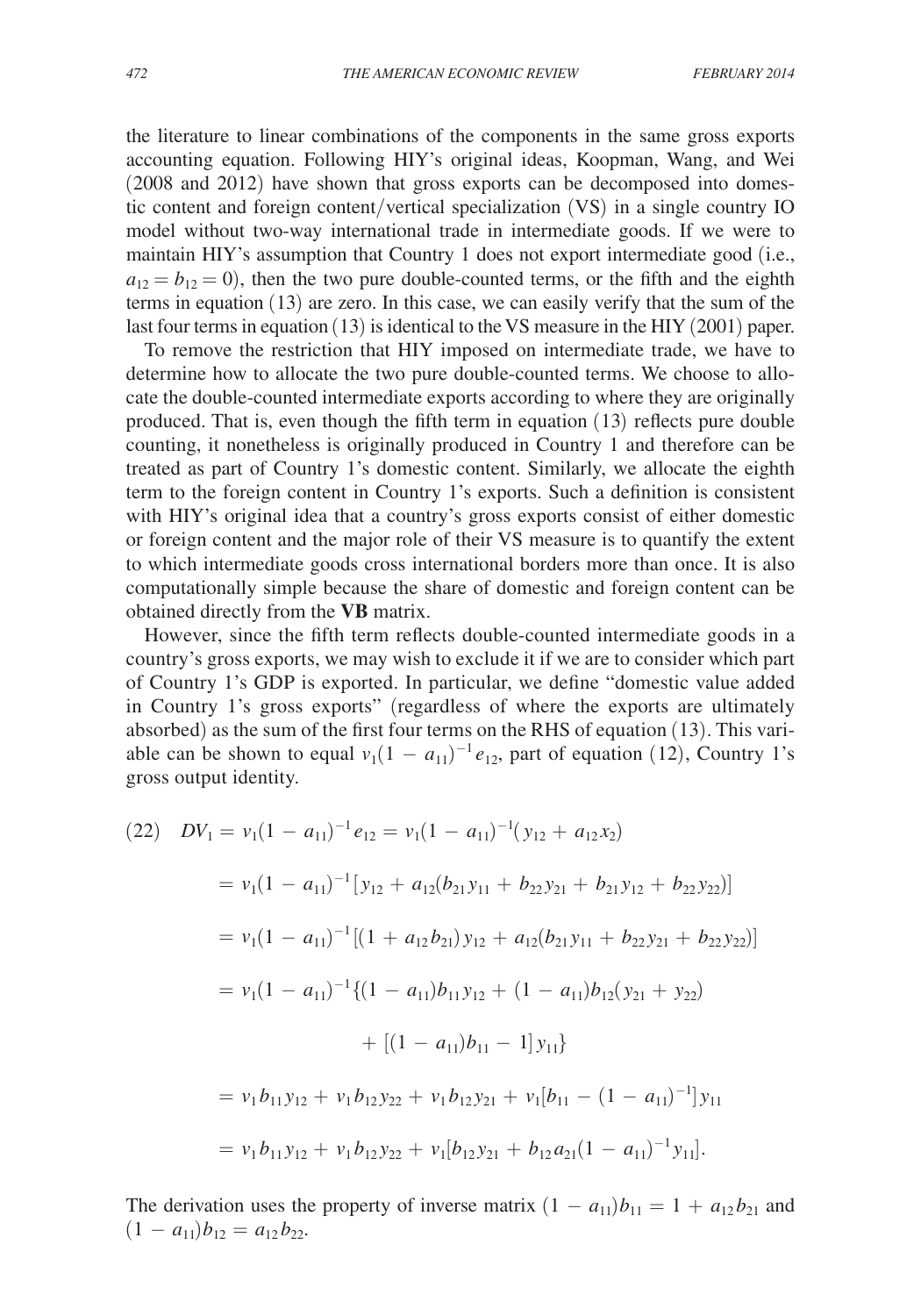Following the same frame of thinking, we label only the sum of the sixth and seventh terms, a subset of the foreign content, as the "foreign value added in Country 1's exports," and define Country 1's VS as

(23) 
$$
VS_1 = v_2 b_{21} e_{12} = v_2 [b_{21} y_{12} + b_{21} a_{12} (1 - a_{22})^{-1} y_{22}] + v_2 b_{21} a_{12} (1 - a_{22})^{-1} e_{21}
$$

$$
= (1 - v_1 b_{11}) e_{12}.
$$

The first two terms are foreign value added or GDP in Country 1's exports, and VS share of Country 1 equals  $v_2 b_{21}$ . Therefore, such a measure of foreign content is a natural extension of HIY's VS measure in a two-country world with unrestricted intermediate goods trade. Because the VS share is defined this way, it is natural to define the domestic content share in Country 1's exports as  $1 - VS$  share or  $v_1 b_{11}$ .

In a two-country world, Country 1's VS1 is identical to its VS1\* and Country 2's VS:

 $(24)$   $VSI_1 = VSI_1^*$  $= v_1 b_{12} e_{21} = v_1 [b_{12} y_{21} + b_{12} a_{21} (1 - a_{22})^{-1} y_{11}] + v_1 b_{12} a_{21} (1 - a_{11})^{-1} e_{12},$ 

which is the sum of the third, fourth, and fifth terms in equation (13). However, in a multi-country setting to be discussed later, VS1\* will only be a subset of VS1, and the latter will also include some third country terms.

## D. *Numerical Examples*

To enhance the intuition for our approach, we provide some numerical examples.

**Example 1** (Two Countries, One Sector, and Only One Country Exports Intermediate Good):

Consider a world consisting of two countries (USA and CHN) and a single sector of electronics. The two countries have identical gross exports and identical value-added exports (and hence identical VAX ratios). The point of this example is to show that the structure of the "double-counted" values in gross exports contains useful information.

Both USA and CHN have a gross output of 200. USA's total output consists of 150 units of intermediate goods (of which, 100 units are used at home and 50 units are exported) and 50 units of final goods (of which 30 are consumed at home and 20 are exported).

CHN's total output consists of 50 units of intermediate goods (all used at home) and 150 units of final goods (of which, 70 units are exported and 80 units are used at home). By construction, both countries export 70 units of their output (50 units of intermediate goods  $+ 20$  units of final goods exported by USA, and 70 units of final goods exported by CHN).

The domestic value added in USA's output is therefore  $100$  (= value of gross output 200-value of domestic intermediate good of 100). Note no foreign value is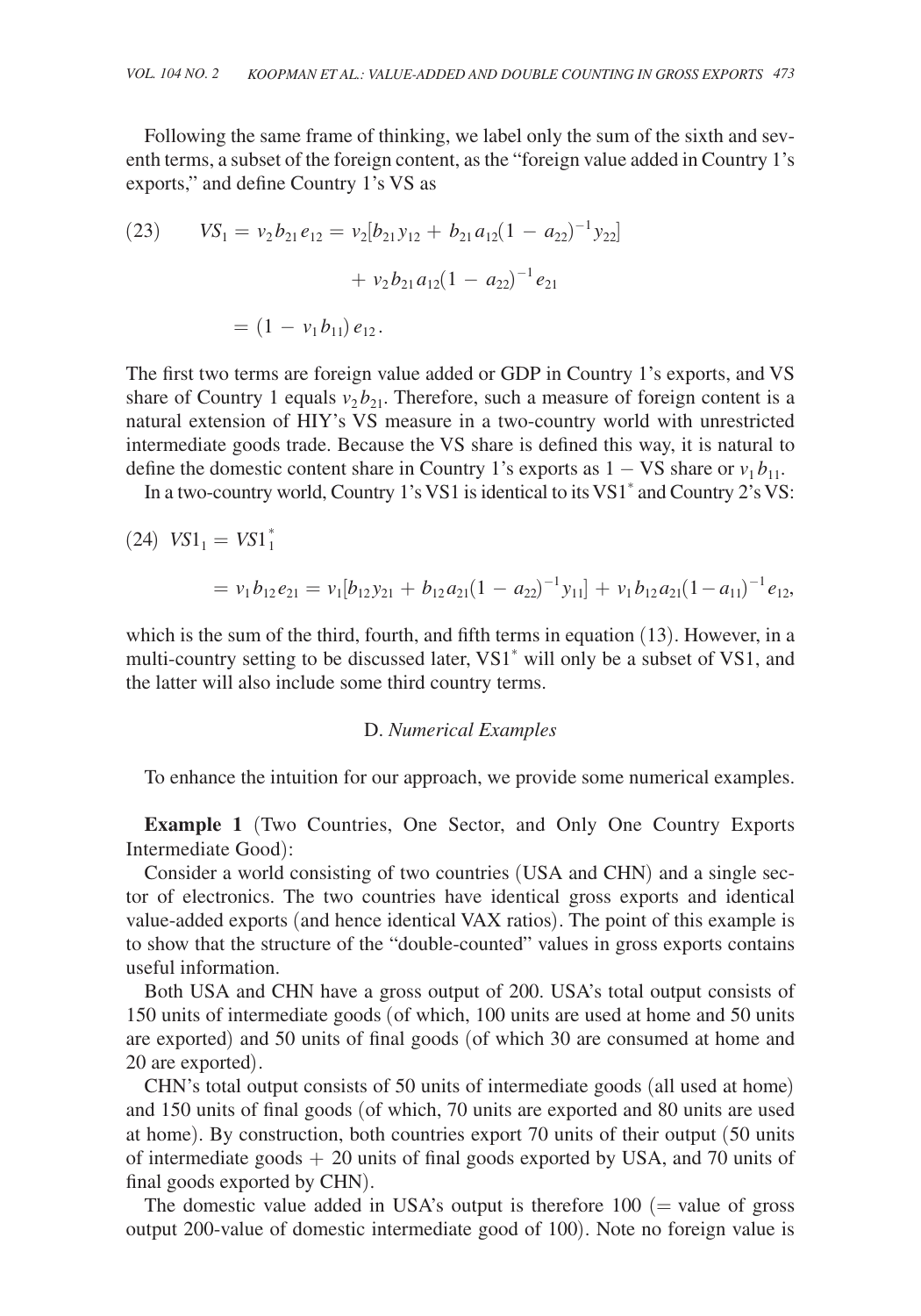used in USA's production. The domestic value added in CHN's output is also 100 ( $=$  value of gross output 200-value of domestic intermediate goods of  $50 +$  value of imported intermediate goods of 50). The input-output relationship can be summarized as follows:

$$
\begin{bmatrix} x_1 \\ x_2 \end{bmatrix} = \begin{bmatrix} 200 \\ 200 \end{bmatrix}, \quad \mathbf{A} = \begin{bmatrix} 0.5 & 0.25 \\ 0 & 0.25 \end{bmatrix}, \quad \mathbf{V} = \begin{bmatrix} 0.5 & 0 \\ 0 & 0.5 \end{bmatrix}.
$$

The two-country production and trade system can be written as an inter-country input output (ICIO) model as follows:

$$
\begin{bmatrix} x_1 \\ x_2 \end{bmatrix} = \begin{bmatrix} 0.5 & 0.25 \\ 0 & 0.25 \end{bmatrix} \begin{bmatrix} 200 \\ 200 \end{bmatrix} + \begin{bmatrix} 30 + 20 \\ 70 + 80 \end{bmatrix}.
$$

The Leontief inverse matrix and the **VB** matrix can be computed easily as

$$
\mathbf{B} = \left[ \begin{array}{cc} b_{11} & b_{12} \\ b_{21} & b_{22} \end{array} \right] = \left[ \begin{array}{cc} 2 & 0.67 \\ 0 & 1.33 \end{array} \right], \quad \mathbf{V} \mathbf{B} = \left[ \begin{array}{cc} 1 & 0.33 \\ 0 & 0.67 \end{array} \right].
$$

We can break up each country's gross output according to where it is ultimately absorbed by rearranging each country's final demand as follows:

$$
\begin{bmatrix} x_{11} & x_{12} \ x_{21} & x_{22} \end{bmatrix} = \begin{bmatrix} 2 & 0.67 \ 0 & 1.33 \end{bmatrix} \begin{bmatrix} 30 & 20 \ 70 & 80 \end{bmatrix} = \begin{bmatrix} 60 + 46.69 & 40 + 53.3 \ 0 + 93.33 & 0 + 106.67 \end{bmatrix} = \begin{bmatrix} 106.7 & 93.3 \ 93.3 & 106.7 \end{bmatrix}.
$$

It is easy to verify that  $x_1 = x_{11} + x_{12}$  and  $x_2 = x_{21} + x_{22}$ . USA's value-added export is 46.7 ( $v_1 x_{12} = 0.5 \times 93.33$ ), where 20 (=  $v_1 b_{11} y_{12} = 0.5 \times 2 \times 20$ , first term in equation (13)) is the amount of USA's value added in its export of final goods that is absorbed in CHN, and  $26.7(= v_1 b_{12} y_{22} = 0.5 \times 0.667 \times 80$ , second term in (13)) is the amount of USA's value added in its export of intermediate goods that is also absorbed in CHN. The amount of USA's value added that is embedded in its export of intermediate goods but returns home as part of CHN's export of final goods is 23.3 (=  $v_1 b_{12} y_{21} = 0.5 \times 0.667 \times 70$ , the third term in (13)). Using the terminology of Daudin, Rifflart, and Schweisguth (2011), USA's  $VS1^* = 23.3$ , the same as the estimates from our accounting equation (13).

By construction, foreign value added in USA's exports equals zero (since CHN does not export intermediate goods by assumption). It is easy to verify that the sum of USA's exports of value added (46.7) and the amount of returned value added (23.3) is 70, which is the value of its gross exports.

For CHN, its value-added exports (that are absorbed in USA) are also 46.7  $(= v_2 b_{22} y_{21} = 0.5 \times 1.333 \times 70$ , first term in equation (14)). It is entirely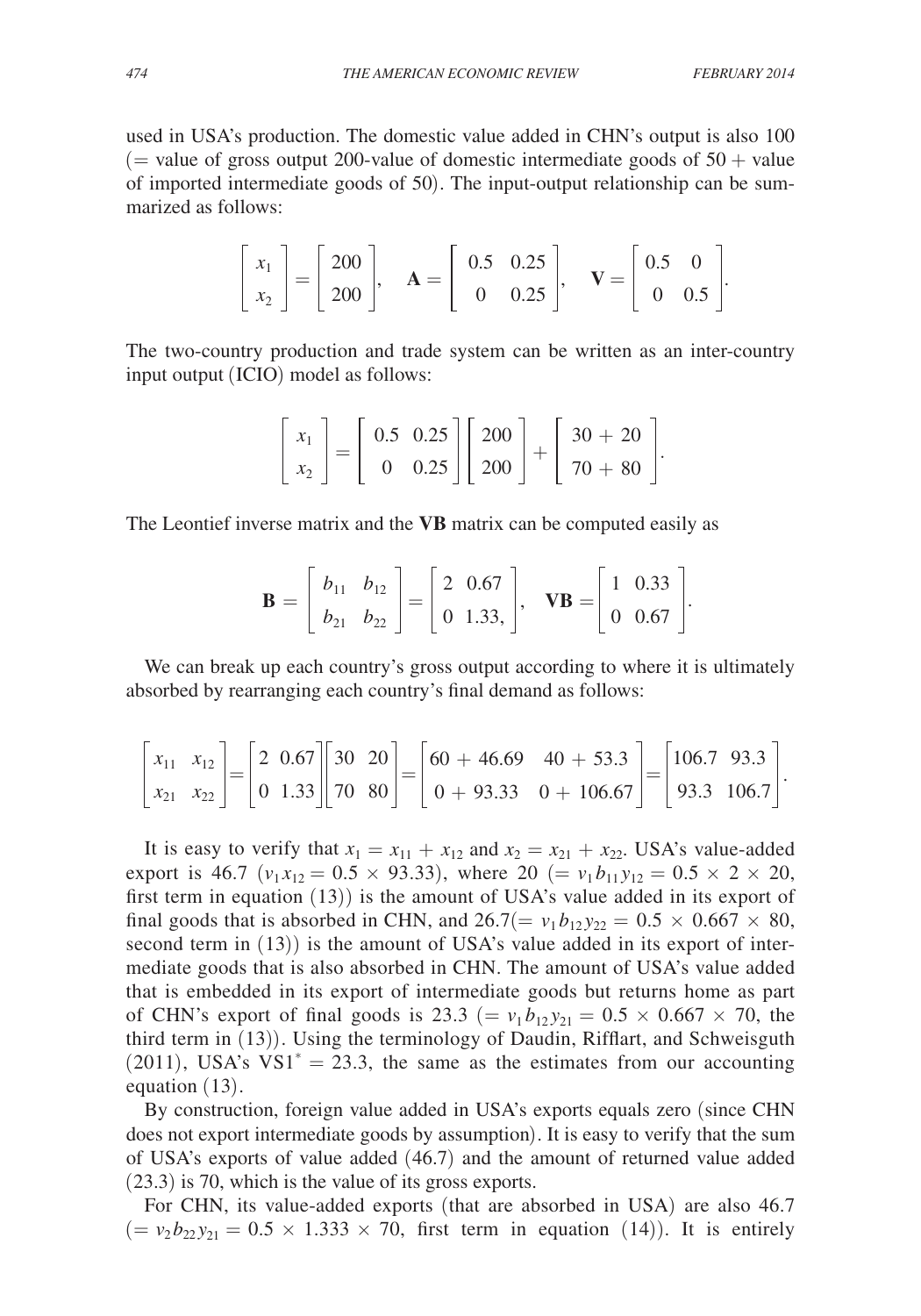embedded in CHN's exports of final goods to USA. However, CHN does import intermediate goods from USA to produce both goods consumed in CHN and goods exported to USA. The amount of USA's value added used in the production of CHN's exports is 23.3 ( $= v_1 b_{12} y_{21} = 0.5 \times 0.667 \times 70$ , the sixth term in equation (14)). The sum of CHN's exports of value added (46.7) and the foreign value added in its exports (23.3) is 70, which is the same as CHN's gross exports.

In this example, both countries have identical gross exports and exports of value added, and therefore identical VAX ratios. However, the reasons underlying why value-added exports deviate from the gross exports are different. For USA, the VAX ratio is less than one because some of the value added that is initially exported returns home after being used as an intermediate good by CHN in the latter's production for exports. For CHN, the VAX ratio is less than one because its production for exports uses intermediate goods from USA which embeds USA's value added.

In addition, the double-counted items are also value added at some stage of production. More precisely, the VS in CHN's exports (23.3) is simultaneously a true value added from USA's viewpoint as it is value added by USA in its exports to CHN (that returned home), but a "double-counted item" from CHN's viewpoint as it is not part of CHN's value added.

Since we assume that CHN does not export intermediate goods (or  $a_{21} = 0$  and  $b_{21} = 0$ ), there is no channel for CHN's gross output to be used by USA in its production and for CHNs gross output to be first exported and then returned home. Therefore, our gross exports accounting equation produces the same estimate for VS as the HIY's formula, i.e.,

$$
v_2(1 - b_{11}) = v_2 b_{21} e_{12} = 0.5 \times 0.667 \times 70 = 23.3
$$
  
=  $a_{21}(1 - a_{11})^{-1} e_{12} = 0.25 \times (1 - 0.25)^{-1} \times 70 = 23.3.$ 

Domestic value-added share for CHN's exports equals  $(70 - 23.3)/70 = 0.667$  $= v_2 b_{22} = 0.667$ . There is no difference between HIY's measure and our method in such a case since there are no pure double-counting terms due to two way trade in intermediate goods. Both VS in USA and VS1\* in CHN are zero. But this equality will not hold when we remove the assumption of  $a_{21} = 0$ .

However, because there is domestic value added embodied in USA's intermediate goods exports that is eventually returned home, the domestic value-added share in USA's exports equals to 1. As a result, using the VAX ratio (0.667) as a metric of the share of home country's domestic value added in its gross exports would produce an underestimate. The corresponding ICIO table and more computation details can be found in online Appendix C.

**Example 2** (Different Sequences of Trade for Same Final Goods Consumption and Same Value-Added Contribution from Each Source Country):

Imagine the United States trades in a good that has \$1 million of US value added plus \$100,000 of value added from each of other five countries before the final good,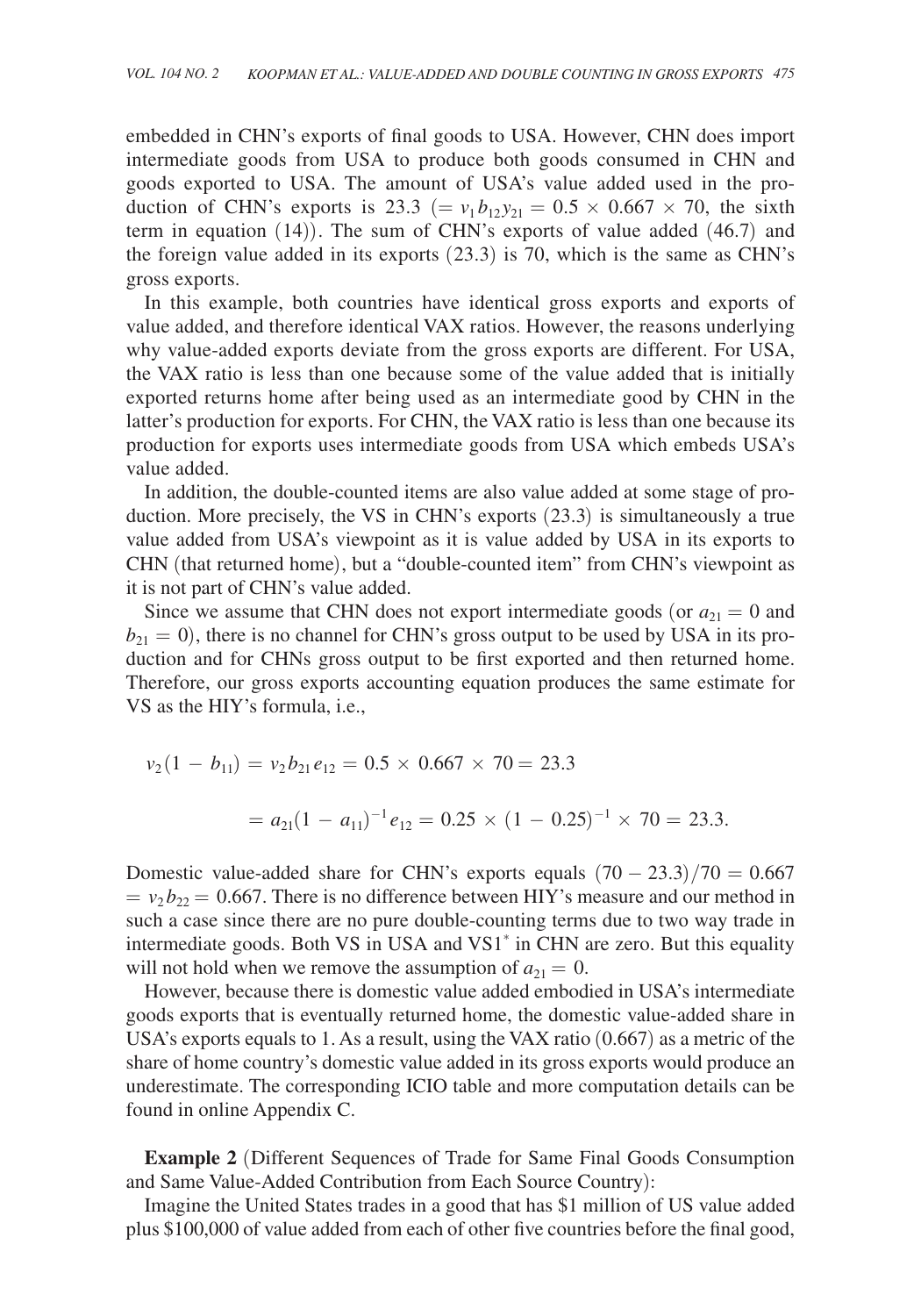priced at \$1.5 million, is consumed in the United States. Let us consider two different production sequences of the supply chains.

**Case 1:** If each of the five countries sends the parts sequentially between them for assembly before they enter the United States, then total trade will be  $$100K +$  $$200K + $300K + $400K + $500K = $1.5$  million.

**Case 2:** If the United States exports its part first, then the production proceeds sequentially and the final goods produced by the production chain are shipped back to the United States, the total trade will be \$1 million  $+$  \$1.1 million  $+$  \$1.2 mil- $\text{lion} + \$1.3 \text{ million} + \$1.4 \text{ million} + \$1.5 \text{ million} = \$7.5 \text{ million}.$ 

Both cases yield the same value added but different amounts of gross trade. However, the two sequences of trade will correspond to two different inter-country input-output (ICIO) tables. We can attach concrete labels to the final product and the inputs to get more economic intuition. Let us think of the final product as a Barbie doll, and the inputs as hair (made by the United States), head, body, hat, clothes, and shoes, respectively. The information about the sequence of the production is embedded in the direct input-output matrix A. In the first case, if the hair is attached by the United States at the last stage of production, it is an input to the "doll" industry. While in the second case, if the hair is first exported to the country producing "head," attached to the "head" there, and re-exported to the next stage of production, it becomes an input to the "head" industry. The two different organizations of the spatial and temporal connections of hair to head show up in changed entries to the ICIO matrix, with inputs of hair to the "doll" industry falling in the former recipient country ICIO coefficient in the first case, but inputs of hair rising in the second country's "head" industry and measured inputs of heads (now bulked up with the hair value) rising in all head-using industries in all countries downstream from the initial head-producing country to the final "doll" industry that uses heads. While a change in the first country's hair inputs from the final country's doll industry to the second country's head industry in the direct I-O matrix A, the inverse (direct plus indirect request) matrix B will still capture that the hair arrived via the heads. Due to the less direct route of hair to dolls is raising measured inputs in all subsequent stages, as well as in the trade statistics, this case clearly shows a rise in gross imports and exports for those downstream of the head industry with only a redirection (not an increase) in exports of hair even though value added is constant by assumption.

In online Appendix C, we show how ICIO tables can be constructed for each of the two cases. In each case, our decomposition formula decomposes the gross exports into value added by each source country plus additional double-counted terms. The results are reported in [Table 1.](#page-18-0) Because these are very simple examples, we can also decompose the gross exports in each case by economic intuition (see [Table 2](#page-18-0)). The results are identical to what our decomposition formula generates. However, our analytical formula not only clearly shows the structure of a country's value-added exports (exports in final goods  $(v1)$ , in intermediate goods  $(v2)$ , and indirect exports via third countries  $(v3)$ ), but also further splits the overall double counted amount to what is domestic value added initially exported and eventually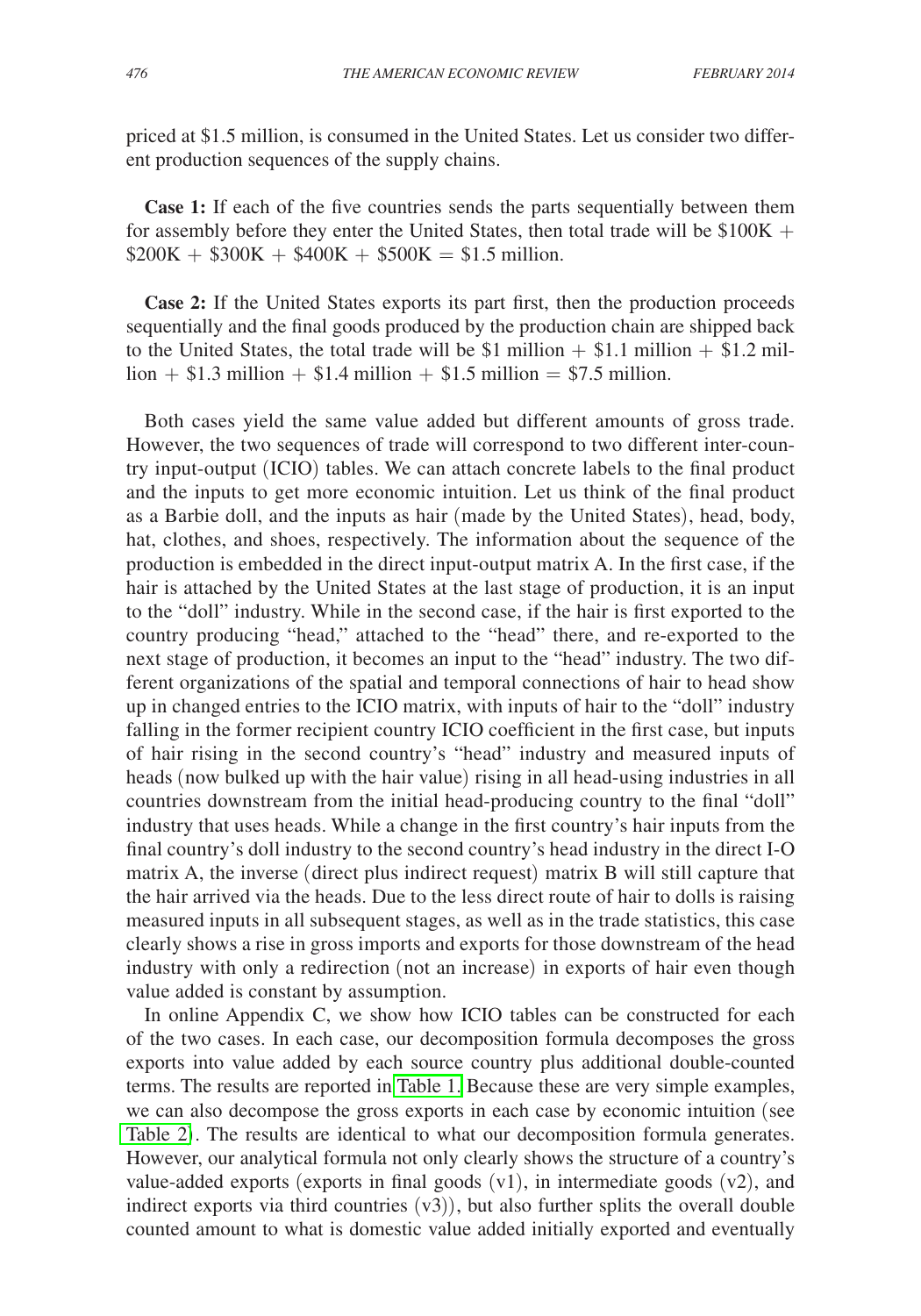| Terms in               |                |                |                | Term 4            |                | Term 7            |                | Total            |
|------------------------|----------------|----------------|----------------|-------------------|----------------|-------------------|----------------|------------------|
| accounting<br>equation | Term 1<br>(v1) | Term 2<br>(v2) | Term 3<br>(v3) | and 5<br>(v4, v5) | Term 6<br>(v6) | and 8<br>(v7, v8) | Term 9<br>(v9) | gross<br>exports |
| Case 1                 |                |                |                |                   |                |                   |                |                  |
| C <sub>1</sub>         |                |                |                |                   |                |                   |                |                  |
| C <sub>2</sub>         |                |                |                |                   |                |                   |                |                  |
| C <sub>3</sub>         |                |                |                |                   |                |                   |                |                  |
| C4                     |                |                |                |                   |                |                   |                |                  |
| C <sub>5</sub>         |                |                |                |                   |                |                   |                |                  |
| <b>USA</b>             |                |                |                |                   |                |                   |                |                  |
| Case 2                 |                |                |                |                   |                |                   |                |                  |
| <b>USA</b>             |                |                |                | 10                |                |                   | $\Omega$       | 10               |
| C <sub>1</sub>         |                |                |                | 0                 |                |                   | 10             | 11               |
| C <sub>2</sub>         |                |                |                |                   |                |                   | 11             | 12               |
| C <sub>3</sub>         |                |                |                |                   |                |                   | 12             | 13               |
| C4                     |                |                |                |                   |                |                   | 13             | 14               |
| C <sub>5</sub>         |                |                |                |                   |                | 14                | $\Omega$       | 15               |

<span id="page-18-0"></span>Table 1— Decomposition of Gross Exports in Different Organization of Global Production Chain for Same Final Goods Delivery and Value-Added by Source Countries

*Note:* The unit is \$100K.

Table 2—Intuitive Accounting for the Gross Exports Flows in Numerical Example 2

|         |                                                                       | Value-added | Intermediate | Gross     | Value-added | Gross     | Double    |  |  |  |
|---------|-----------------------------------------------------------------------|-------------|--------------|-----------|-------------|-----------|-----------|--|--|--|
|         |                                                                       | input       | input        | output    | exports     | exports   | counting  |  |  |  |
|         |                                                                       |             |              |           |             |           |           |  |  |  |
| Case 1  |                                                                       |             |              |           |             |           |           |  |  |  |
| Stage 1 | country 1                                                             | 100,000     | $\Omega$     | 100,000   | 100,000     | 100,000   | $\Omega$  |  |  |  |
| Stage 2 | country 2                                                             | 100,000     | 100,000      | 200,000   | 100,000     | 200,000   | 100,000   |  |  |  |
| Stage 3 | country 3                                                             | 100,000     | 200,000      | 300,000   | 100,000     | 300,000   | 200,000   |  |  |  |
| Stage 4 | country 4                                                             | 100,000     | 300,000      | 400,000   | 100,000     | 400,000   | 300,000   |  |  |  |
| Stage 5 | country 5                                                             | 100,000     | 400,000      | 500,000   | 100,000     | 500,000   | 400,000   |  |  |  |
| Stage 6 | <b>USA</b>                                                            | 1,000,000   | 500,000      | 1,500,000 | $\Omega$    | $\theta$  | $\theta$  |  |  |  |
| Stage 7 | USA consumes all the final goods from stage 6, its own production     |             |              |           |             |           |           |  |  |  |
| Total   |                                                                       | 1,500,000   | 1,500,000    | 3,000,000 | 500,000     | 1,500,000 | 1,000,000 |  |  |  |
| Case 2  |                                                                       |             |              |           |             |           |           |  |  |  |
| Stage 1 | USA                                                                   | 1,000,000   | $\Omega$     | 1,000,000 | $\Omega$    | 1,000,000 | 1,000,000 |  |  |  |
| Stage 2 | country 1                                                             | 100,000     | 1,000,000    | 1,100,000 | 100,000     | 1,100,000 | 1,000,000 |  |  |  |
| Stage 3 | country 2                                                             | 100,000     | 1,100,000    | 1,200,000 | 100,000     | 1,200,000 | 1,100,000 |  |  |  |
| Stage 4 | country 3                                                             | 100,000     | 1,200,000    | 1,300,000 | 100,000     | 1,300,000 | 1,200,000 |  |  |  |
| Stage 5 | country 4                                                             | 100,000     | 1,300,000    | 1,400,000 | 100,000     | 1,400,000 | 1,300,000 |  |  |  |
| Stage 6 | country 5                                                             | 100,000     | 1,400,000    | 1,500,000 | 100,000     | 1,500,000 | 1,400,000 |  |  |  |
| Stage 7 | USA consumes all the final goods from stage $6$ – country 5's exports |             |              |           |             |           |           |  |  |  |
| Total   |                                                                       | 1,500,000   | 6,000,000    | 7,500,000 | 500,000     | 7,500,000 | 7,000,000 |  |  |  |

returning home  $(v4)$ , what is foreign value added  $(v7)$ , and what is double counted due to intermediate goods imported from foreign countries (v9). The additional detail provides more information about the structure of both the value-added and the double-counted trade. A more detailed two-country supply chain example is provided in online Appendix D with additional economic intuition.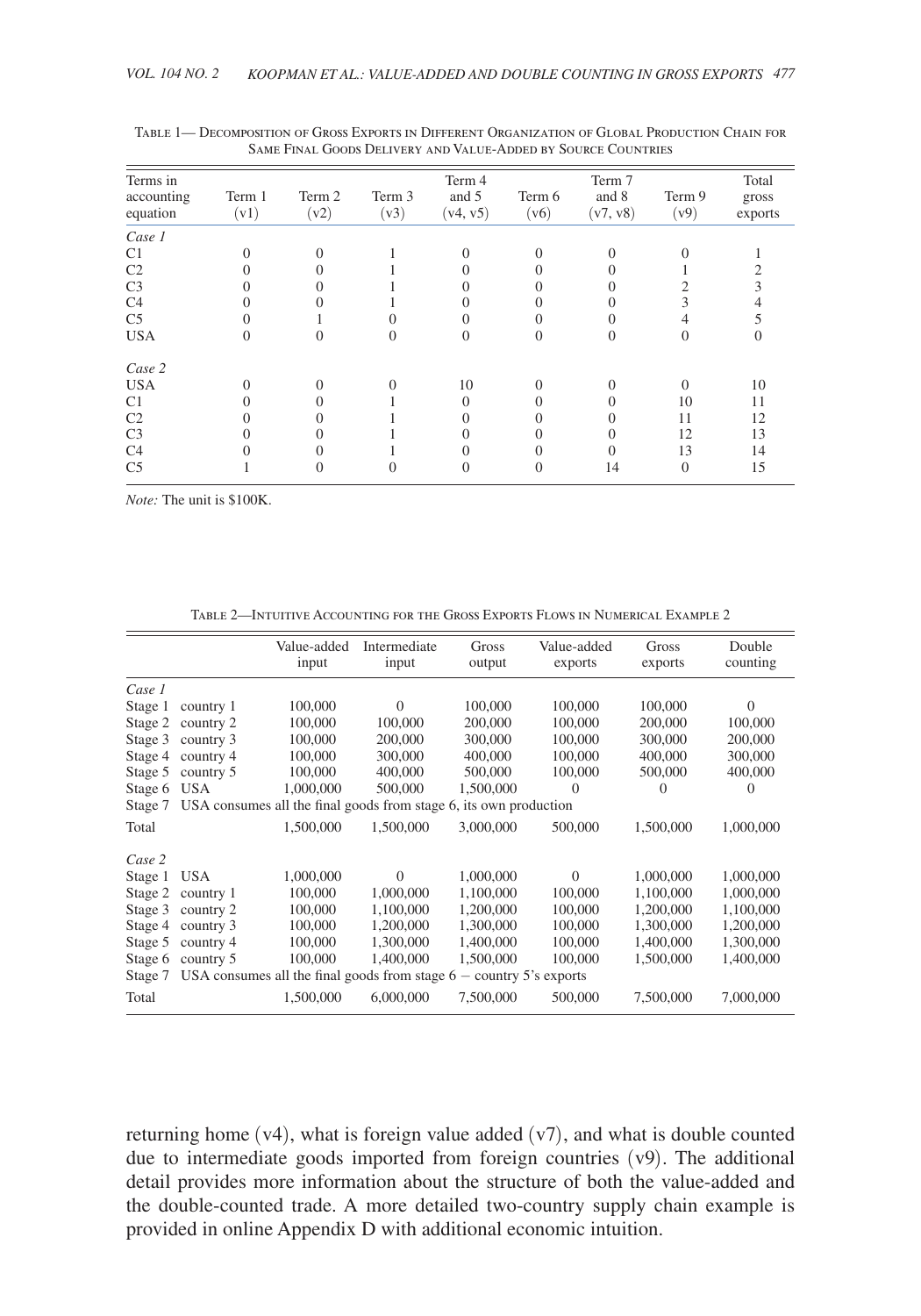## E. *The General Case of G Countries and N Sectors*

We now discuss the general case with any arbitrary number of countries and sectors. The ICIO model, gross output decomposition matrix, value added by source shares matrix, are given succinctly by block matrix notations:

(25)
$$
\begin{bmatrix}\n\mathbf{X}_1 \\
\mathbf{X}_2 \\
\vdots \\
\mathbf{X}_G\n\end{bmatrix} = \begin{bmatrix}\n\mathbf{I} - \mathbf{A}_{11} & -\mathbf{A}_{12} & \cdots & -\mathbf{A}_{1G} \\
-\mathbf{A}_{21} & \mathbf{I} - \mathbf{A}_{22} & \cdots & -\mathbf{A}_{2G} \\
\vdots & \vdots & \vdots & \ddots & \vdots \\
-\mathbf{A}_{G1} & -\mathbf{A}_{G2} & \cdots & \mathbf{I} - \mathbf{A}_{GG}\n\end{bmatrix} \begin{bmatrix}\n\mathbf{G} \\
\sum_{r}^{G} \mathbf{Y}_{2r} \\
\vdots \\
\sum_{r}^{G} \mathbf{Y}_{Gr}\n\end{bmatrix}
$$
\n
$$
= \begin{bmatrix}\n\mathbf{B}_{11} & \mathbf{B}_{12} & \cdots & \mathbf{B}_{1G} \\
\mathbf{B}_{21} & \mathbf{B}_{22} & \cdots & \mathbf{B}_{2G} \\
\vdots & \vdots & \ddots & \vdots \\
\mathbf{B}_{G1} & \mathbf{B}_{G2} & \cdots & \mathbf{B}_{GG}\n\end{bmatrix} \begin{bmatrix}\n\mathbf{Y}_1 \\
\mathbf{Y}_2 \\
\vdots \\
\mathbf{Y}_G\n\end{bmatrix}
$$

(26) 
$$
\begin{bmatrix} \mathbf{X}_{11} & \mathbf{X}_{12} & \cdots & \mathbf{X}_{1G} \\ \mathbf{X}_{21} & \mathbf{X}_{22} & \cdots & \mathbf{X}_{2G} \\ \vdots & \vdots & \ddots & \vdots \\ \mathbf{X}_{G1} & \mathbf{X}_{G2} & \cdots & \mathbf{X}_{GG} \end{bmatrix} = \begin{bmatrix} \mathbf{B}_{11} & \mathbf{B}_{12} & \cdots & \mathbf{B}_{1G} \\ \mathbf{B}_{21} & \mathbf{B}_{22} & \cdots & \mathbf{B}_{2G} \\ \vdots & \vdots & \ddots & \vdots \\ \mathbf{B}_{G1} & \mathbf{B}_{G2} & \cdots & \mathbf{B}_{GG} \end{bmatrix} \begin{bmatrix} \mathbf{Y}_{11} & \mathbf{Y}_{12} & \cdots & \mathbf{Y}_{1G} \\ \mathbf{Y}_{21} & \mathbf{Y}_{22} & \cdots & \mathbf{Y}_{2G} \\ \vdots & \vdots & \ddots & \vdots \\ \mathbf{Y}_{G1} & \mathbf{Y}_{G2} & \cdots & \mathbf{Y}_{GG} \end{bmatrix}
$$

(27)  
\n
$$
\mathbf{V}_{B} = \begin{bmatrix}\n\mathbf{V}_{1}\mathbf{B}_{11} & \mathbf{V}_{1}\mathbf{B}_{12} & \cdots & \mathbf{V}_{1}\mathbf{B}_{1G} \\
\mathbf{V}_{2}\mathbf{B}_{21} & \mathbf{V}_{2}\mathbf{B}_{22} & \cdots & \mathbf{V}_{2}\mathbf{B}_{2G} \\
\vdots & \vdots & \ddots & \vdots \\
\mathbf{V}_{G}\mathbf{B}_{G1} & \mathbf{V}_{G}\mathbf{B}_{G2} & \cdots & \mathbf{V}_{G}\mathbf{B}_{GG}\n\end{bmatrix},
$$

with *G* countries and *N* sectors, **A**, and **B** are  $GN \times GN$  matrices; **V** and **VB** are  $G \times GN$  matrices. **V**<sub>s</sub> denotes a 1  $\times$  *N* row vector of direct value-added coefficient,  $A_{sr}$  is a  $N \times N$  block input-output coefficient matrix,  $B_{sr}$  denotes the  $N \times N$ block Leontief inverse matrix, which is the total requirement matrix that gives the amount of gross output in producing country *s* required for a one-unit increase in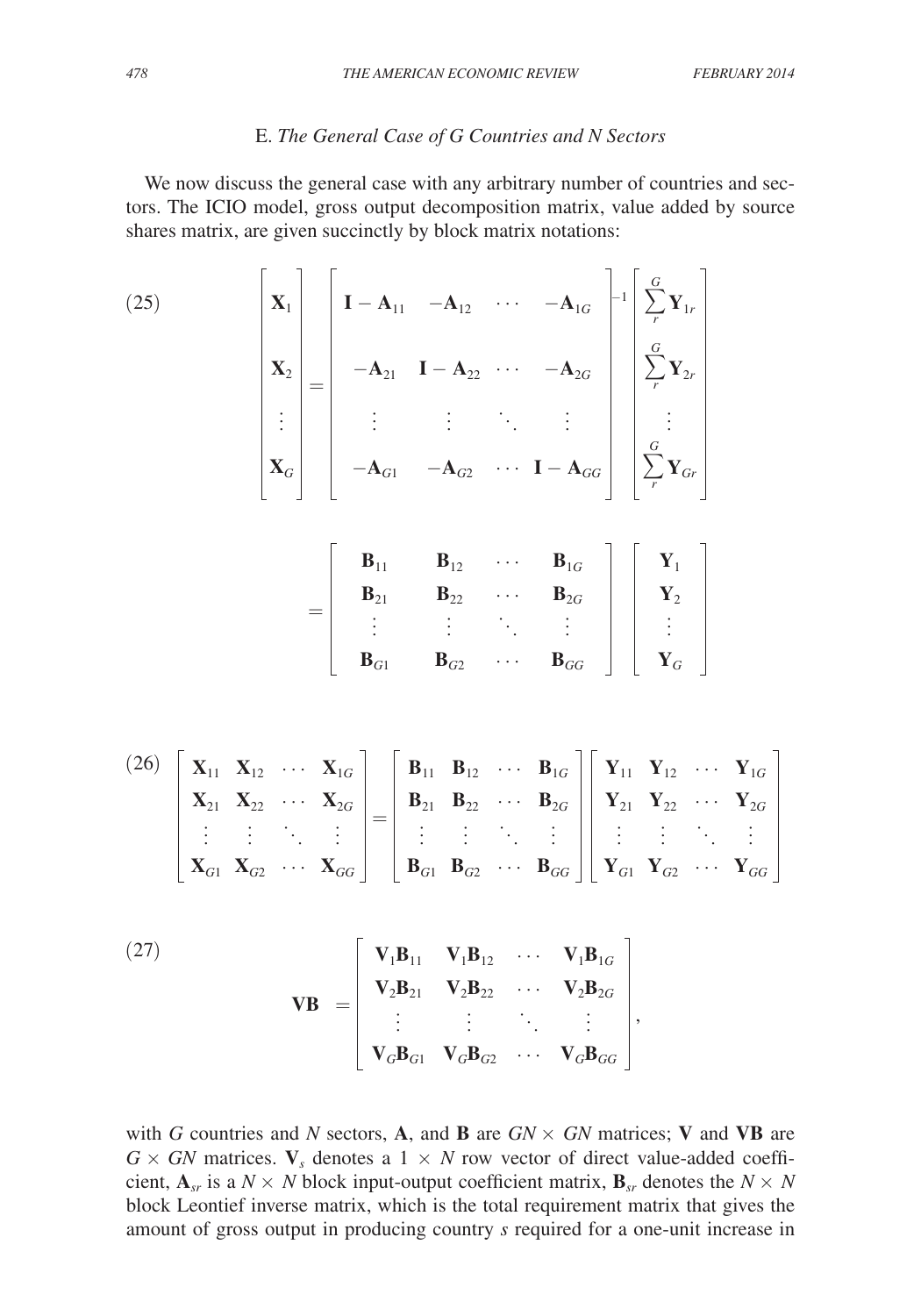final demand in destination country *r*.  $\mathbf{X}_{sr}$  is a  $N \times 1$  gross output vector that gives gross output produced in *s* and absorbed in *r*.  $\mathbf{X}_s = \sum_{r}^{G} \mathbf{X}_{sr}$  is also a  $N \times 1$  vector that gives country *s*' total gross output.  $Y_{sr}$  is a  $N \times 1$  vector give final goods produced in *s* and consumed in *r*.  $\mathbf{Y}_s = \sum_{r}^{G} \mathbf{Y}_{sr}$  is also a  $N \times 1$  vector that gives the global use of *s*' final goods. Both the gross output decomposition and final demand matrix in equation (26) are  $GN \times G$  matrices.

Let  $\hat{\mathbf{V}}_s$  be a  $N \times N$  diagonal matrix with direct value-added coefficients along the diagonal. (Note  $\hat{\mathbf{V}}_s$  has a dimension that is different from  $\mathbf{V}_s$ .) We can define a  $GN \times GN$  diagonal value-added coefficient matrix as

(28) 
$$
\hat{\mathbf{V}} = \begin{bmatrix} \hat{\mathbf{V}}_1 & \mathbf{0} & \cdots & \mathbf{0} \\ \mathbf{0} & \hat{\mathbf{V}}_2 & \cdots & \mathbf{0} \\ \vdots & \vdots & \ddots & \vdots \\ \mathbf{0} & \mathbf{0} & \cdots & \hat{\mathbf{V}}_G \end{bmatrix}.
$$

Using the similar intuition as we used to derive equation (9) in the two-country one sector case, we can obtain domestic value added in a country's gross output by multiplying this value-added coefficient matrix with the right-hand side of equation (26), the gross output decomposition matrix. This will result in a  $GN \times G$ value-added production matrix **V BY** as

$$
\begin{bmatrix}\n\hat{\mathbf{V}}_1 & \mathbf{0} & \cdots & \mathbf{0} \\
\mathbf{0} & \hat{\mathbf{V}}_2 & \cdots & \mathbf{0} \\
\vdots & \vdots & \ddots & \vdots \\
\mathbf{0} & \mathbf{0} & \cdots & \hat{\mathbf{V}}_G\n\end{bmatrix}\n\begin{bmatrix}\n\mathbf{X}_{11} & \mathbf{X}_{12} & \cdots & \mathbf{X}_{1G} \\
\mathbf{X}_{21} & \mathbf{X}_{22} & \cdots & \mathbf{X}_{2G} \\
\vdots & \vdots & \ddots & \vdots \\
\mathbf{X}_{G1} & \mathbf{X}_{G2} & \cdots & \mathbf{X}_{GG}\n\end{bmatrix}
$$
\n
$$
=\n\begin{bmatrix}\n\hat{\mathbf{V}}_1 \sum_r^G \mathbf{B}_{1r} \mathbf{Y}_{r1} & \hat{\mathbf{V}}_1 \sum_r^G \mathbf{B}_{1r} \mathbf{Y}_{r2} & \cdots & \hat{\mathbf{V}}_1 \sum_r^G \mathbf{B}_{1r} \mathbf{Y}_{rG} \\
\hat{\mathbf{V}}_2 \sum_r^G \mathbf{B}_{2r} \mathbf{Y}_{r1} & \hat{\mathbf{V}}_2 \sum_r^G \mathbf{B}_{2r} \mathbf{Y}_{r2} & \cdots & \hat{\mathbf{V}}_2 \sum_r^G \mathbf{B}_{2r} \mathbf{Y}_{rG} \\
\vdots & \vdots & \ddots & \vdots \\
\hat{\mathbf{V}}_G \sum_r^G \mathbf{B}_{Gr} \mathbf{Y}_{r1} & \hat{\mathbf{V}}_G \sum_r^G \mathbf{B}_{Gr} \mathbf{Y}_{r2} & \cdots & \hat{\mathbf{V}}_G \sum_r^G \mathbf{B}_{Gr} \mathbf{Y}_{rG}\n\end{bmatrix}.
$$

Elements in the diagonal columns give each country's production of value added absorbed at home. As in the two-country case, exports of value added can be defined as the elements in the off-diagonal columns of this  $GN \times G$  matrix as

(30) 
$$
VT_{sr} = \hat{\mathbf{V}}_s \mathbf{X}_{sr} = \hat{\mathbf{V}}_s \sum_{g}^{G} \mathbf{B}_{sg} \mathbf{Y}_{gr}.
$$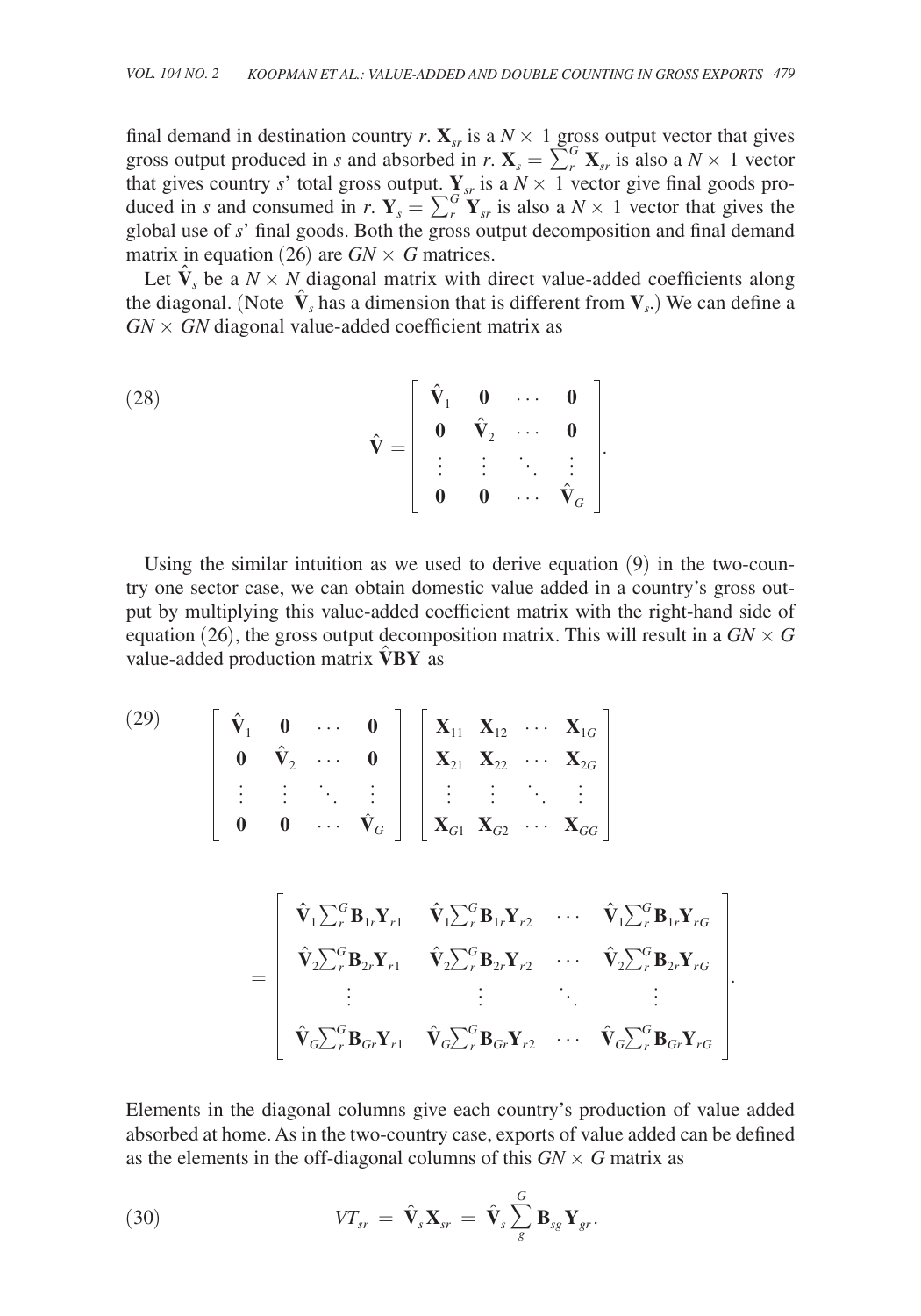Obviously, it excludes value added produced by the home country that returns home after being processed abroad. A country's total value-added exports to the world equal:

(31) 
$$
VT_{s^*} = \sum_{r \neq s}^{G} \mathbf{V} \mathbf{X}_{sr} = \mathbf{V}_s \sum_{r \neq s}^{G} \sum_{g=1}^{G} \mathbf{B}_{sg} \mathbf{Y}_{gr}.
$$

By rewriting equation (31) into three groups according to where and how the value-added exports are absorbed, we obtain decomposition as follows:

$$
(32)^6 \t\t V T_{s^*} = \mathbf{V}_s \sum_{r \neq s}^G \mathbf{B}_{ss} \mathbf{Y}_{sr} + \mathbf{V}_s \sum_{r \neq s}^G \mathbf{B}_{sr} \mathbf{Y}_{rr} + \mathbf{V}_s \sum_{r \neq s}^G \sum_{t \neq s,r}^G \mathbf{B}_{sr} \mathbf{Y}_{rt}.
$$

This is the value-added export decomposition equation in terms of all countries' final demands. The first term is value added in the country's final goods exports; the second term is value added in the country's intermediate exports used by the direct importer to produce final goods consumed by the direct importer; and the third term is value added in the country's intermediate exports used by the direct importing country to produce final goods for third countries. Comparing with equation (9), we can see clearly what is missing in our two-country case: it is the re-export of value added via third countries, the last term of the RHS of equation (32), because the distinction between value-added exports from direct and indirect sources only can be made in a setting with three or more countries.

Define a country's gross exports to the world as

(33) 
$$
\mathbf{E}_{s^*} = \sum_{r \neq s}^G \mathbf{E}_{sr} = \sum_{r \neq s}^G (\mathbf{A}_{sr} \mathbf{X}_r + \mathbf{Y}_{sr}).
$$

Using the logic similar to the derivation of equation  $(11)$ , we can first decompose a country's gross exports to its various components as follows:

$$
(34)^7 \quad \mathbf{u} \mathbf{E}_{s^*} = \mathbf{V}_s \mathbf{B}_{ss} \mathbf{E}_{s^*} + \sum_{r \neq s}^G \mathbf{V}_r \mathbf{B}_{rs} \mathbf{E}_{s^*}
$$

$$
= \mathbf{V} \mathbf{T}_{s^*} + \left\{ \mathbf{V}_s \sum_{r \neq s}^G \mathbf{B}_{sr} \mathbf{Y}_{rs} + \mathbf{V}_s \sum_{r \neq s}^G \mathbf{B}_{sr} \mathbf{A}_{rs} \mathbf{X}_s \right\}
$$

$$
+ \left\{ \sum_{t \neq s}^G \sum_{r \neq s}^G \mathbf{V}_t \mathbf{B}_{ts} \mathbf{Y}_{sr} + \sum_{t \neq s}^G \sum_{r \neq s}^G \mathbf{V}_t \mathbf{B}_{ts} \mathbf{A}_{sr} \mathbf{X}_r \right\}.
$$

<span id="page-21-1"></span><span id="page-21-0"></span>6 This value-added exports decomposition could also be done at the bilateral level; however, it is different from equation (15) in Johnson and Noguera (2012), who split bilateral gross exports to three groups. 7 The step-by-step proof is provided in online Appendix B.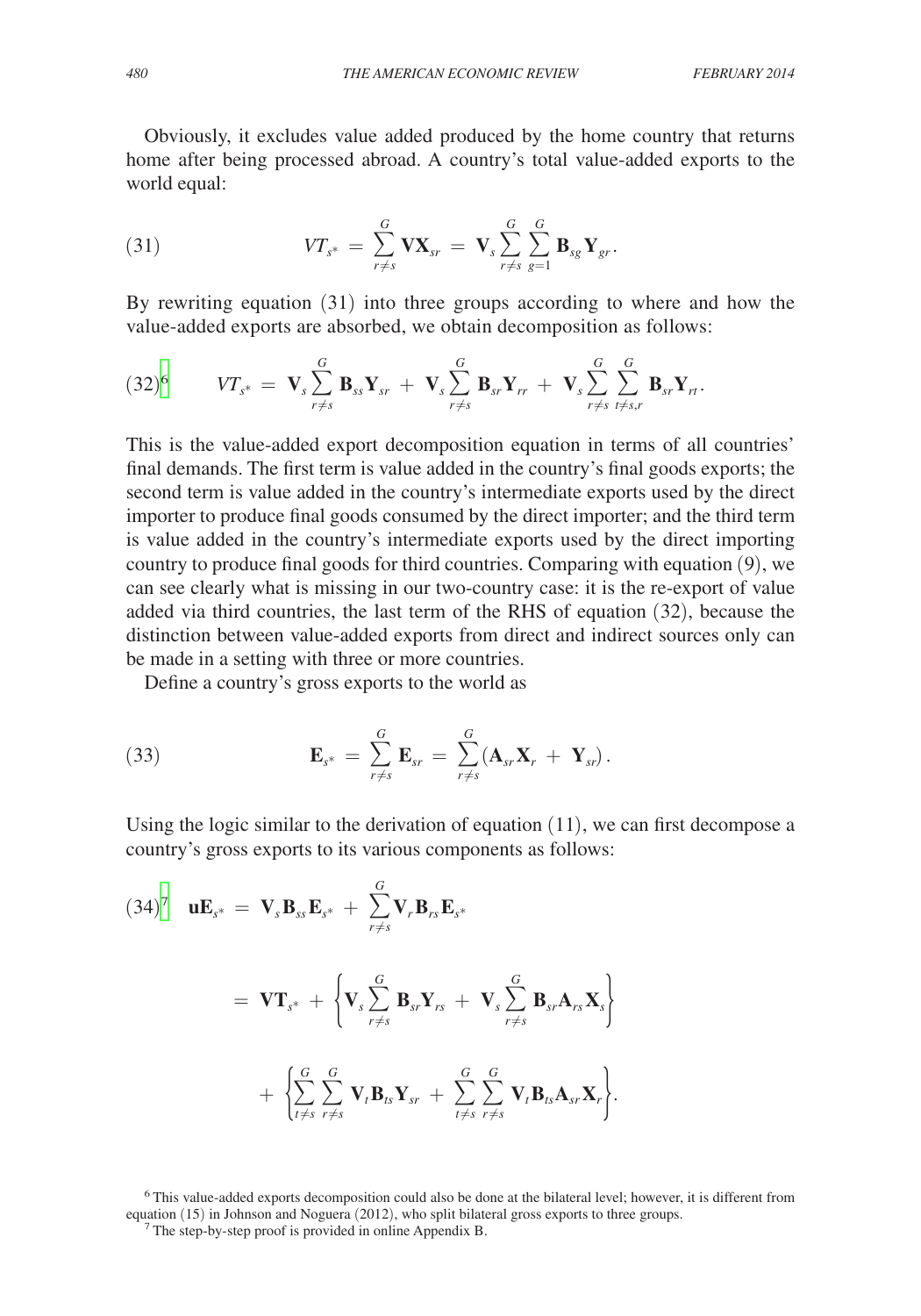Based on the gross output identity for each country  $X_s = Y_{ss} + A_{ss}X_s + E_{s^*}$ , we have,

(35) 
$$
\mathbf{X}_s = (\mathbf{I} - \mathbf{A}_{ss})^{-1} \mathbf{Y}_{ss} + (\mathbf{I} - \mathbf{A}_{ss})^{-1} \mathbf{E}_{s^*}
$$

$$
\mathbf{X}_r = (\mathbf{I} - \mathbf{A}_{rr})^{-1} \mathbf{Y}_{rr} + (\mathbf{I} - \mathbf{A}_{rr})^{-1} \mathbf{E}_{r^*}.
$$

Replace  $X<sub>s</sub>$  and  $X<sub>r</sub>$  in equation (34), insert equation (32), we obtain the *G* country, *N* sector generalized version of gross exports accounting equation as follows:

(36) 
$$
\mathbf{u}\mathbf{E}_{s^*} = \left\{ \mathbf{V}_s \sum_{r \neq s}^G \mathbf{B}_{ss} \mathbf{Y}_{sr} + \mathbf{V}_s \sum_{r \neq s}^G \mathbf{B}_{sr} \mathbf{Y}_{rr} + \mathbf{V}_s \sum_{r \neq s}^G \sum_{t \neq s,r}^G \mathbf{B}_{sr} \mathbf{Y}_{rr} \right\} + \left\{ \mathbf{V}_s \sum_{r \neq s}^G \mathbf{B}_{sr} \mathbf{Y}_{rs} + \mathbf{V}_s \sum_{r \neq s}^G \mathbf{B}_{sr} \mathbf{A}_{rs} (\mathbf{I} - \mathbf{A}_{ss})^{-1} \mathbf{Y}_{ss} \right\} + \mathbf{V}_s \sum_{r \neq s}^G \mathbf{B}_{sr} \mathbf{A}_{rs} (\mathbf{I} - \mathbf{A}_{ss})^{-1} \mathbf{E}_{s^*} + \left\{ \sum_{t \neq s}^G \sum_{r \neq s}^G \mathbf{V}_t \mathbf{B}_{ts} \mathbf{Y}_{sr} + \sum_{t \neq s}^G \sum_{r \neq s}^G \mathbf{V}_t \mathbf{B}_{ts} \mathbf{A}_{sr} (\mathbf{I} - \mathbf{A}_{rr})^{-1} \mathbf{Y}_{rr} \right\} + \sum_{t \neq s}^G \mathbf{V}_t \mathbf{B}_{ts} \mathbf{A}_{sr} \sum_{r \neq s}^G (\mathbf{I} - \mathbf{A}_{rr})^{-1} \mathbf{E}_{r^*}.
$$

Equation (36) has nine terms. It is very similar to equations (13) and (14) in the two-country case with only one main difference. It has an additional term, representing indirect value-added exports via third countries, in its value-added exports besides the two value-added terms that directly absorbed by the direct importer. Therefore, the first three terms are value-added exports (only two terms in the two-country case). The fourth and fifth terms, in the second bracketed expression, include the source country's value added in both its final and intermediate goods imports, which are first exported but eventually returned and consumed at home, both of which are parts of the source country's GDP but represent a double-counted portion in official gross export statistics, and have a similar economic interpretation as the third and fourth terms in equations (13) and (14). They differ from the twocountry case in that we have to account for the domestic value added returning home from each of the G-1 countries here, not just from Country 2. The seventh and eighth terms in the third bracketed expression represent foreign value added (GDP) in the source country's gross exports, including foreign GDP embodied in both final and intermediate goods. They differ from the sixth and seventh terms in equation (13) in the two-country case in that equation (36) further partitions each of the foreign value added (GDP) by individual country sources. There are also two pure doublecounted terms, the sixth and the ninth terms in equation (36) as equations (13) and (14), but they sum up the double-counted portions of two way intermediate trade from all bilateral routes, not just between Country 1 and 2. The complete gross exports accounting made by equation (36) is also diagrammed in [Figure 1.](#page-23-0)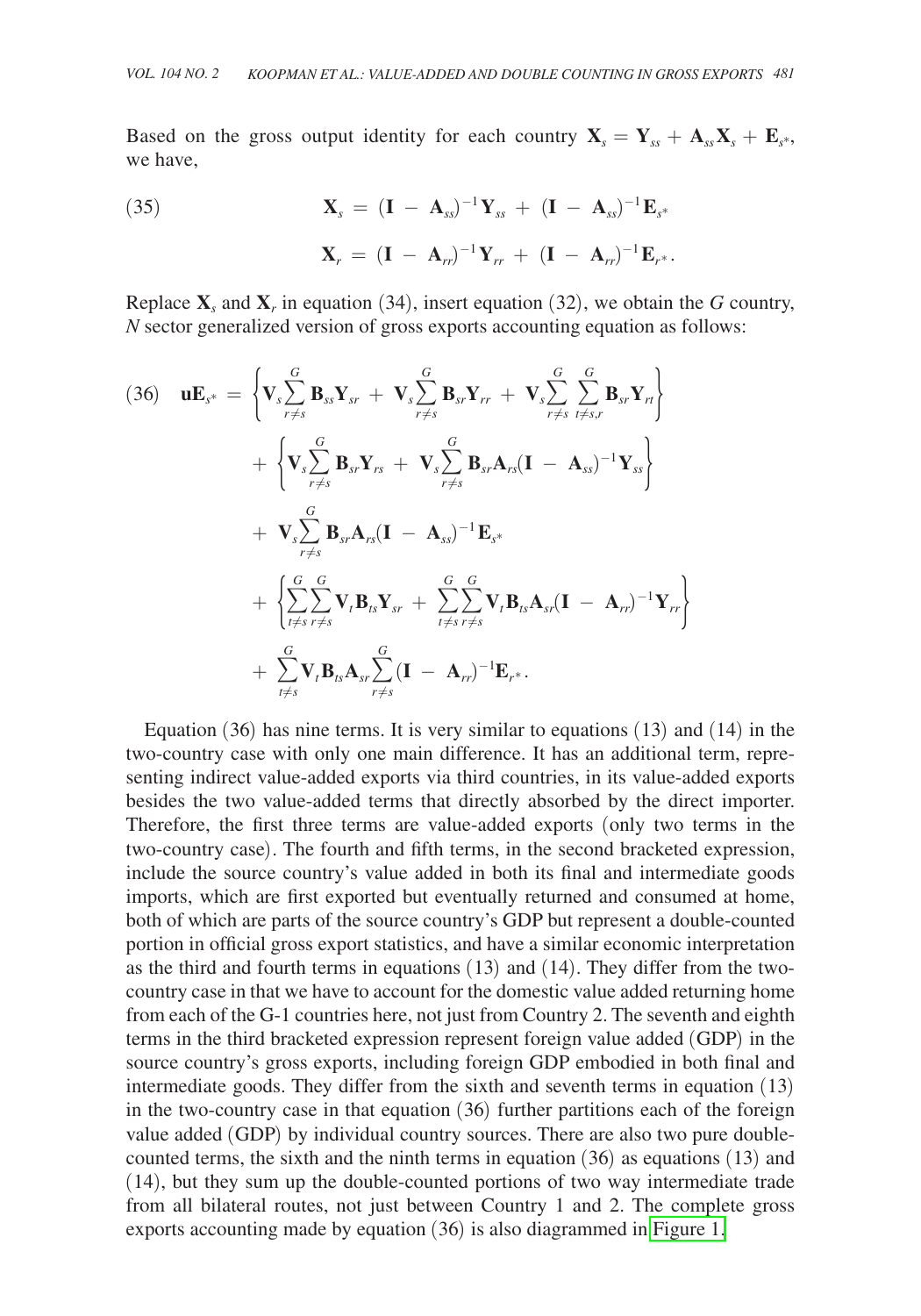<span id="page-23-0"></span>

Figure 1. Accounting of Gross Exports: Concepts

*Notes:* (i) Value-added exports by a country equals  $(1) + (2) + (3)$ ; (ii) GDP in exports equals  $(1) + (2) +$  $(3) + (4) + (5)$ ; (iii) Domestic content in a country's exports equals  $(1) + (2) + (3) + (4) + (5) + (6)$ ; (iv)  $(7) + (8) + (9)$  is labeled as VS, and  $(3) + (4) + (5) + (6)$  is part of VS1 labeled by HIY (2001); (v) (4) is also labeled as VS1\* by Daudin, Rifflart, and Schweisguth (2011); (vi) (4) through (9) involve value added that crosses national borders at least twice, and are the sources of multiple counting in official trade statistics.<sup>[8](#page-23-1)</sup>

Similar to the two-country case, measures of vertical specialization can be expressed as linear combination of the various components identified by equation (36) as follows:

(37) 
$$
DV_s = \mathbf{V}_s(\mathbf{I} - \mathbf{A}_{ss})^{-1}\mathbf{E}_{s^*}
$$
  
=  $\mathbf{V}\mathbf{T}_{s^*} + \mathbf{V}_s \sum_{r \neq s}^{\mathbf{G}} \mathbf{B}_{sr}\mathbf{Y}_{rs} + \mathbf{V}_s \sum_{r \neq s}^{\mathbf{G}} \mathbf{B}_{sr}\mathbf{A}_{rs}(\mathbf{I} - \mathbf{A}_{ss})^{-1}\mathbf{Y}_{ss} \geq \sum_{r}^{\mathbf{G}} VT_{s^*}.$ 

These are the first five terms in equation (36) and it clearly shows that a country's domestic value added in its exports is generally greater than its value-added exports in aggregate. The two measures equal each other only in the case where there is no returned domestic value added in imports, i.e., when both  $\mathbf{V}_s \sum_{r \neq s}^G \mathbf{B}_{sr} \mathbf{Y}_{rs}$  and  $\sum_{r \neq s}^{G}$ **B**<sub>sr</sub>**A**<sub>*rs*</sub>(**I** − **A**<sub>ss</sub>)<sup>-1</sup>**Y**<sub>ss</sub> are zero.

(38) 
$$
VS_s = \sum_{t \neq s}^{G} \sum_{r \neq s}^{G} \mathbf{V}_t \mathbf{B}_{ts} \mathbf{Y}_{sr} + \sum_{t \neq s}^{G} \sum_{r \neq s}^{G} \mathbf{V}_t \mathbf{B}_{ts} \mathbf{A}_{sr} (\mathbf{I} - \mathbf{A}_{rr})^{-1} \mathbf{Y}_{rr} + \sum_{t \neq s}^{G} \mathbf{V}_t \mathbf{B}_{ts} \mathbf{A}_{sr} \sum_{r \neq s}^{G} (\mathbf{I} - \mathbf{A}_{rr})^{-1} \mathbf{E}_{r^*} = \sum_{r \neq s}^{G} \mathbf{V}_r \mathbf{B}_{rs} \mathbf{E}_{s^*} = \sum_{t \neq s}^{G} \sum_{r \neq s}^{G} \mathbf{V}_t \mathbf{B}_{ts} \mathbf{Y}_{sr} + \sum_{t \neq s}^{G} \sum_{r \neq s}^{G} \mathbf{V}_t \mathbf{B}_{ts} \mathbf{A}_{sr} \mathbf{X}_{r},
$$

<span id="page-23-1"></span> $8(3)$  should not be included in double counting, because when this value crosses a border for the second time, it becomes foreign value in the direct importer's exports. For this reason, it is not included as double counting to avoid an overcorrection.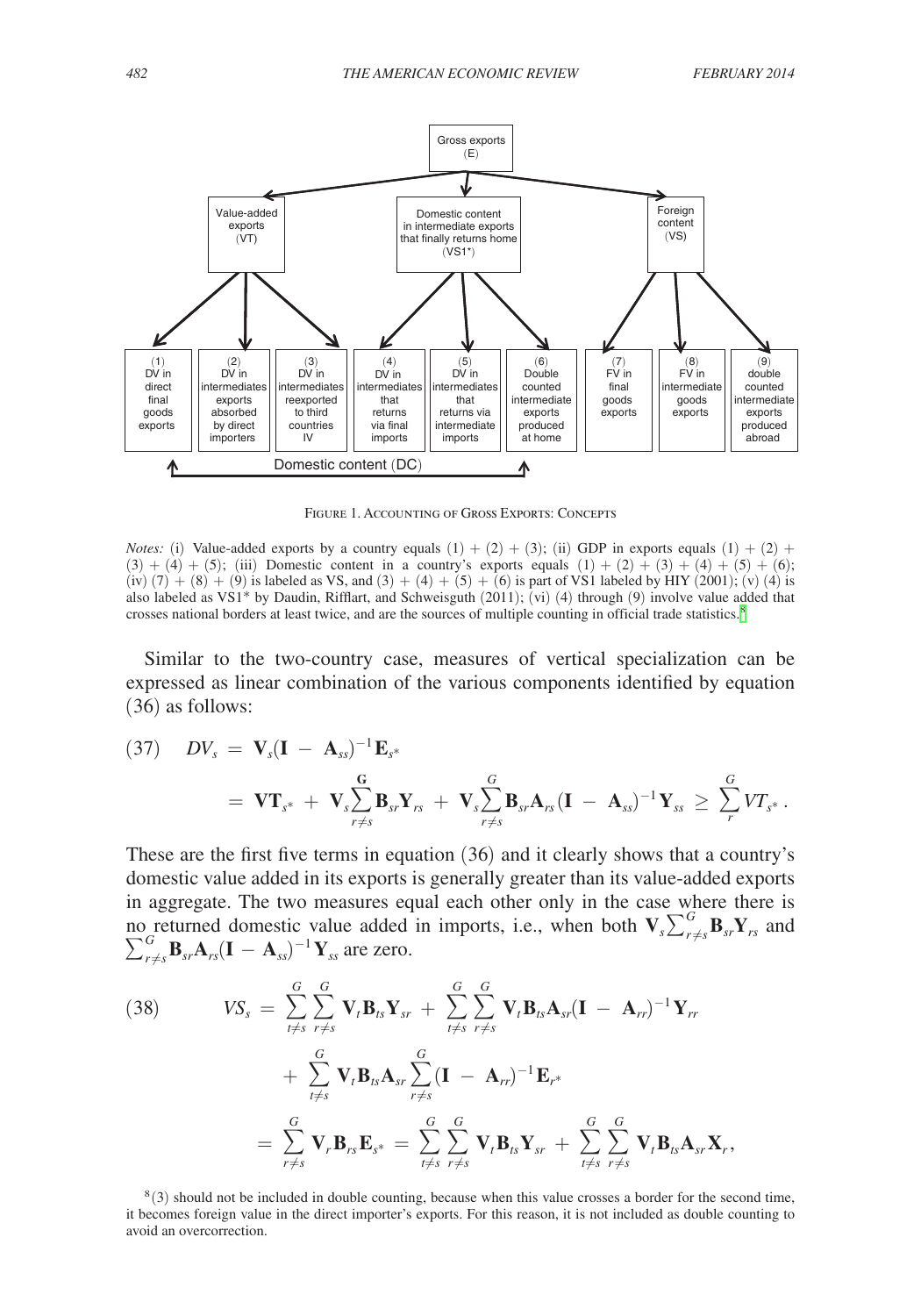which is composed of the last three terms in equation (36).

We can verify that equation (38) is reduced to more familiar expressions in some special cases. Using a single country IO model, Koopman, Wang, and Wei (2008, 2012) have shown

(39) 
$$
VS share = \mathbf{u} - \mathbf{A}_{\nu}(\mathbf{I} - \mathbf{A}^D)^{-1} = \mathbf{u}\mathbf{A}^M(\mathbf{I} - \mathbf{A}^D)^{-1}.
$$

In the *G*-country world,

$$
(40)^{9} \quad VS \, share = \sum_{r \neq s}^{G} \mathbf{V}_{r} \mathbf{B}_{rs}
$$
  
=  $\mathbf{u} - \mathbf{V}_{s} \mathbf{B}_{ss} = \mathbf{u} - \mathbf{V}_{s} (\mathbf{I} - \mathbf{A}_{ss})^{-1}$   

$$
- \sum_{r \neq s}^{G} \mathbf{V}_{s} \mathbf{B}_{sr} \mathbf{A}_{rs} (\mathbf{I} - \mathbf{A}_{ss})^{-1}.
$$

The last term in the last step can be interpreted as the adjustment made for domestic content returned to the source country. Therefore, our foreign content measure of gross exports is a natural generalization of HIY's VS measure in a multicountry setting with unrestricted intermediate goods trade. Because  $\sum_{r \neq s}^{G} \mathbf{V}_r \mathbf{B}_{rs}$  +  $V_B$ <sub>ss</sub> = **u**, it is natural to define a country's domestic content in its exports as:

(41) 
$$
DC_s = \mathbf{V}_s \mathbf{B}_{ss} \mathbf{E}_{s^*}
$$

$$
= \mathbf{V} \mathbf{T}_{s^*} + \mathbf{V}_s \sum_{r \neq s}^G \mathbf{B}_{sr} \mathbf{Y}_{rs} + \mathbf{V}_s \sum_{r \neq s}^G \mathbf{B}_{sr} \mathbf{A}_{rs} \mathbf{X}_s \geq \mathbf{D} \mathbf{V}_s \geq \sum_{r}^G \mathbf{V} \mathbf{T}_{sr}.
$$

This is the sum of the first six terms in equation  $(36)$ .<sup>10</sup> It shows that a country's domestic content in its exports is generally greater than the part of its GDP in exports, and therefore is also greater than its value-added exports in the aggregate. The three measures equal each other only in the case where there is no returned domestic value in imports, i.e., when both  $V_s \sum_{r=s}^{G} B_{sr} Y_{rs}$  and  $V_s \sum_{r=s}^{G} B_{sr} A_{rs} X_s$  are zero.

The second HIY measure of vertical specialization (VS1) measures the value of the exported goods that are used as imported inputs by other countries to produce their exports. Although an expression for such indirectly exported products has not been previously defined mathematically in the literature, it can be specified based on some of the terms in our gross exports accounting equations.

(42) 
$$
VSI_s = \mathbf{V}_s \sum_{r \neq s}^{G} \mathbf{B}_{sr} \mathbf{E}_{r^*} = \mathbf{V}_s \sum_{r \neq s}^{G} \sum_{t \neq s,r}^{G} \mathbf{B}_{sr} \mathbf{Y}_{rt} + \mathbf{V}_s \sum_{r \neq s}^{G} \sum_{t \neq s,r}^{G} \mathbf{B}_{sr} \mathbf{A}_{rt} \mathbf{X}_t + \mathbf{V}_s \sum_{r \neq s}^{G} \mathbf{B}_{sr} \mathbf{Y}_{rs} + \mathbf{V}_s \sum_{r \neq s}^{G} \mathbf{B}_{sr} \mathbf{A}_{rs} \mathbf{X}_s.
$$

<span id="page-24-0"></span><sup>9</sup> See online Appendix B for the step-by-step proof.

<span id="page-24-1"></span><sup>&</sup>lt;sup>10</sup> Note that the third term can be further decomposed into two terms (the fifth and sixth terms) in equation (36).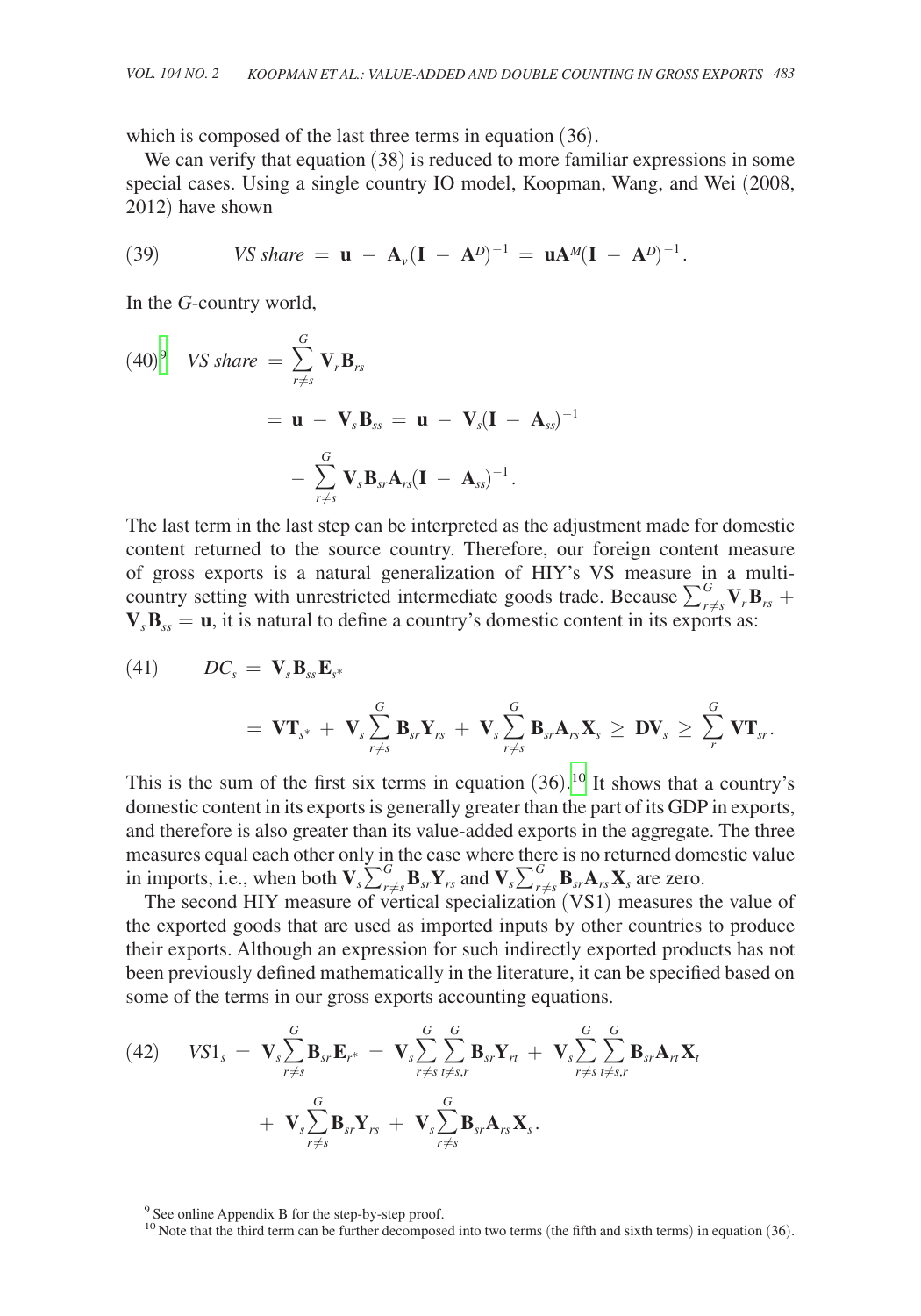This means HIY's VS1 can be expressed as the third term in (36) plus the third and fifth terms in equation (34). The second term in equation (42) measures how much domestic content in exported goods from the source country is used as imported inputs to produce other countries' intermediate goods exports. It also shows clearly that HIY's VS1 measure is generally greater than indirect value-added exports because the latter only includes the first term of (42), but excludes domestic content that is returned home and the value embodied in intermediate goods exports via third countries (they are already counted as other countries' foreign content in these third countries' exports), i.e.,

(43) 
$$
IV_s = \mathbf{V}_s \sum_{r \neq s}^{G} \sum_{t \neq s,r}^{G} \mathbf{B}_{sr} \mathbf{Y}_r t \leq VS1_s.
$$

Compared with equation (24) of the definition of VS1 in the two-country case, two additional terms (the first two terms) appear on the RHS of (42) because of the third country effect.

(44) 
$$
VSI_s^* = \sum_{s \neq t} \mathbf{V}_s \mathbf{B}_{sr} \mathbf{E}_{rs} = \mathbf{V}_s \sum_{r \neq s}^G \mathbf{B}_{sr} \mathbf{Y}_{rs} + \mathbf{V}_s \sum_{r \neq s}^G \mathbf{B}_{sr} \mathbf{A}_{rs} \mathbf{X}_s.
$$

As equation (44) shows, we define VS1\* as a subset of VS1 similar to Daudin, Rifflart, and Schweisguth (2011), but our definition differs from theirs as they include only domestic value added returned home in final goods imports (the first term in equation (44)) but exclude domestic content returned home by being embodied in the imports of intermediate goods, the second term in equation  $(44).$ <sup>[11](#page-25-0)</sup> If one omits the second term, then VS1\* would be inconsistent with the core idea of measuring vertical specialization from the export side, as it would fail to account for the source country's exports used by third countries to produce their export of intermediate goods. It would therefore consistently under-estimate actual vertical specialization. To put it differently, the same domestic content embodied in a country's intermediate goods exports manifests itself in international trade flows in two ways: (i) as foreign content in other countries exports, and (ii) as the source country's indirect exports of domestic content via a third country. In other words, the foreign content in one country's exports is the domestic content of another country embodied in its indirect exports. As an example, the Japanese content in the form of Japanese-made computer chips used in China's exports of electronic toys to the United States represents foreign content in China's exports, and it is also simultaneously Japan's indirect exports of its domestic content to the United States. While these two perspectives produce the identical numbers when aggregating across all countries at the global level, their values for a given country can be very different. Therefore, when measuring a country's participation in vertical specialization it is useful to be able to trace the two perspectives separately. This is also why HIY proposed two measures of vertical specialization, because a complete picture of vertical specialization and a county's position in a vertical integrated production network has to involve both measures. Indeed, for a given country, the ratio of the

<span id="page-25-0"></span> $11$  Note that the second term can be further decomposed into two terms (the fifth and sixth terms) in equation (36).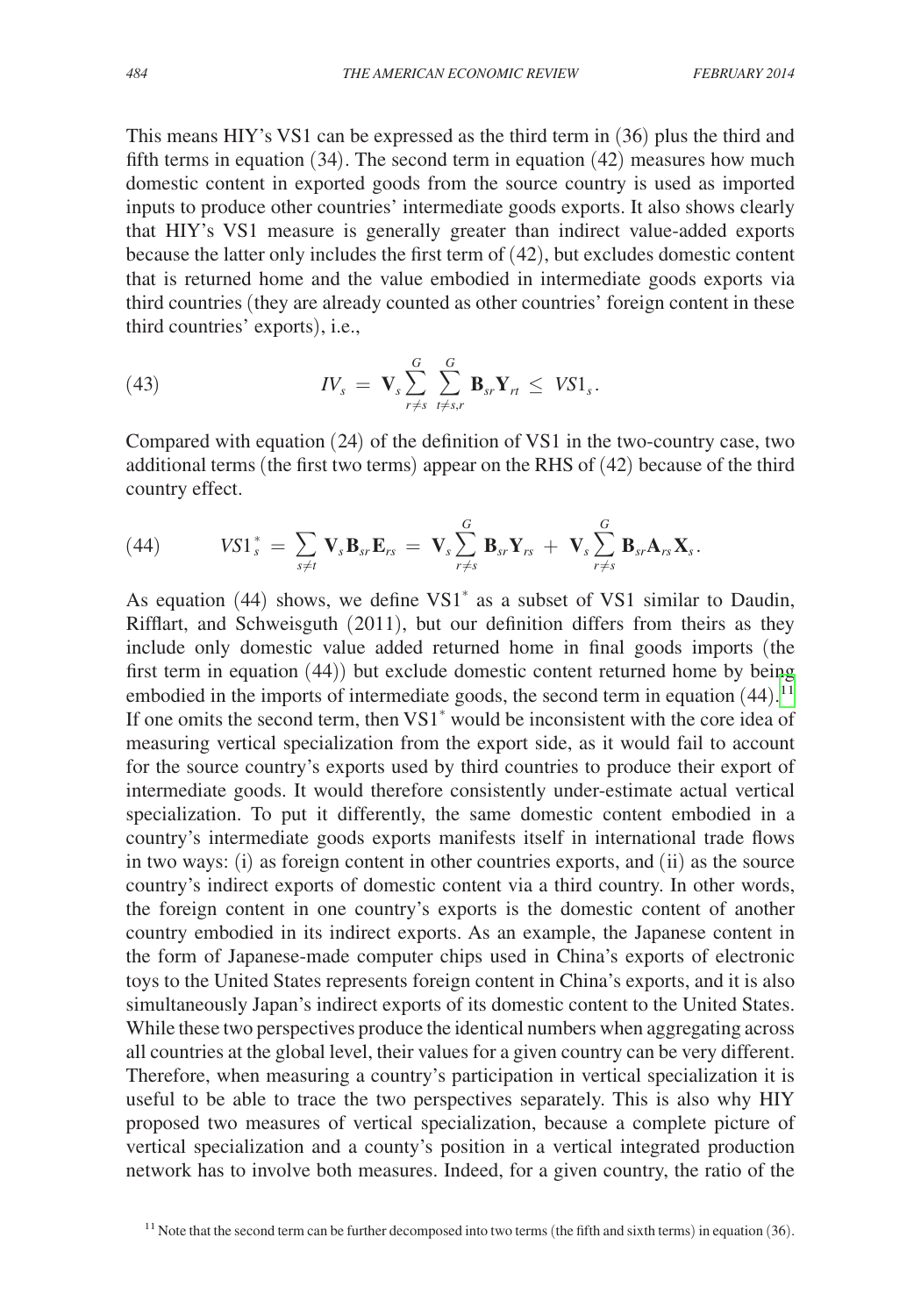two measures provides insight for the country's position in global value chains. Downstream countries tend to have a higher share of vertical specialization from the import side, i.e., higher foreign content (VS) in their exports, while upstream countries tend to have a higher share of vertical specialization from export side (VS1), higher share of exports via third countries. In addition, as we show in both equations (13) and (36), ignoring domestic content returning home via intermediate goods imports would leave the gross export accounting incomplete.

Therefore, equation (36) provides a new way of thinking about the gross exports statistics. It demonstrates that various double-counted items in gross exports can be used to gauge the depth of a country's participation in global production chains. Simply stripping away double-counted items and focusing just on value-added trade would miss such useful information. We have already provided numerical examples earlier to illustrate the intuition of this point; now we have laid out the accounting equation in a more general multi-country setting. It provides a transparent framework that allows various value-added and double-counted components in a country's official gross exports statistics to be correctly identified and estimated.

Equation (36) (or Figure 1) also integrates the older literature on vertical specialization with the newer literature on trade in value added, while ensuring that the sum of value-added components from all sources and the additional double-counted intermediate goods exports (due to back-and-forth trade in intermediate goods) yields total gross exports. The previous vertical specialization literature only decomposes gross exports into two components: domestic and foreign content. In comparison, equation (36) shows that a country's domestic content can be further broken up into subcomponents that reveal the destinations for a country's exported value added, including its own value added that returns home in its imports and what is double counted due to cross border intermediate goods trade. Similarly, equation (36) also traces out the foreign content in a country's exports to its sources.

Finally, note that we use a single subscript for the domestic content measure and two subscripts for the trade in value-added measure. This is to suggest that the trade in value-added measure holds for both aggregate and bilateral trade, while the gross export accounting equation we propose only holds for a country's total exports to the world.

#### **II. Data and Results**

## A. *The Construction of an Inter-Country Input-Output* (*ICIO*) *Table and its Data Sources*

To implement the above accounting method, we need an inter-country input output (ICIO) table, that is, a database detailing international production and use for all flows of value added. The database should specify (i) transactions of intermediate products and final goods within and between each country at the industry level, (ii) the direct value added in production of each industry in all countries, and (iii) the gross output of each industry in all countries. Such an ICIO table goes beyond a collection of single-country IO tables. It specifies the origin and destination of all transaction flows by industry as well as every intermediate and/or final use for all such flows. However, these tables are not available on a global basis, and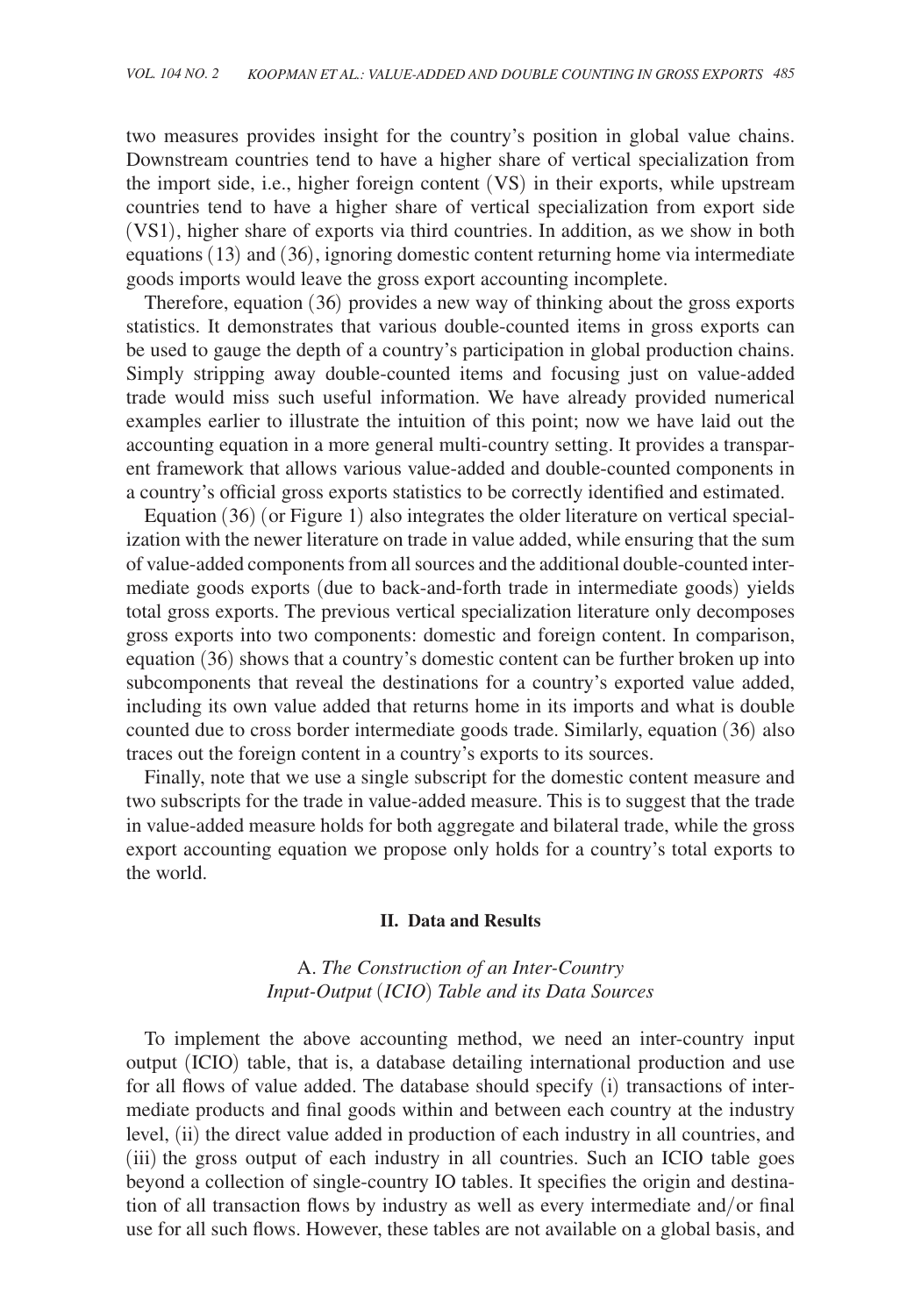in fact are rarely available at the regional level. The available global databases, such as the GTAP Multi-Country Input-Output (MCIO) tables, do not have enough detail on the cross-border supply and the use of goods to be directly used to implement our methodological framework.

To provide a workable dataset and empirically conduct gross export decomposition, we construct a global ICIO table for 2004 by integrating the GTAP database (version 7) and the additional information from UN COMTRADE using a quadratic mathematical programming model. The model (i) minimizes the deviation of the resulting new dataset from the original GTAP data, (ii) ensures that supply and use balance for each sector and every country, and (iii) keeps all sectoral bilateral trade flows in the GTAP database constant. The new database covers 26 countries and 41 sectors. $12$ 

To estimate these detailed inter-industry and inter-country intermediate flows, we need to (i) separate gross bilateral trade flows at the sector level in the GTAP database into intermediate, consumption, and investment goods trade flows, and (ii) allocate intermediate goods from a particular country source to each sector it is used within all destination countries. We address the first task by concording the three end-use categories defined by UN Broad Economic Categories (BEC) to the 6-digit HS level bilateral trade data in COMTRADE. This differs from Johnson and Noguera (2012) and Daudin, Rifflart, and Schweisguth (2011), who also transform the MCIO table in the GTAP database into an ICIO table. However, they do not use detailed trade data to identify intermediate goods in each bilateral trade flow, but apply a proportionality method directly to the GTAP trade data; i.e., they assume that the proportion of intermediate to final goods is the same for domestic supply and imported products.

The use of end-use categories to distinguish imports by use is becoming more widespread in the literature and potentially avoids some noted deficiencies in the proportionality method. Feenstra and Jensen (2012) use a similar approach to separate final goods from intermediates in US imports in their recent re-estimation of the Feenstra-Hanson measure of material off-shoring. Dean, Fung, and Wang (2011) show that the proportionality assumption underestimates the share of imported goods used as intermediate inputs in China's processing trade. Nordås (2005) stated that the large industrial countries have a higher share of intermediates in their exports than in their imports, while the opposite is true for large developing countries. These results imply that the intermediate content of imports differs systematically from the intermediate content in domestic supply.

In theory, less distorted intermediate share estimates will provide a better row total control for each block matrix of  $A_{sr}$  in the ICIO coefficient matrix  $A$ , thus improving the accuracy of the most important parameters (the inter-country IO coefficients) in an ICIO model. This is why distinguishing imports by BEC may improve ICIO database quality over the proportionality assumption. To precisely assess whether and how much the BEC method improves over the proportionality approach, one would need the true inter-country IO coefficients as a "reference point," which unfortunately do not exist on a global scale. We will provide some evidence that the

<span id="page-27-0"></span> $12$  Tsigas, Wang, and Gehlhar (2012) provide details on the construction of the database. The longer working paper lists the countries/regions and sectors in our sample and their concordance to the GTAP database.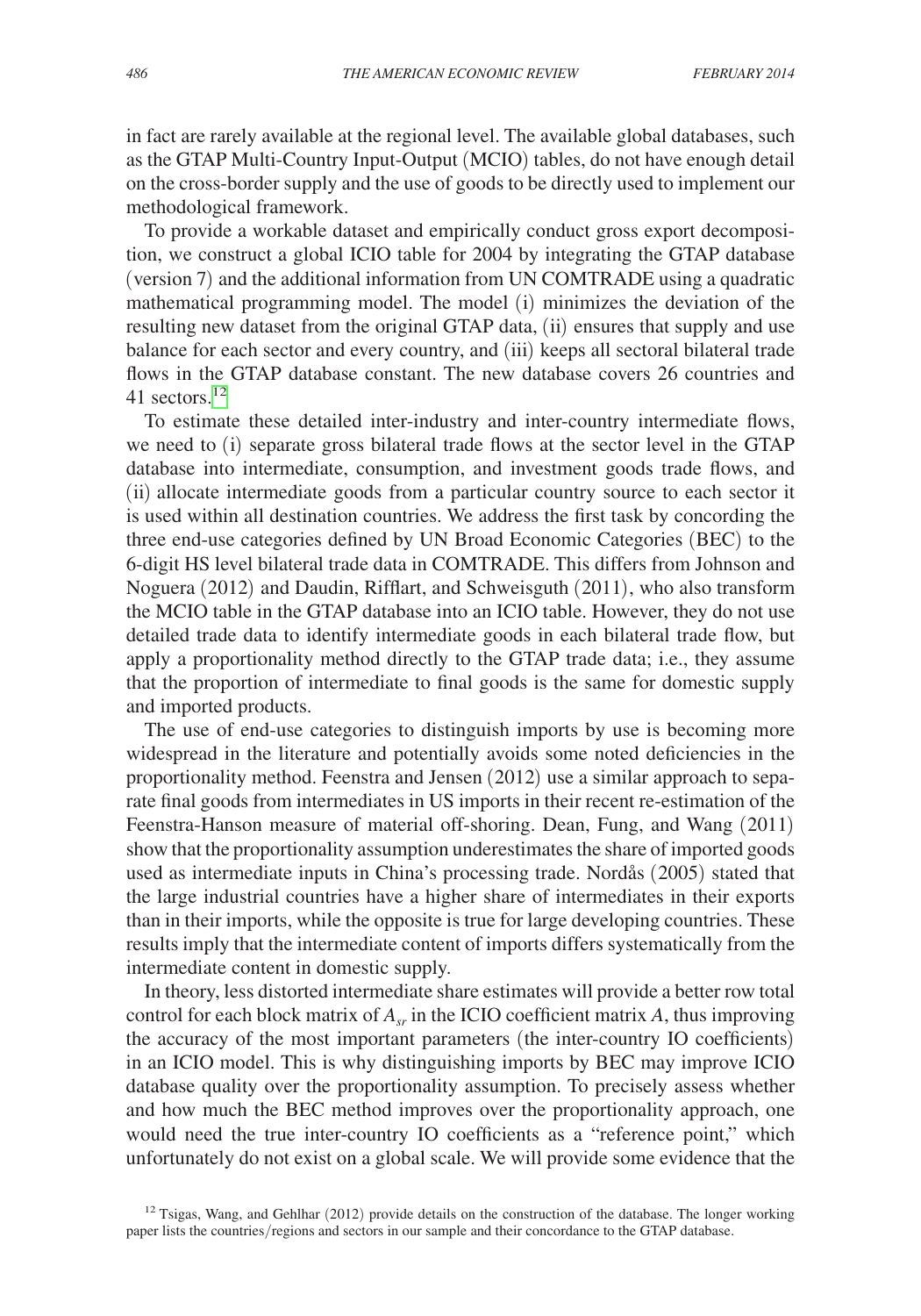|                                                                                                                                      | Value-added exports                                                  |                                                                      |                                                                | Domestic VA<br>returns home                                 | Pure<br>double<br>counting                                  | Foreign VA<br>returned to<br>foreign countries              |                                                                   |                                                                 |
|--------------------------------------------------------------------------------------------------------------------------------------|----------------------------------------------------------------------|----------------------------------------------------------------------|----------------------------------------------------------------|-------------------------------------------------------------|-------------------------------------------------------------|-------------------------------------------------------------|-------------------------------------------------------------------|-----------------------------------------------------------------|
| Country/region                                                                                                                       | Direct<br>final<br>exports<br>(1)                                    | Inter-<br>mediate<br>absorb<br>by direct<br>(2)                      | Int. re-<br>exports<br>to third<br>importers countries<br>(3)  | Final<br>exports<br>(4)                                     | Inter-<br>mediate<br>exports<br>(5)                         | Inter-<br>mediate<br>exports<br>produced<br>in home<br>(6)  | Final<br>exports<br>(7)                                           | Int.<br>exports<br>(8)                                          |
| Advanced economies                                                                                                                   |                                                                      |                                                                      |                                                                |                                                             |                                                             |                                                             |                                                                   |                                                                 |
| Aus-New Zealand<br>Canada<br>Western EU<br>Japan                                                                                     | 27.0<br>23.5<br>38.1<br>38.4                                         | 50.5<br>43.0<br>38.1<br>34.2                                         | 10.5<br>4.0<br>5.0<br>12.2                                     | 0.2<br>0.5<br>3.1<br>1.4                                    | 0.2<br>0.4<br>3.4<br>1.0                                    | 0.1<br>0.5<br>0.9<br>0.5                                    | 3.7<br>12.8<br>4.8<br>4.8                                         | 5.1<br>12.0<br>4.3<br>3.7                                       |
| <b>United States</b>                                                                                                                 | 32.5                                                                 | 36.6                                                                 | 5.5                                                            | 6.8                                                         | 4.5                                                         | 1.2                                                         | 4.3                                                               | 4.7                                                             |
| <b>Asian NICs</b><br>Hong Kong<br>Korea<br>Taiwan<br>Singapore<br><b>Emerging Asia</b>                                               | 27.2<br>29.5<br>19.2<br>11.0                                         | 35.7<br>25.3<br>25.9<br>20.1                                         | 9.1<br>10.4<br>13.1<br>5.2                                     | 0.4<br>0.3<br>0.2<br>0.1                                    | 0.1<br>0.2<br>0.1<br>0.1                                    | 0.1<br>0.4<br>0.5<br>0.4                                    | 10.2<br>13.1<br>12.4<br>17.0                                      | 9.9<br>9.9<br>12.5<br>24.2                                      |
| China normal<br>China processing<br>China total<br>Indonesia<br>Malaysia<br>Philippines<br>Thailand<br>Vietnam<br>India              | 44.2<br>28.8<br>36.5<br>20.0<br>16.7<br>17.6<br>27.9<br>32.9<br>30.2 | 31.8<br>12.6<br>22.2<br>45.6<br>31.5<br>27.8<br>24.2<br>24.9<br>41.7 | 8.1<br>1.7<br>4.9<br>10.9<br>10.4<br>12.4<br>7.9<br>4.8<br>7.7 | 0.4<br>0.0<br>0.2<br>0.2<br>0.3<br>0.1<br>0.1<br>0.0<br>0.1 | 0.7<br>0.0<br>0.3<br>0.3<br>0.1<br>0.0<br>0.1<br>0.2<br>0.2 | 0.1<br>0.3<br>0.2<br>0.2<br>0.6<br>0.2<br>0.2<br>0.2<br>0.1 | 6.8<br>34.1<br>20.5<br>9.2<br>12.9<br>10.8<br>17.2<br>24.4<br>6.4 | 5.2<br>12.4<br>8.8<br>7.2<br>13.6<br>14.0<br>11.3<br>7.7<br>9.5 |
| Other emerging<br><b>Brazil</b><br>New EU countries<br>Mexico normal<br>Mexico processing<br>Mexico total<br>Russian<br>South Africa | 27.4<br>28.7<br>23.5<br>20.6<br>21.6<br>9.5<br>23.1                  | 52.1<br>35.2<br>52.7<br>13.3<br>26.5<br>70.2<br>50.0                 | 7.5<br>4.3<br>5.9<br>2.4<br>3.6<br>9.4<br>8.5                  | 0.1<br>0.4<br>0.1<br>0.0<br>0.1<br>0.3<br>0.1               | 0.1<br>0.3<br>0.5<br>0.0<br>0.2<br>0.2<br>0.1               | 0.1<br>0.3<br>0.1<br>0.3<br>0.2<br>0.1<br>0.1               | 3.9<br>13.4<br>2.9<br>37.6<br>26.0<br>1.6<br>5.3                  | 6.4<br>13.2<br>11.5<br>18.2<br>16.0<br>5.9<br>8.9               |
| World average                                                                                                                        | 29.2                                                                 | 38.4                                                                 | 6.8                                                            | 1.9                                                         | 1.5                                                         | 0.6                                                         | 8.7                                                               | 7.7                                                             |
|                                                                                                                                      |                                                                      |                                                                      |                                                                |                                                             |                                                             |                                                             |                                                                   | $^{'}$ Continued                                                |

Table 3—Accounting of Gross Exports, 2004

two alternative ways to identify intermediate goods from bilateral trade flows in the literature have a significant impact on trade cost when the magnification effects of multi-stage production are taken into account in one of our application examples.

## B. *Complete Accounting of Gross Exports*

Table 3 presents a complete accounting of each country's gross exports in 2004 using equation (36). The column numbers correspond to the order of each item in the equation and also the box numbers in Figure 1. The first three columns also correspond to the three terms in the RHS of equation (32).

We compute all nine terms independently and verify that they sum to exactly 100 percent of gross exports. The resulting estimates constitute the first such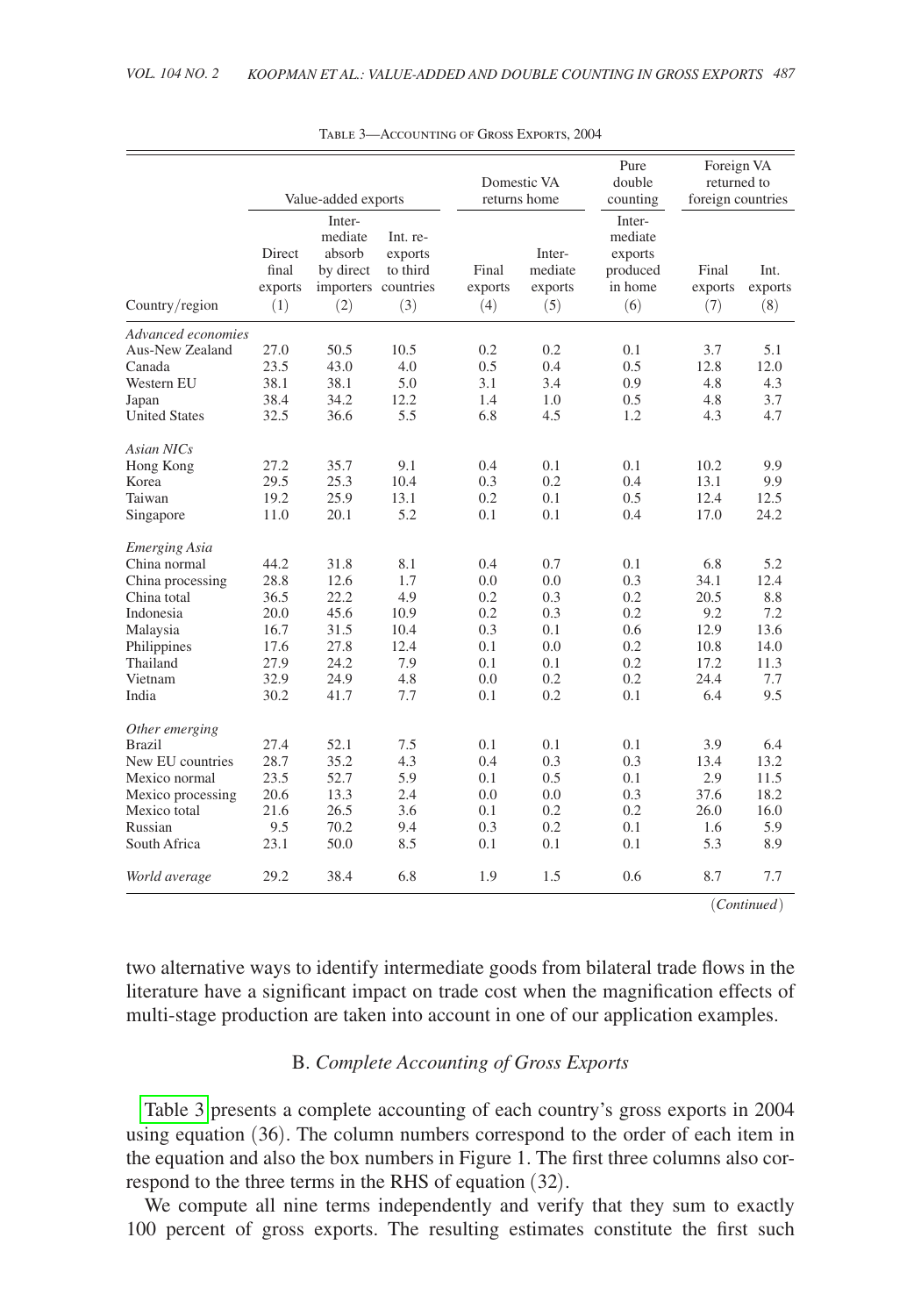|                                                                                                                                                 | Pure double counting                                            | Connection with existing measures                                    |                                                                      |                                                                     |                                                                      |                                                                      |                                                                      |                                                                           |
|-------------------------------------------------------------------------------------------------------------------------------------------------|-----------------------------------------------------------------|----------------------------------------------------------------------|----------------------------------------------------------------------|---------------------------------------------------------------------|----------------------------------------------------------------------|----------------------------------------------------------------------|----------------------------------------------------------------------|---------------------------------------------------------------------------|
| Country/region                                                                                                                                  | Intermediate<br>exports produced<br>abroad<br>(9)               | <b>VAX</b><br>ratio<br>(10)                                          | <b>VS</b><br>share<br>(11)                                           | VS1<br>share<br>(12)                                                | DC<br>share<br>(13)                                                  | Double<br>count<br>share<br>(14)                                     | Share of<br>vertical<br>trade<br>(15)                                | Gross<br>exports in<br>billions of<br>US dollars<br>(16)                  |
| Advanced economies<br>Aus-New Zealand                                                                                                           | 2.8                                                             | 88.0                                                                 | 11.5                                                                 | 27.9                                                                | 88.5                                                                 | 12.0                                                                 | 39.4                                                                 | 122.5                                                                     |
| Canada<br>Western EU<br>Japan<br><b>United States</b>                                                                                           | 3.3<br>2.4<br>3.7<br>4.0                                        | 70.5<br>81.1<br>84.9<br>74.6                                         | 28.1<br>11.4<br>12.2<br>12.9                                         | 12.2<br>20.9<br>30.8<br>27.0                                        | 71.9<br>88.6<br>87.8<br>87.1                                         | 29.5<br>18.9<br>15.1<br>25.4                                         | 40.4<br>32.3<br>43.1<br>39.9                                         | 323.0<br>1,575.5<br>618.9<br>1,062.3                                      |
| <b>Asian NICs</b><br>Hong Kong                                                                                                                  | 7.4                                                             | 71.9                                                                 | 27.5                                                                 | 19.5                                                                | 72.5                                                                 | 28.1                                                                 | 47.0                                                                 | 121.7                                                                     |
| Korea<br>Taiwan<br>Singapore                                                                                                                    | 10.8<br>16.1<br>22.1                                            | 65.2<br>58.2<br>36.3                                                 | 33.9<br>41.1<br>63.2                                                 | 23.2<br>27.1<br>12.8                                                | 66.1<br>58.9<br>36.8                                                 | 34.8<br>41.8<br>63.7                                                 | 57.0<br>68.2<br>76.0                                                 | 283.1<br>219.8<br>150.6                                                   |
| <b>Emerging Asia</b><br>China normal<br>China processing<br>China total<br>Indonesia<br>Malaysia<br>Philippines<br>Thailand<br>Vietnam<br>India | 2.7<br>10.1<br>6.4<br>6.5<br>14.0<br>17.1<br>11.2<br>4.9<br>4.2 | 84.2<br>43.1<br>63.6<br>76.5<br>58.6<br>57.8<br>60.0<br>62.6<br>79.6 | 14.6<br>56.6<br>35.7<br>22.9<br>40.5<br>41.9<br>39.7<br>37.0<br>20.1 | 20.7<br>4.3<br>12.5<br>29.0<br>25.0<br>29.4<br>18.5<br>14.8<br>18.9 | 85.4<br>43.4<br>64.3<br>77.1<br>59.5<br>58.1<br>60.3<br>63.0<br>79.9 | 15.8<br>56.9<br>36.4<br>23.5<br>41.4<br>42.2<br>40.0<br>37.4<br>20.4 | 35.3<br>60.9<br>48.1<br>51.9<br>65.5<br>71.2<br>58.1<br>51.8<br>39.0 | 334.6<br>336.0<br>670.6<br>86.7<br>152.0<br>50.1<br>119.4<br>32.3<br>99.9 |
| Other emerging<br><b>Brazil</b><br>New EU countries<br>Mexico normal<br>Mexico processing<br>Mexico total<br>Russian<br>South Africa            | 2.4<br>4.2<br>2.8<br>7.6<br>6.0<br>2.7<br>4.0                   | 87.0<br>68.3<br>82.1<br>36.3<br>51.6<br>89.1<br>81.6                 | 12.7<br>30.8<br>17.3<br>63.4<br>48.0<br>10.2<br>18.2                 | 19.2<br>11.4<br>18.0<br>5.9<br>9.9<br>31.2<br>24.2                  | 87.3<br>69.2<br>82.7<br>36.7<br>52.0<br>89.8<br>81.8                 | 13.0<br>31.7<br>17.9<br>63.7<br>48.4<br>10.9<br>18.4                 | 31.9<br>42.1<br>35.3<br>69.2<br>57.9<br>41.4<br>42.4                 | 113.0<br>273.7<br>63.6<br>126.9<br>190.5<br>160.2<br>61.4                 |
| World average                                                                                                                                   | 5.1                                                             | 74.4                                                                 | 21.5                                                                 | 21.5                                                                | 78.5                                                                 | 25.6                                                                 | 43.0                                                                 | 7,733.4                                                                   |

Table 3—Accounting of Gross Exports, 2004 (*Continued*)

*Note:* All columns are expressed as a share of total gross exports.

*Source:* Authors' estimates.

decomposition in a global setting and clearly highlight what is double counted in the official trade statistics. Column 15 reports the percentage of double counting by adding columns 4 through 9. At the global level, only domestic value added in exports absorbed abroad are value-added exports. In addition to foreign content in exports, domestic content that returns home from abroad is also a part of double counting in official trade statistics, since it crosses borders at least twice. Such returned value added has to be separated from domestic value added absorbed abroad in order to fully capture multiple counting in official trade statistics. Therefore, for any country's gross exports, the double-counting portion equals the share of gross exports in excess of the value-added exports. We estimate this share to be about 25.6 percent of total world exports in 2004.

The accounting results reported in Table 3 also provide a more detailed breakdown of domestic content in exports than has been previously available in the literature.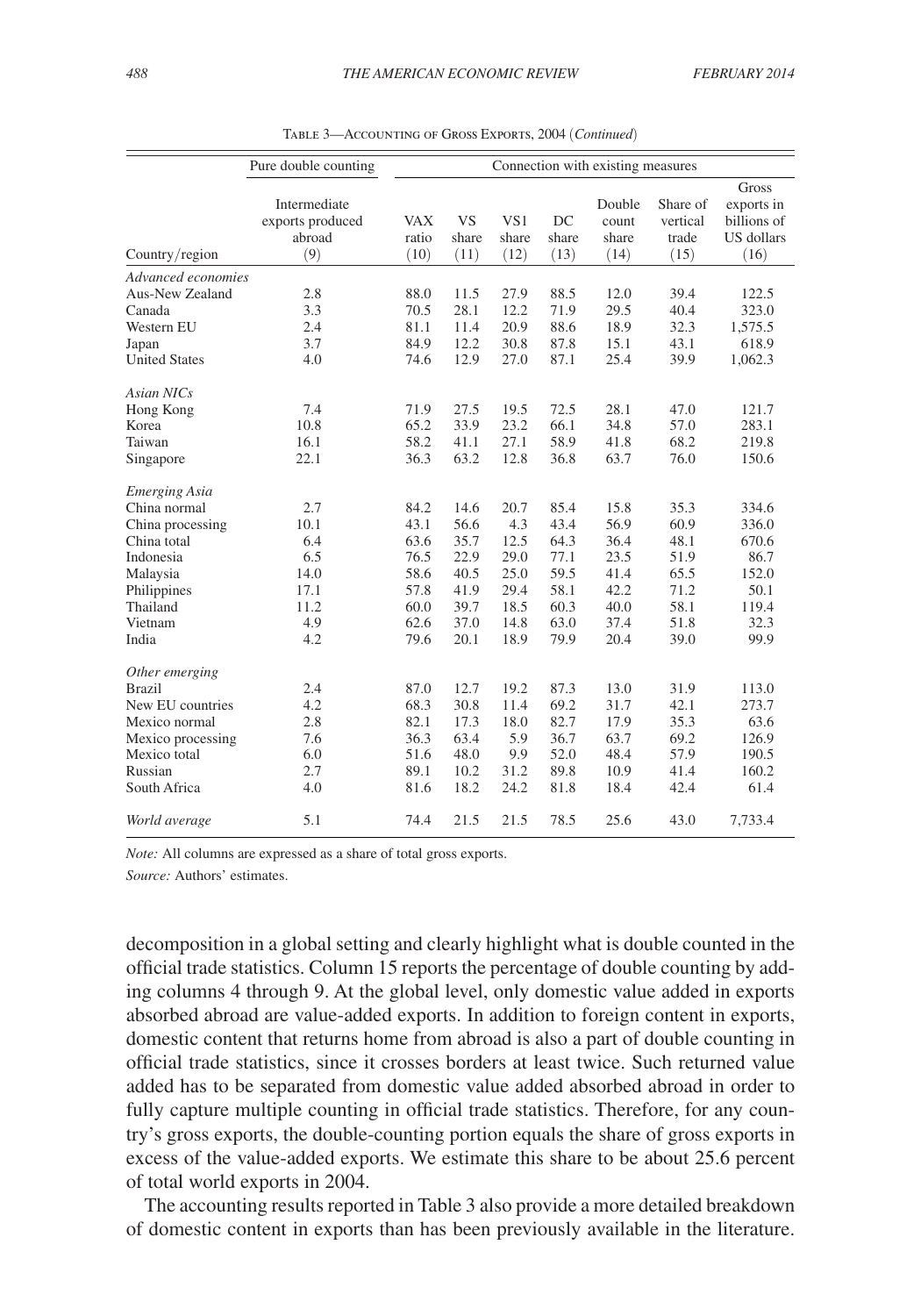The variations in the relative size of different components across countries provide a way to gauge the differences in the role that countries play in global production networks. For example, for the United States, the share of foreign value added in its exports was only 9 percent (columns  $7 + 8$ ), while its own GDP first exported then finally return home is large at 11.3 percent (columns  $4 + 5$ ), indicating that most of its exports reflect its own domestic value added. In comparison, for China's and Mexico's processing exports, the share of foreign GDP in their gross exports is 46.5 percent and 55.8 percent respectively, with an additional 10.1 percent and 7.6 percent of their gross exports coming from intermediate goods produced in foreign countries (column 9), indicating domestic value added accounts for less than half the value of both countries' processing exports. More importantly, about half of the double counting in US exports reflected as 1-VAX ratio (column 11) in column 15 comes primarily from its own domestic content returning home via imports (12.4 percent over 25.4 percent). In contrast, almost all of the double counting in China's and Mexico's processing exports comes from imported foreign content (56.6 percent over 56.9 percent and 63.4 over 63.7 respectively). These calculations highlight US exporters and Chinese and Mexican processing exporters' respective positions at the head and tail of global production chains.

The structure of double-counted terms in each country's gross exports listed in columns 4 through 9 offers additional information on how each country participates in vertical specialization and its relative position in global production chains. For example, for Western EU countries, about 40 percent of its double-counted gross exports come from domestic content returned home (7.4/18.9). In comparison, for most developing countries, the foreign content tends to dominate, with only a very tiny portion of their domestic content returning home. Within foreign content, Maquiladora producers in Mexico, export processing zones in China and Vietnam, tend to have a large portion embodied in their final goods exports (37.6 percent, 34.1 percent, and 24.4 percent, respectively), reflecting their position as the assemblers of final goods in global production chains. For developed and newly industrialized economies, the shares in intermediate goods exports and the pure double-counted portion due to multiple border crossing intermediate goods trade are much higher. Similarly, upstream natural resource producers such as Australia and New Zealand, Russia, Indonesia, and Philippines, have a significant portion of their intermediate exports used by other countries to produce their intermediate goods exports. This is also true for upstream producers of manufacturing intermediates such as Japan.

To reiterate the connection of the nine basic components reported in Table 3 to measures in the existing literature by numerical estimates, column 11 reports the value-added to gross exports (VAX) ratio proposed by Johnson and Noguera (2012) by adding up columns 1, 2, and 3; column 12 lists HIY's VS share by summing columns 7, 8, and 9. Column 14 lists the share of domestic content extensively discussed in the vertical specialization literature by summing columns 1 through 6; Finally, column 16 gives the share of vertical trade by adding columns 12 and 13, which is an indicator of how intensively a country is participating in the global production chain.

Comparing domestic content share estimates (column 14) and Johnson and Noguera's VAX ratio (column 11) reported in Table 3, we see interesting differences between high-income countries and emerging market economies. For most emerging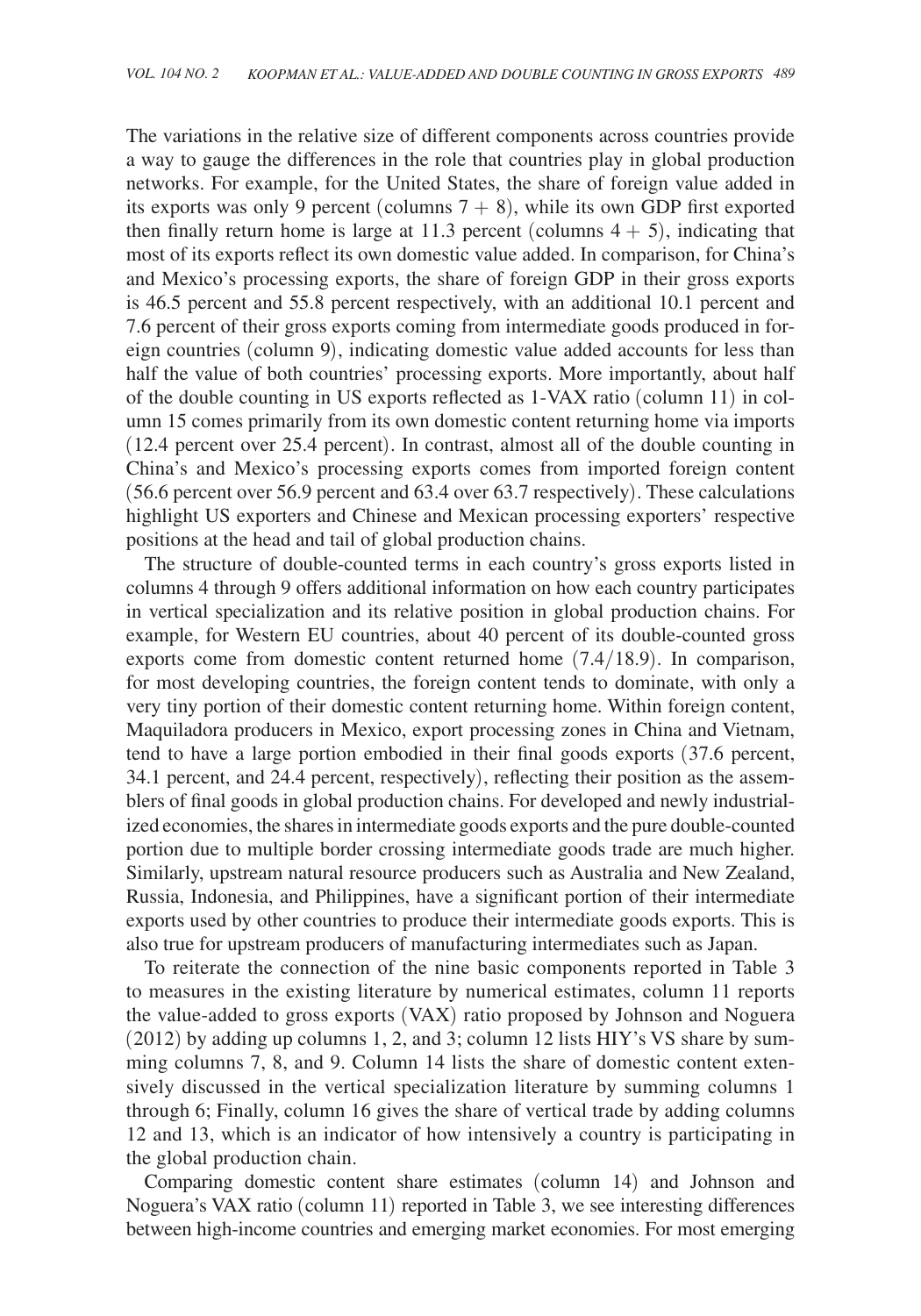market economies, the numerical difference of these two measures is quite small. This means that only a tiny part of domestic content returns home for most countries. In comparison, for the United States, Western Europe, and Japan, the difference between domestic content share and the value-added export share is more significant. This reflects the fact that advanced economies export relatively more upstream components, and some of the value added embedded in these intermediate goods returns home as part of other countries' exports to the advanced economies. Such differences between high-income countries and emerging market economies would not be apparent if one does not compute the domestic content share and the VAX ratio separately.

## **III. Broad Implications for a Better Understanding of Global Trade**

The decomposition results have implications for a variety of research and policy questions. In this section, to illustrate the potential importance of the decomposition, we briefly discuss a few applications.

# A. *Revealed Comparative Advantage Index Based on Gross and Value-Added Trade*

The concept of revealed comparative advantage (RCA), proposed by Balassa (1965), has proven useful in many research and policy applications. In standard applications, it is defined as the share of a sector in a country's total gross exports relative to the world average of the same sector in world exports. When the RCA exceeds one, the country is said to have a revealed comparative advantage in that sector; when the RCA is below one, the country is said to have a revealed comparative disadvantage in that sector. The problem of double counting of certain value-added components in the official trade statistics suggests that the traditional computation of RCA could be noisy and misleading. The gross exports accounting exercise we proposed in this paper provides a way to remove the distortion of double counting by focusing on domestic value added in exports. Because domestic value added or GDP in a country's exports describes the characteristics of a country's production (total domestic factor content in exports), it does not depend on where the exports are absorbed. For those applications in which a production-based RCA is the right measure, we can use GDP in exports to compute RCA.

We re-compute the RCA index at the country-sector level for all the countries and sectors in our database. Due to space constraints, we select two sectors and compare the country rankings of RCAs using both gross exports and domestic value added in gross exports. In [Figure 2,](#page-32-0) panel A we report the two sets of RCA indices for the finished metal products sector in 2004. Using gross exports data, both China and India show a strong revealed comparative advantage (ranked the first and fourth, respectively, among the set of countries in our database, and with the absolute values of RCA at 1.94 and 1.29, respectively). However, when looking at domestic value added in that sector's exports, both countries ranking in RCA drop precipitously to seventh and fifteenth place, respectively.<sup>13</sup> In fact, for India, the sector has switched

<span id="page-31-0"></span><sup>&</sup>lt;sup>13</sup> Sectoral value added here includes value produced by the factors of production employed in the finished metal products sector and then embodied in gross exports of all downstream sectors, rather than the value-added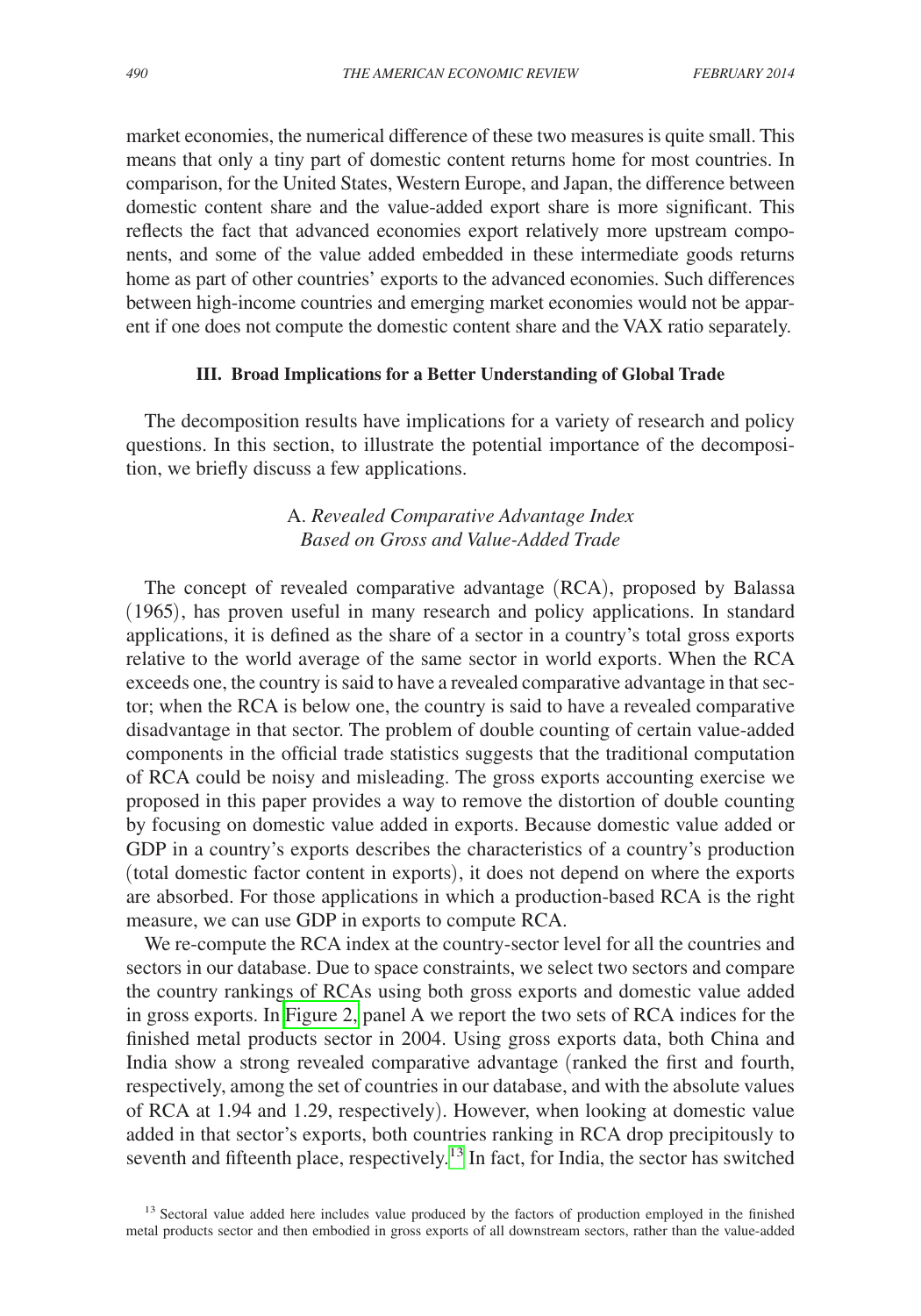

<span id="page-32-0"></span>Panel A. Finished metal products (ISIC: 28) Panel B. Real estate, renting,

Figure 2. Value-Added-Adjusted Revealed Comparative Advantage Indicators

from being labeled as a comparative advantage sector to a comparative disadvantage sector. Unsurprisingly, the ranking for some other countries move up. For example, for the United States, not only does its RCA ranking move up from tenth place under the conventional calculation to the third place under the new calculation, but its finished metal products industry also switches from being labeled as a comparative disadvantage sector to a comparative advantage sector.

Another example is the "real estate and business services" sector (Figure 2, panel B). Using data on gross exports, India exhibits a strong revealed comparative advantage in that sector on the strength of its unusually high share of business services exports in its overall exports. However, once we compute RCA using domestic value added in exports, the same sector becomes a comparative disadvantage sector for India! One key reason for the change is that business services in advanced countries are often exported indirectly by being embedded in these countries manufacturing exports. Indeed, the RCA rankings for the United States, the European Union, and Japan all move up using data on the domestic value added in exports. Therefore, after taking into account indirect value-added exports, the Indian share of the sector in its exports becomes much less impressive (relative to other countries).

employed in upstream sectors that are used to produce finished metal products in the exporting country. This distinction is particularly important in the business services sector, discussed next.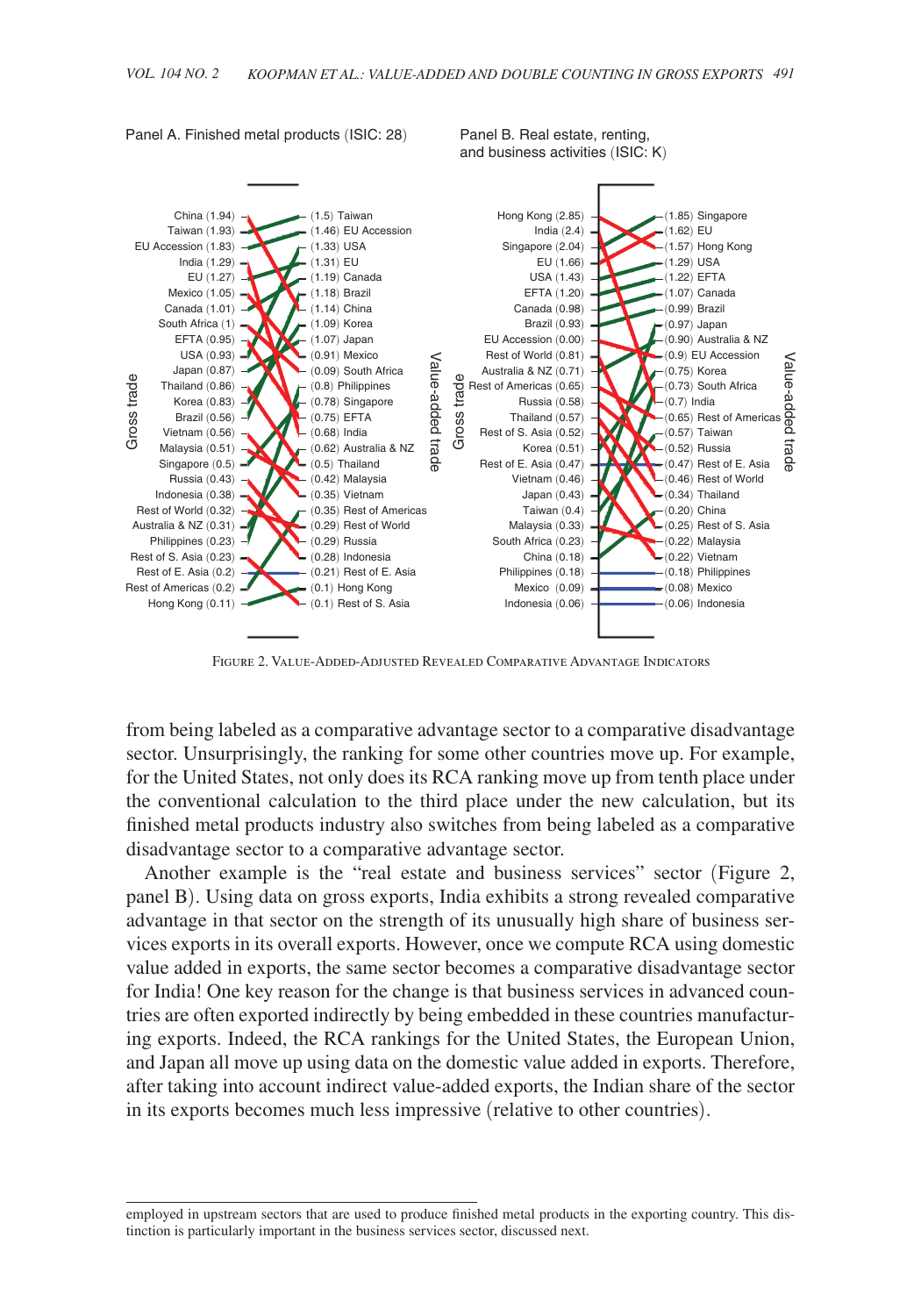These examples illustrate the possibility that our understanding of trade patterns and revealed comparative advantage could be modified substantially once we have the right statistics.

### B. *Magnification of Trade Costs from Multi-Stage Production*

As noted by Yi (2003, 2010), multi-stage production magnifies the effects of trade costs on world trade. There are two separate magnification forces. The first exists because goods that cross national borders multiple times incur tariffs and transportation costs multiple times. The second exists because tariffs are applied to gross imports, even though value added by the direct exporter may be only a fraction of this amount. Different ways of participating in global production chains affects the extent to which different countries are affected by such cost magnification. However, Yi (2003) does not actually measure the magnification of tariffs, though it is important to his simulation exercise.

Our accounting method provides an ideal way to re-examine the magnification issue. In online Appendix E, we provide an illustrative calculation of the first order magnification effect of using imported intermediate inputs to produce exports. It represents the magnification effect if tariffs were the only factor that augments the trading costs. For instance, we find that one additional stage of production increases trade costs of Vietnam's merchandise production by 80 percent of its standard tariff. Generally speaking, the magnification effect is stronger for emerging market economies than for developed economies due to the lower domestic value-added share in most developing countries' manufacturing exports. In the same Appendix, we also show that global ICIO databases constructed by the BEC end-use classification versus the proportionality assumption produce different trade cost magnification effects for a number of countries.

## C. *Other Applications*

The set of examples discussed so far certainly does not exhaust the possible applications. For example, the Federal Reserve Board and the IMF routinely compute effective exchange rates using trade weights that are based on gross exports and imports. A conceptually better measure should weight trading partners based on the relative importance in value-added trade rather than in gross trade terms. Our decomposition results make it feasible to do such computations.

As another example, for some research or policy questions, one might need to look at the response of a country's bilateral or multilateral trade to exchange rate changes. Once one recognizes that there is a potential mismatch between trade in value added and trade in gross terms, one would want to take this into account. Our decomposition allows for a correction.

As a further example, because a country's gross exports embed value added from other countries, its bilateral trade balance in value-added terms can be very different from that in gross trade terms. By our estimation, because China is the final assembler in a large number of global supply chains, and it uses components from many other countries, especially East Asian countries, its trade surplus with the United States and Western EU countries measured in value-added terms is 41 percent and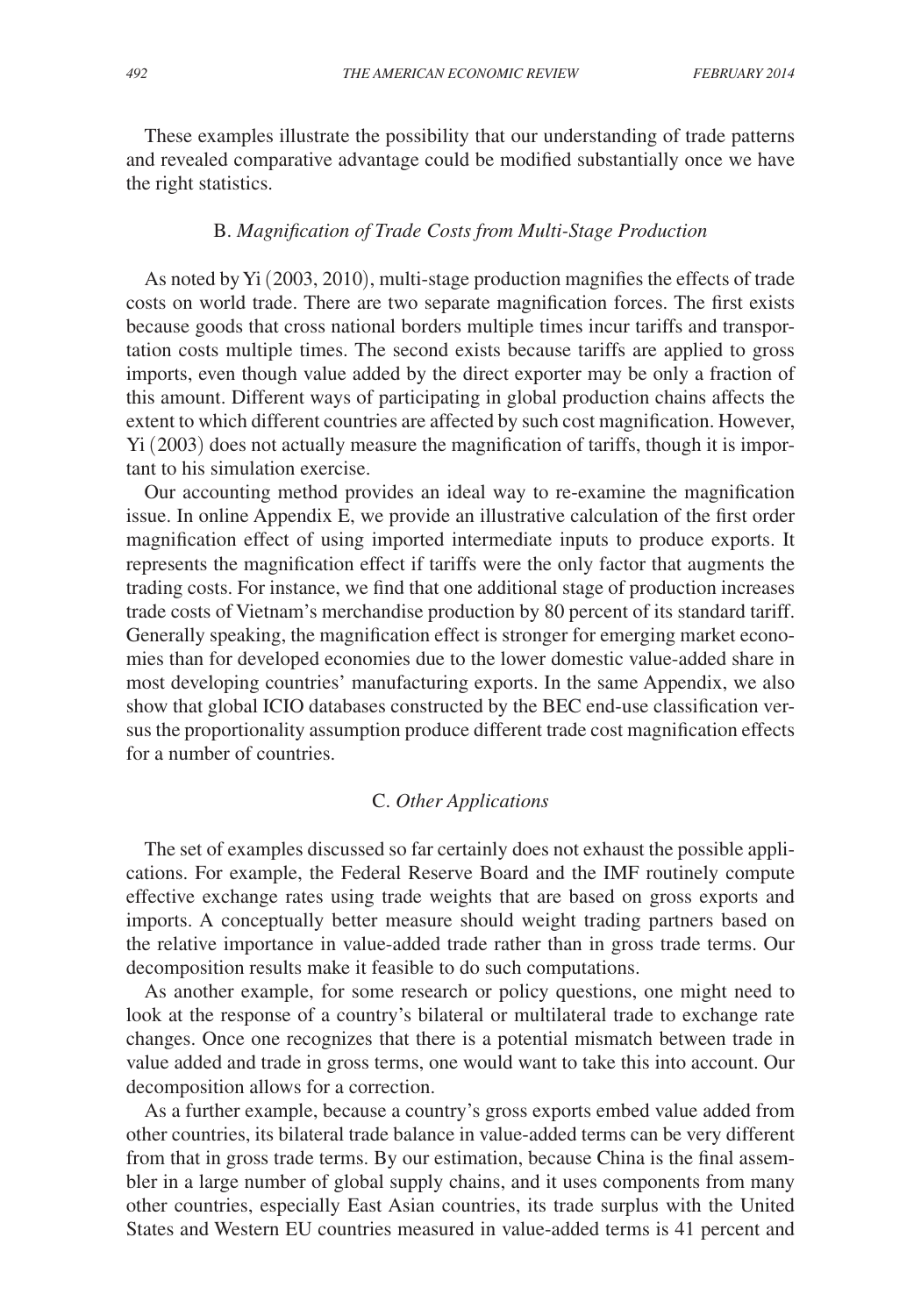49 percent less than that measured in gross terms in 2004. In contrast, Japan's trade surplus with the United States and Western EU countries are 40 percent and 31 percent larger measured in value-added terms, because Japan exports parts and components to countries throughout Asia that are eventually assembled into final products there and exported to the United States and Western EU countries.

## **IV. Conclusions**

We have developed a unified conceptual framework that can fully account for a country's gross exports by its various value-added and double-counted components. This new framework incorporates all previous measures of vertical specialization and value-added trade in the literature while adjusting for the back-and-forth trade of intermediates across multiple borders. With a full concordance between value-added and double-counted components and official gross trade statistics, it opens the possibility for the System of National Accounts (SNA) to accept the concept of valueadded trade without dramatically changing the current practice of customs trade data collection. This may in turn provide a feasible way for international statistical agencies to report value-added trade statistics regularly in a relatively low cost fashion.

The creation of a database that encompasses detailed global trade in both gross and value-added terms will allow us to move from a largely descriptive empirical exercise to analysis of the causes and consequences of differences in supply chain participation. We show that conventional analyses involving revealed comparative advantage, bilateral trade balance, trade cost or effective real exchange rates can all benefit from our gross exports accounting results.

Better information at the sector level can improve our estimation. For instance, current end use classifications, such as the UN BEC, need to be extended to dual used products and services trade. In addition, methods also need to be developed to properly distribute imports to domestic users either based on cross country statistical surveys or based on firm level and customs transaction-level trade data. We leave such sector level applications to future research.

## **REFERENCES**

- **Balassa, Bela.** 1965. "Trade Liberalisation and 'Revealed' Comparative Advantage." *Manchester School of Economic and Social Studies* 33 (2): 99–123.
- **Daudin, Guillaume, Christine Rifflart, and Danielle Schweisguth.** 2011. "Who Produces for Whom in the World Economy?" *Canadian Journal of Economics* 44 (4): 1403–37.
	- **Dean, Judith M., K. C. Fung, and Zhi Wang.** 2011. "Measuring Vertical Specialization: The Case of China." *Review of International Economics* 19 (4): 609–25.
- **Feenstra, Robert C., and J. Bradford Jensen.** 2012. "Evaluating Estimates of Materials Offshoring from U.S. Manufacturing." National Bureau of Economic Research Working Paper 17916.
- **Grossman, Gene M., and Esteban Rossi-Hansberg.** 2008. "Trading Tasks: A Simple Theory of Offshoring." *American Economic Review* 98 (5): 1978–97.
- **Hummels, David, Jun Ishii, and Kei-Mu Yi.** 2001. "The Nature and Growth of Vertical Specialization in World Trade." *Journal of International Economics* 54 (1): 75–96.
- **Johnson, Robert C., and Guillermo Noguera.** 2012. "Accounting for Intermediates: Production Sharing and Trade in Value Added." *Journal of International Economics* 86 (2): 224–36.
	- **Koopman, Robert, William Powers, Zhi Wang, Shang-Jin Wei.** 2010. "Give Credit Where Credit Is Due: Tracing Value Added in Global Production Chains." National Bureau of Economic Research Working Paper 16426.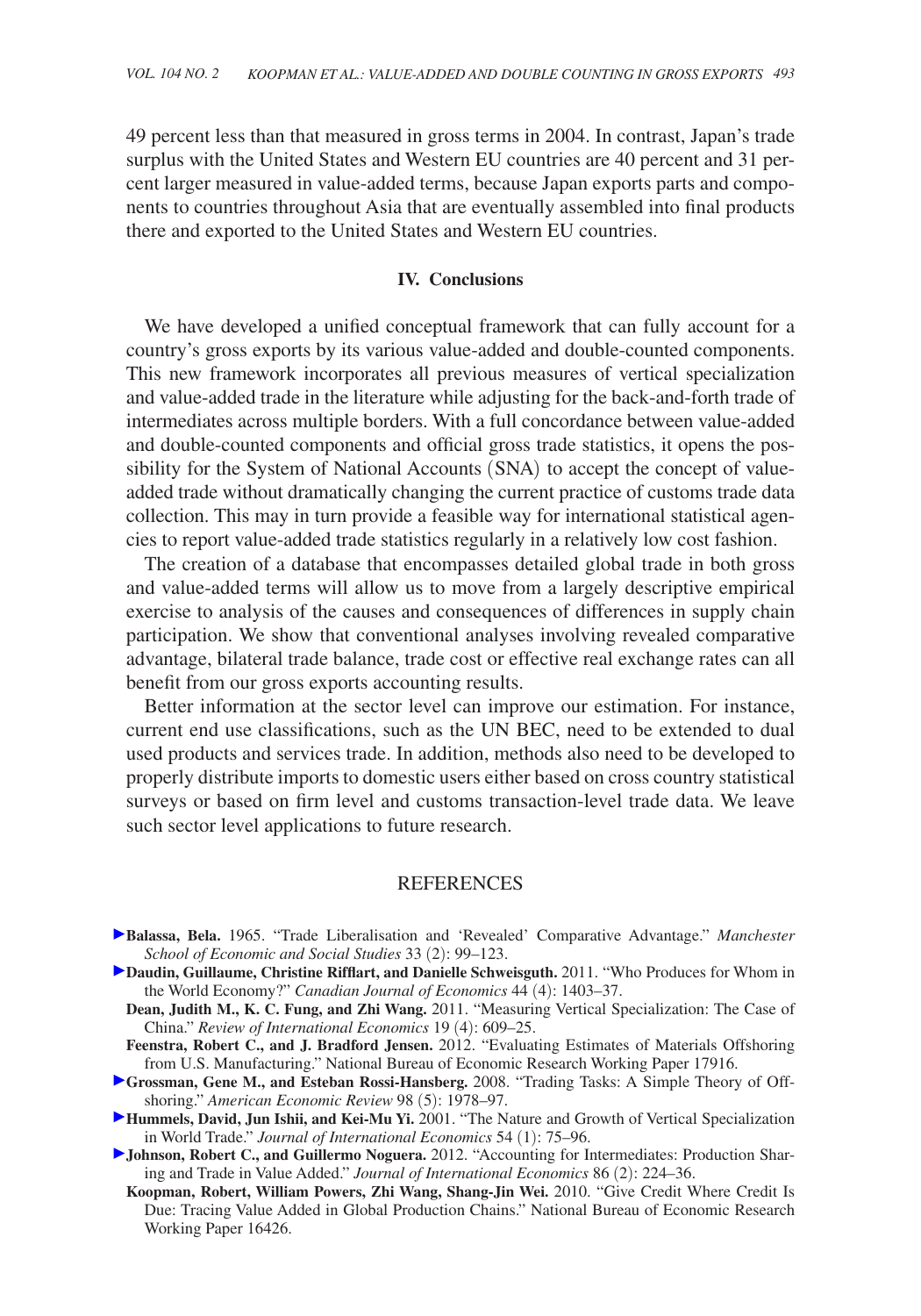- **Koopman, Robert, Zhi Wang, and Shang-Jin Wei.** 2008. "How Much of Chinese Exports Is Really Made in China? Assessing Domestic Value-Added When Processing Trade is Pervasive." National Bureau of Economic Research Working Paper 14109.
- **Koopman, Robert, Zhi Wang, and Shang-Jin Wei.** 2012. "Estimating Domestic Content in Exports When Processing Trade Is Pervasive." *Journal of Development Economics* 99 (1): 178–89.
- **Koopman, Robert, Zhi Wang, and Shang-Jin Wei.** 2014. "Tracing Value-Added and Double Counting in Gross Exports: Dataset." *American Economic Review.* http://dx.doi.org/10.1257/aer.104.2.459.
	- **Narayanan, G. Badri, and Terrie L. Walmsley, eds.** 2008. Global Trade, Assistance, and Production: The GTAP 7 Data Base, Center for Global Trade Analysis, Purdue University. http://www.gtap.agecon.purdue.edu/databases/v7/v7\_doco.asp.
	- **National Research Council.** 2006. *Analyzing the U.S. Content of Imports and the Foreign Content of Exports.* Washington, DC: National Academies Press.
	- **Nordås, Hildegunn Kyvik.** 2005. "International Production Sharing: A Case for a Coherent Policy Framework." World Trade Organization Discussion Paper 11.
	- **Stehrer, Robert, Neil Foster, and Gaaitzen de Vries.** 2012. "Value Added and Factors in Trade: A Comprehensive Approach." Vienna Institute for International Economic Studies Working Paper 80.
	- **Timmer, Marcel, ed.** 2012. "The World Input-Output Database (WIOD): Contents, Sources and Methods." WIOD Working Paper 10.
- **Tsigas, Marinos, Zhi Wang, and Mark Gehlhar.** 2012. "How a Global Inter-Country Input-Output Table with Processing Trade Account Can be Constructed from GTAP Database." Unpublished.
- **Yi, Kei-Mu.** 2003. "Can Vertical Specialization Explain the Growth of World Trade?" *Journal of Political Economy* 111 (1): 52–102.
- **Yi, Kei-Mu.** 2010. "Can Multistage Production Explain the Home Bias in Trade?" *American Economic Review* 100 (1): 364–93.